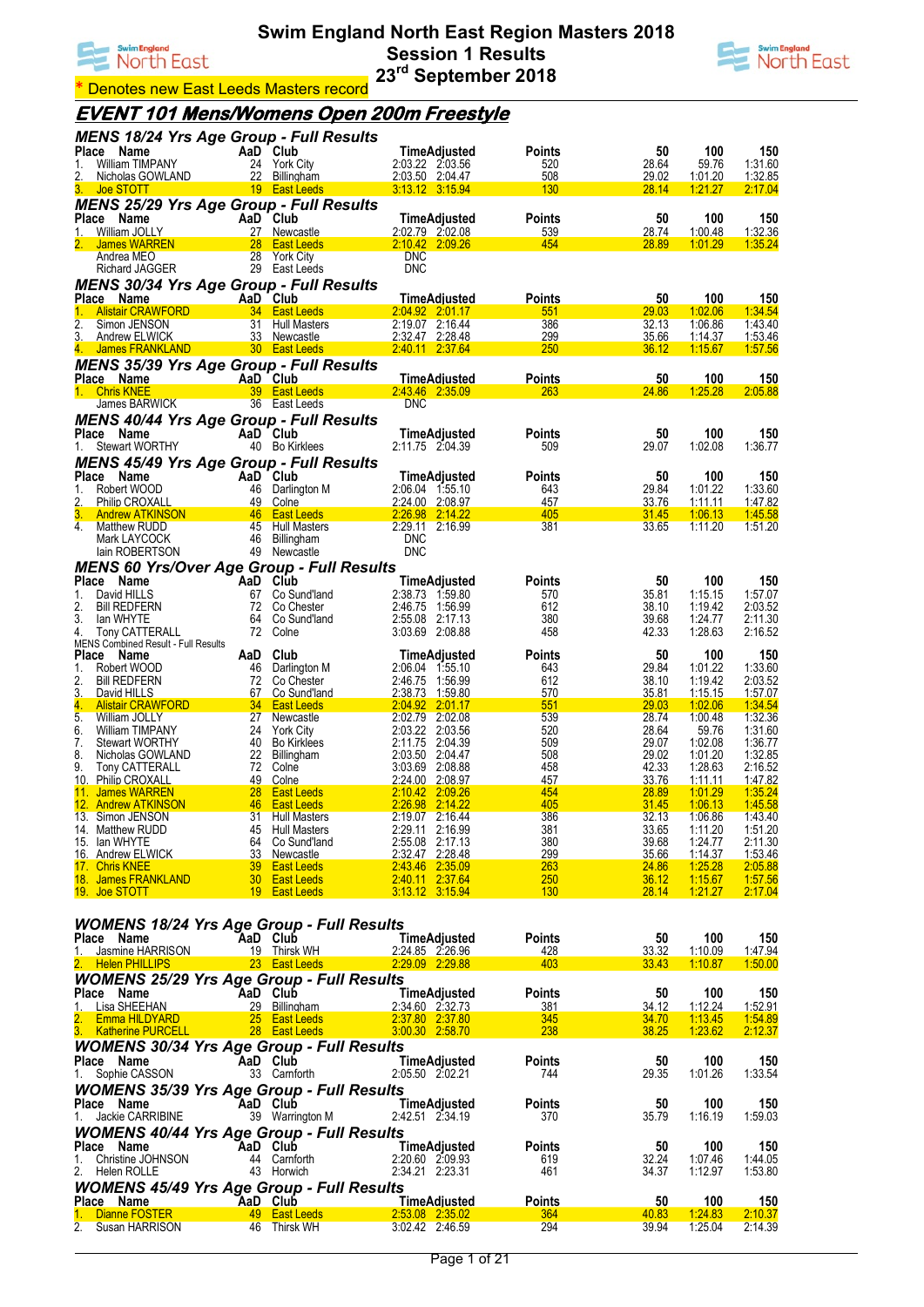



|                | <b>WOMENS 60 Yrs/Over Age Group - Full Results</b> |     |                     |                 |              |               |       |         |         |
|----------------|----------------------------------------------------|-----|---------------------|-----------------|--------------|---------------|-------|---------|---------|
| <b>Place</b>   | Name                                               | AaD | Club                |                 | TimeAdjusted | <b>Points</b> | 50    | 100     | 150     |
| 1.             | Joan EDWARDS                                       | 60  | Gates & Whick       | 2:31.95 2:04.25 |              | 708           | 35.94 | 1:15.10 | 1:54.35 |
| 2.             | <b>Gail DAFFERN</b>                                | 68  | <b>East Leeds</b>   | 3:51.93         | 2:52.73      | 263           | 54.06 | 1:52.73 | 2:52.99 |
|                | <b>Christine GILLARD</b>                           | 62  | Calv Bing           | <b>DNC</b>      |              |               |       |         |         |
|                | <b>WOMENS Combined Result - Full Results</b>       |     |                     |                 |              |               |       |         |         |
| <b>Place</b>   | Name                                               | AaD | Club                |                 | TimeAdjusted | <b>Points</b> | 50    | 100     | 150     |
| 1.             | Sophie CASSON                                      | 33  | Carnforth           | 2:05.50         | 2.02.21      | 744           | 29.35 | 1:01.26 | 1:33.54 |
| 2.             | Joan EDWARDS                                       | 60  | Gates & Whick       | 2:31.95         | 2:04.25      | 708           | 35.94 | 1:15.10 | 1:54.35 |
| 3.             | Christine JOHNSON                                  | 44  | Carnforth           | 2:20.60         | 2:09.93      | 619           | 32.24 | 1:07.46 | 1:44.05 |
| 4.             | Helen ROLLE                                        | 43  | Horwich             | 2:34.21         | 2.23.31      | 461           | 34.37 | 1:12.97 | 1:53.80 |
| 5.             | Jasmine HARRISON                                   | 19  | <b>Thirsk WH</b>    | 2:24.85         | 2:26.96      | 428           | 33.32 | 1:10.09 | 1:47.94 |
| 6.             | <b>Helen PHILLIPS</b>                              | 23  | <b>East Leeds</b>   | 2:29.09         | 2:29.88      | 403           | 33.43 | 1:10.87 | 1:50.00 |
| 7 <sub>1</sub> | Lisa SHEEHAN                                       | 29  | Billingham          | 2:34.60         | 2:32.73      | 381           | 34.12 | 1:12.24 | 1:52.91 |
| 8.             | Jackie CARRIBINE                                   | 39  | <b>Warrington M</b> | 2:42.51         | 2:34.19      | 370           | 35.79 | 1:16.19 | 1:59.03 |
| 9.             | Dianne FOSTER                                      | 49  | <b>East Leeds</b>   | 2:53.08         | 2:35.02      | 364           | 40.83 | 1:24.83 | 2:10.37 |
|                | 10. Emma HILDYARD                                  | 25  | <b>East Leeds</b>   | 2:37.80         | 2:37.80      | 345           | 34.70 | 1:13.45 | 1:54.89 |
| 11.            | Susan HARRISON                                     | 46  | <b>Thirsk WH</b>    | 3:02.42         | 2:46.59      | 294           | 39.94 | 1:25.04 | 2:14.39 |
|                | 12. Gail DAFFERN                                   | 68  | <b>East Leeds</b>   | 3:51.93         | 2:52.73      | 263           | 54.06 | 1:52.73 | 2:52.99 |
|                | 13. Katherine PURCELL                              | 28  | <b>East Leeds</b>   | 3:00.30         | 2:58.70      | 238           | 38.25 | 1:23.62 | 2:12.37 |

## **EVENT 102 Mens Open 50m Breaststroke**

|                  | 18/24 Yrs Age Group - Full Results                            |                     |                                        |                      |                              |               |
|------------------|---------------------------------------------------------------|---------------------|----------------------------------------|----------------------|------------------------------|---------------|
|                  |                                                               |                     |                                        | <u>TimeAdjusted_</u> |                              | Points        |
|                  |                                                               |                     | 19 Billingham                          | 30.12 30.20<br>32.47 | 32.94                        | 584<br>450    |
| 2.               | Jordan MOGFORD                                                |                     |                                        |                      |                              |               |
|                  | 25/29 Yrs Age Group - Full Results                            |                     |                                        |                      |                              |               |
| 1.               | Place Name<br><b>Richard AYRE</b>                             |                     | <b>East Leeds</b>                      | 29.72                | <b>TimeAdjusted</b><br>29.72 | Points<br>613 |
| 2.               | <b>James WARREN</b>                                           | 28                  | <b>East Leeds</b>                      | 34.64                | 34.33                        | 397           |
|                  | <b>Richard JAGGER</b>                                         |                     | 29 East Leeds                          | <b>DNC</b>           |                              |               |
|                  | 30/34 Yrs Age Group - Full Results                            |                     |                                        |                      |                              |               |
|                  | Place Name                                                    | AaD Club            |                                        | <b>TimeAdjusted</b>  |                              | Points        |
|                  | 1. Alistair CRAWFORD <b>Alistia</b>                           |                     | 34 East Leeds                          | 30.13                | 29.23                        | 644           |
| $\overline{2}$ . | Paul LOVE                                                     | 30                  | Darlington M                           | 36.07                | 35.51                        | 359           |
| 3.               | Simon JENSON                                                  | 31                  | <b>Hull Masters</b>                    | 36.85                | 36.15                        | 340           |
|                  | <b>Christopher HEAPS</b>                                      |                     | 30 Newcastle                           | <b>DNC</b>           |                              |               |
|                  | 35/39 Yrs Age Group - Full Results                            |                     |                                        |                      |                              |               |
| 1.               | Place Name                                                    | AaD Club            |                                        |                      | TimeAdjusted                 | <b>Points</b> |
|                  | Mark ROBINSON<br>James BARWICK                                | 36                  | 35 Co Sund'land<br>East Leeds          | 33.52<br><b>DNC</b>  | 32.38                        | 474           |
|                  | Chris KNEE                                                    |                     | 39 East Leeds                          | <b>DNC</b>           |                              |               |
|                  | 40/44 Yrs Age Group - Full Results                            |                     |                                        |                      |                              |               |
|                  | Place Name                                                    |                     |                                        | <u>TimeAdjusted</u>  |                              | Points        |
|                  | 1. Ben SHAW                                                   | AaD Club<br>42 East | <b>East Leeds</b>                      | 34.71                | 32.43                        | 472           |
| 2.               | <b>Den Scharter ROLLE</b><br>Christopher WILLIAMS             | -44                 | Horwich                                | 34.72                | 32.09                        | 487           |
| 3.               |                                                               |                     | 43 Billingham                          | 37.40                | 34.76                        | 383           |
| 4.               | Jon BLACKBURN                                                 |                     | 43 Stockton                            | 40.20                | 37.36                        | 308           |
|                  | 45/49 Yrs Age Group - Full Results                            |                     |                                        |                      |                              |               |
|                  | Place Name                                                    | AaD Club            |                                        | TimeAdjusted         |                              | <b>Points</b> |
|                  | Mark LAYCOCK                                                  |                     | 46 Billingham                          | <b>DNC</b>           |                              |               |
|                  | 50/54 Yrs Age Group - Full Results                            |                     |                                        |                      |                              |               |
|                  | Place<br>Name                                                 | AaD Club            |                                        | TimeAdjusted         |                              | Points        |
|                  |                                                               |                     |                                        |                      |                              |               |
| 1.               | <b>Garry VICKERS</b>                                          |                     | 50 Horwich                             | 34.29                | 30.50                        | 567           |
|                  | <b>Garry PALIN</b>                                            |                     | 52 Bo Kirklees                         | <b>DNC</b>           |                              |               |
|                  | 60 Yrs/Over Age Group - Full Results                          |                     |                                        |                      |                              |               |
| Place            | Name                                                          |                     | Club                                   | TimeAdjusted         |                              | Points        |
| 1.               | <b>Brian TAYLOR</b>                                           | AaD<br>68           | Adwick                                 | 38.54                | 28.70                        | 680           |
| 2.               | Peter GARLAND                                                 | 64                  | Hull Masters                           | 38.88                | 30.45                        | 570           |
| 3.<br>4.         | Peter WATTS                                                   | 66                  | Tynemouth                              | 45.10                | 34.48                        | 392<br>447    |
| 5.               | Tony CATTERALL<br><b>Bill REDFERN</b>                         | 72<br>72            | Colne<br>Co Chester                    | 47.06<br>47.32       | 33.02<br>33.20               | 439           |
| 6.               |                                                               |                     |                                        | 47.74                | <u>32.37</u>                 | 474           |
| 7.               | Norman STEPHENSON 74 Co Sund'land<br>Bill MOORE 81 East Leeds |                     |                                        | 50.21                | 29.23                        | 644           |
|                  | Combined Result - Full Results                                |                     |                                        |                      |                              |               |
| Place            | Name                                                          | AaD                 | Club                                   | TimeAdjusted         |                              | Points        |
| 1.               | Brian TAYLOR                                                  | 68                  | Adwick                                 | <u>38.54</u>         | 28.70                        | 680           |
| 2.               | <b>Bill MOORE</b><br><b>Alistair CRAWFORD</b>                 | 81<br>34            | <b>East Leeds</b>                      | 50.21<br>30.13       | 29.23<br>29.23               | 644<br>644    |
| 3.<br>4.         | <b>Richard AYRE</b>                                           | <b>25</b>           | <b>East Leeds</b><br><b>East Leeds</b> | 29.72                | 29.72                        | 613           |
| 5.               | <b>Ryan FLANAGAN</b>                                          | 24                  | <b>East Leeds</b>                      | 30.12                | 30.20                        | 584           |
| 6.               | Peter GARLAND                                                 |                     | 64 Hull Masters                        | 38.88                | 30.45                        | 570           |
| 7.               | Garry VICKERS                                                 | 50                  | Horwich                                | 34.29                | 30.50                        | 567           |
| 8.               | Christopher ROLLE                                             | 44                  | Horwich                                | 34.72                | 32.09                        | 487           |
| 9.               | Norman STEPHENSON                                             | 74                  | Co Sund'land                           | 47.74                | 32.37                        | 474           |
|                  | 10. Mark ROBINSON<br>11. Ben SHAW                             | 35<br>42            | Co Sund'land<br><b>East Leeds</b>      | 33.52<br>34.71       | 32.38<br>32.43               | 474<br>472    |
|                  | 12. Jordan MOGFORD                                            | 19                  | Billingham                             | 32.47                | 32.94                        | 450           |
|                  | 13. Tony CATTERALL                                            | 72                  | Colne                                  | 47.06                | 33.02                        | 447           |
|                  | 14. Bill REDFERN                                              | 72                  | Co Chester                             | 47.32                | 33.20                        | 439           |
|                  | 15. James WARREN                                              | 28                  | East Leeds                             | 34.64                | 34.33                        | 397           |
|                  | 16. Peter WATTS                                               | 66                  | <b>Tynemouth</b>                       | 45.10                | 34.48                        | 392           |
|                  | 17. Christopher WILLIAMS<br>18. Paul LOVE                     | 43<br>30            | Billingham<br>Darlington M             | 37.40<br>36.07       | 34.76<br>35.51               | 383<br>359    |
|                  | 19. Simon JENSON<br>20. Jon BLACKBURN                         | 31<br>43            | <b>Hull Masters</b><br>Stockton        | 36.85<br>40.20       | 36.15<br>37.36               | 340<br>308    |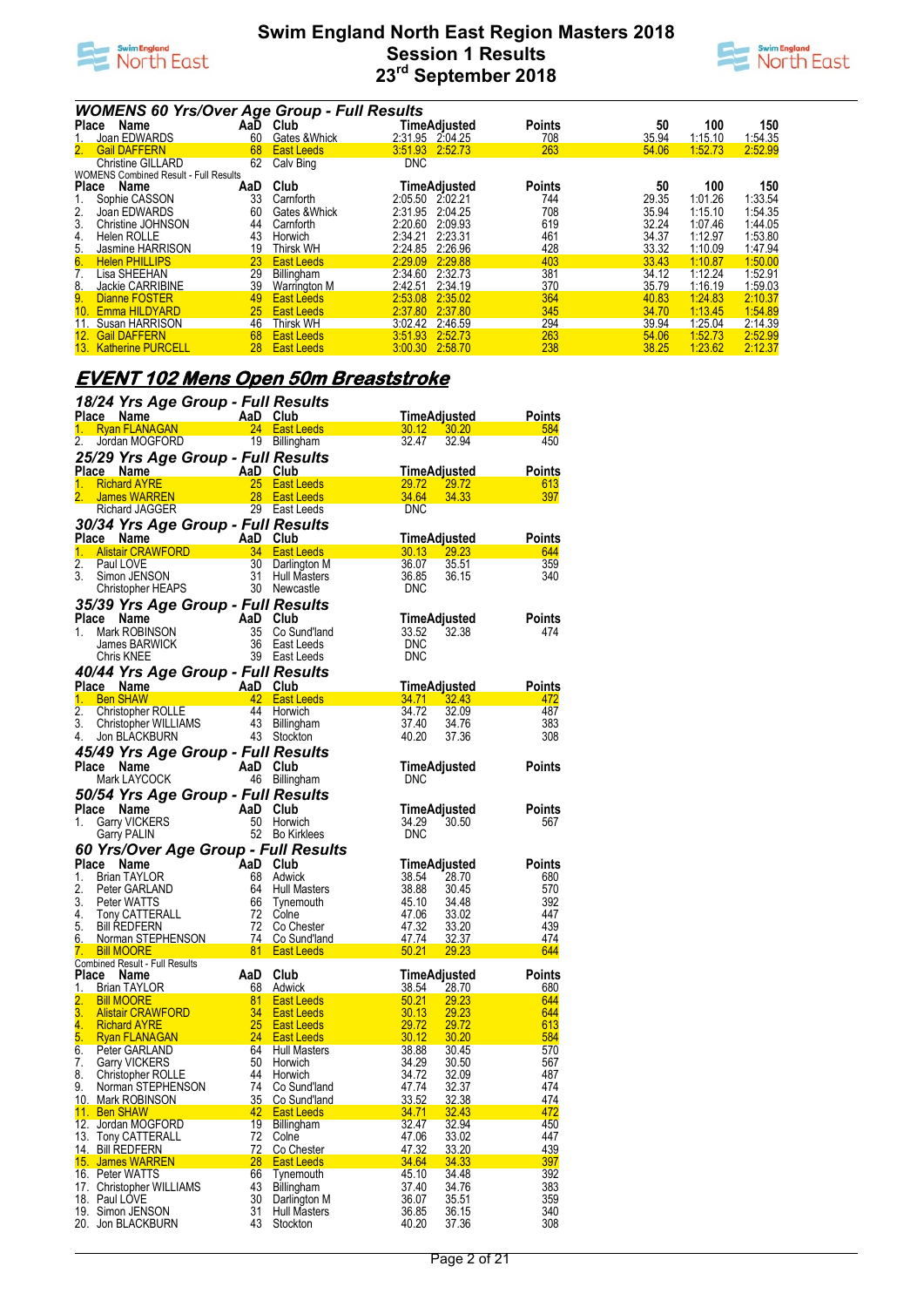



## **EVENT 103 Womens Open 50m Breaststroke**

|                  | 25/29 Yrs Age Group - Full Results          |                |                                         |                |                              |               |
|------------------|---------------------------------------------|----------------|-----------------------------------------|----------------|------------------------------|---------------|
|                  | <b>Name</b><br>Place                        | AaD Club       |                                         |                | TimeAdiusted                 | Points        |
| 1.               | <b>Emma HILDYARD</b>                        |                | 25 East Leeds                           | 42.49          | 42.49                        | 306           |
|                  | 35/39 Yrs Age Group - Full Results          |                |                                         |                |                              |               |
|                  | Place<br>Name                               | AaD Club       |                                         |                | TimeAdjusted                 | Points        |
| $1_{-}$          | Raechel HOGG                                | 39             | Billingham                              | 42.69          | 40.50                        | 353           |
|                  | 40/44 Yrs Age Group - Full Results          |                |                                         |                |                              |               |
|                  | Place<br>Name                               | AaD            | Club                                    |                | TimeAdjusted                 | Points        |
| 1.               | Helen ROLLE                                 | 43             | Horwich                                 | 39.46          | 36.67                        | 476           |
| 2.               | Joanne FIXTER                               | 44             | Billingham                              | 46.37          | 42.85                        | 298           |
|                  | 45/49 Yrs Age Group - Full Results          |                |                                         |                |                              |               |
| Place            | <b>Name</b>                                 | AaD            | Club                                    |                | TimeAdjusted                 | Points        |
| 1.               | Nina CURRAN                                 | 45             | KingstonHull                            | 45.85          | 42.12                        | 314           |
| 2.               | Louise MCLELLAN                             | 48             | TransplantSC                            | 59.69          | 53.82                        | 150           |
|                  | Samantha ALMOND                             | 47             | South Hunsle                            | <b>DNC</b>     |                              |               |
|                  | 50/54 Yrs Age Group - Full Results          |                |                                         |                |                              |               |
| Place            | Name                                        | AaD            | Club                                    |                | TimeAdjusted                 | Points        |
| $1_{-}$          | <b>Kirsten DURRANS</b>                      | 51             | <b>Bo Kirklees</b>                      | 45.31          | 40.01                        | 366           |
|                  | Sonia SWALES                                | 54             | Darwen                                  | <b>DNC</b>     |                              |               |
|                  |                                             |                |                                         |                |                              |               |
|                  |                                             |                |                                         |                |                              |               |
|                  | 55/59 Yrs Age Group - Full Results          |                |                                         |                |                              |               |
| 1.               | Place<br>Name                               | AaD Club<br>59 | Newcastle                               | 41.58          | <b>TimeAdjusted</b><br>34.34 | Points<br>580 |
|                  | <b>Verity DOBBIE</b>                        |                |                                         |                |                              |               |
|                  | 60 Yrs/Over Age Group - Full Results        |                |                                         |                |                              |               |
|                  | Place<br>Name                               | AaD Club       |                                         |                | TimeAdjusted                 | Points        |
| 1.<br>2.         | <b>Sally SHIELDS</b><br><b>Hilary CRICK</b> | 64<br>69       | <b>Bo Kirklees</b><br><b>East Leeds</b> | 41.52<br>50.87 | 32.52<br>37.36               | 683<br>450    |
| 3.               | <b>Gail DAFFERN</b>                         | 68             | <b>East Leeds</b>                       | 55.22          | 41.12                        | 337           |
|                  | Combined Result - Full Results              |                |                                         |                |                              |               |
| Place            | <b>Name</b>                                 | AaD            | Club                                    | TimeAdjusted   |                              | <b>Points</b> |
| 1.               | Sally SHIELDS                               | 64             | <b>Bo Kirklees</b>                      | 41.52          | 32.52                        | 683           |
| 2.               | <b>Verity DOBBIE</b>                        | 59             | Newcastle                               | 41.58          | 34.34                        | 580           |
| $\overline{3}$ . | <b>Helen ROLLE</b>                          | 43             | Horwich                                 | 39.46          | 36.67                        | 476           |
| 4.               | <b>Hilary CRICK</b>                         | 69             | <b>East Leeds</b>                       | 50.87          | 37.36                        | 450           |
| 5.               | <b>Kirsten DURRANS</b>                      | 51             | <b>Bo Kirklees</b>                      | 45.31          | 40.01                        | 366           |
| 6.               | Raechel HOGG                                | 39             | Billingham                              | 42.69          | 40.50                        | 353           |
| 7.<br>8.         | <b>Gail DAFFERN</b><br>Nina CURRAN          | 68<br>45       | <b>East Leeds</b><br>KingstonHull       | 55.22<br>45.85 | 41.12<br>42.12               | 337<br>314    |
| 9.               | <b>Emma HILDYARD</b>                        | 25             | <b>East Leeds</b>                       | 42.49          | 42.49                        | 306           |
|                  | 10. Joanne FIXTER<br>11. Louise MCLELLAN    | 44<br>48       | Billingham<br>TransplantSC              | 46.37<br>59.69 | 42.85<br>53.82               | 298<br>150    |

## **EVENT 104 Mens Open 100m Butterfly**

|                  | 18/24 Yrs Age Group - Full Results    |          |                     |                     |               |       |
|------------------|---------------------------------------|----------|---------------------|---------------------|---------------|-------|
| Place            | Name                                  | AaD Club |                     | <b>TimeAdjusted</b> | <b>Points</b> | 50    |
| 1.               | William MURDEN                        | 22       | AJ Newcastle        | 57.32<br>57.77      | 576           | 27.04 |
| 2.               | Nicholas GOWLAND                      | 22       | Billingham          | 59.30<br>59.76      | 520           | 27.75 |
| 3.               | <b>William TIMPANY</b>                | 24       | <b>York City</b>    | 1:01.70 1:01.87     | 469           | 29.23 |
| 4.               | <b>Joe STOTT</b>                      |          | 19 East Leeds       | 1:06.81<br>1:07.79  | 356           | 30.89 |
|                  | 25/29 Yrs Age Group - Full Results    |          |                     |                     |               |       |
| Place            | Name                                  | AaD Club |                     | TimeAdiusted        | <b>Points</b> | 50    |
| 1.               | <b>James WARREN</b>                   | 28       | <b>East Leeds</b>   | 1:06.42 1:05.83     | 389           | 30.53 |
|                  | <b>Richard JAGGER</b>                 | 29       | East Leeds          | <b>DNC</b>          |               |       |
|                  | 30/34 Yrs Age Group - Full Results    |          |                     |                     |               |       |
|                  | Place Name                            | AaD Club |                     | TimeAdiusted        | <b>Points</b> | 50    |
| $\mathbf{1}$ .   | <b>Alistair CRAWFORD</b>              | 34       | <b>East Leeds</b>   | 1:01.58<br>59.73    | 521           | 28.35 |
| $\overline{2}$ . | Craig WARD                            | 33       | <b>Trafford Met</b> | 1:04.54 1:02.85     | 447           | 28.73 |
| 3.               | Andrew ELWICK                         | 33       | Newcastle           | 1:17.72 1:15.69     | 256           | 35.91 |
|                  | <b>Christopher HEAPS</b>              |          | 30 Newcastle        | <b>DNC</b>          |               |       |
|                  | 35/39 Yrs Age Group - Full Results    |          |                     |                     |               |       |
| Place            | Name                                  | AaD Club |                     | TimeAdjusted        | <b>Points</b> | 50    |
|                  | <b>James BARWICK</b>                  | 36       | East Leeds          | <b>DNC</b>          |               |       |
|                  | James CARR                            | 37       | Tynemouth           | <b>DNC</b>          |               |       |
|                  | 40/44 Yrs Age Group - Full Results    |          |                     |                     |               |       |
| Place            | Name                                  | AaD      | Club                | TimeAdjusted        | <b>Points</b> | 50    |
| 1.               | lan TAYLOR                            | 42       | Darlington M        | 1:19.40 1:14.19     | 272           | 34.45 |
|                  | Mark WALLACE                          | 43       | Matlock             | <b>DNC</b>          |               |       |
|                  | 60 Yrs/Over Age Group - Full Results  |          |                     |                     |               |       |
| Place            | Name                                  | AaD Club |                     | TimeAdjusted        | <b>Points</b> | 50    |
| 1.               | Norman STEPHENSON                     | 74       | Co Sund'land        | 1:51.17 1:15.38     | 259           | 51.04 |
|                  | <b>Combined Result - Full Results</b> |          |                     |                     |               |       |
| <b>Place</b>     | Name                                  | AaD      | Club                | TimeAdjusted        | <b>Points</b> | 50    |
| 1.               | William MURDEN                        | 22       | <b>AJ Newcastle</b> | 57.32<br>57.77      | 576           | 27.04 |
|                  | <b>Alistair CRAWFORD</b>              |          | 34 East Leeds       | 1:01.58<br>59.73    | 521           | 28.35 |
| $\overline{3}$ . | Nicholas GOWLAND                      | 22       | Billingham          | 59.30<br>59.76      | 520           | 27.75 |
| 4.               | William TIMPANY                       | 24       | <b>York City</b>    | 1:01.70<br>1:01.87  | 469           | 29.23 |
| 5.               | Craig WARD                            | 33       | <b>Trafford Met</b> | 1.04.54<br>1:02.85  | 447           | 28.73 |
| 6.               | James WARREN                          | 28       | <b>East Leeds</b>   | 1:06.42<br>1:05.83  | 389           | 30.53 |
| 7.               | Joe STOTT                             |          | 19 East Leeds       | 1:06.81<br>1.07.79  | 356           | 30.89 |
| 8.               | lan TAYLOR                            | 42       | Darlington M        | 1:19.40<br>1:14.19  | 272           | 34.45 |
| 9.               | Norman STEPHENSON                     | 74       | Co Sund'land        | 1:51.17<br>1:15.38  | 259           | 51.04 |
|                  | 10. Andrew ELWICK                     | 33       | Newcastle           | 1:17.72<br>1:15.69  | 256           | 35.91 |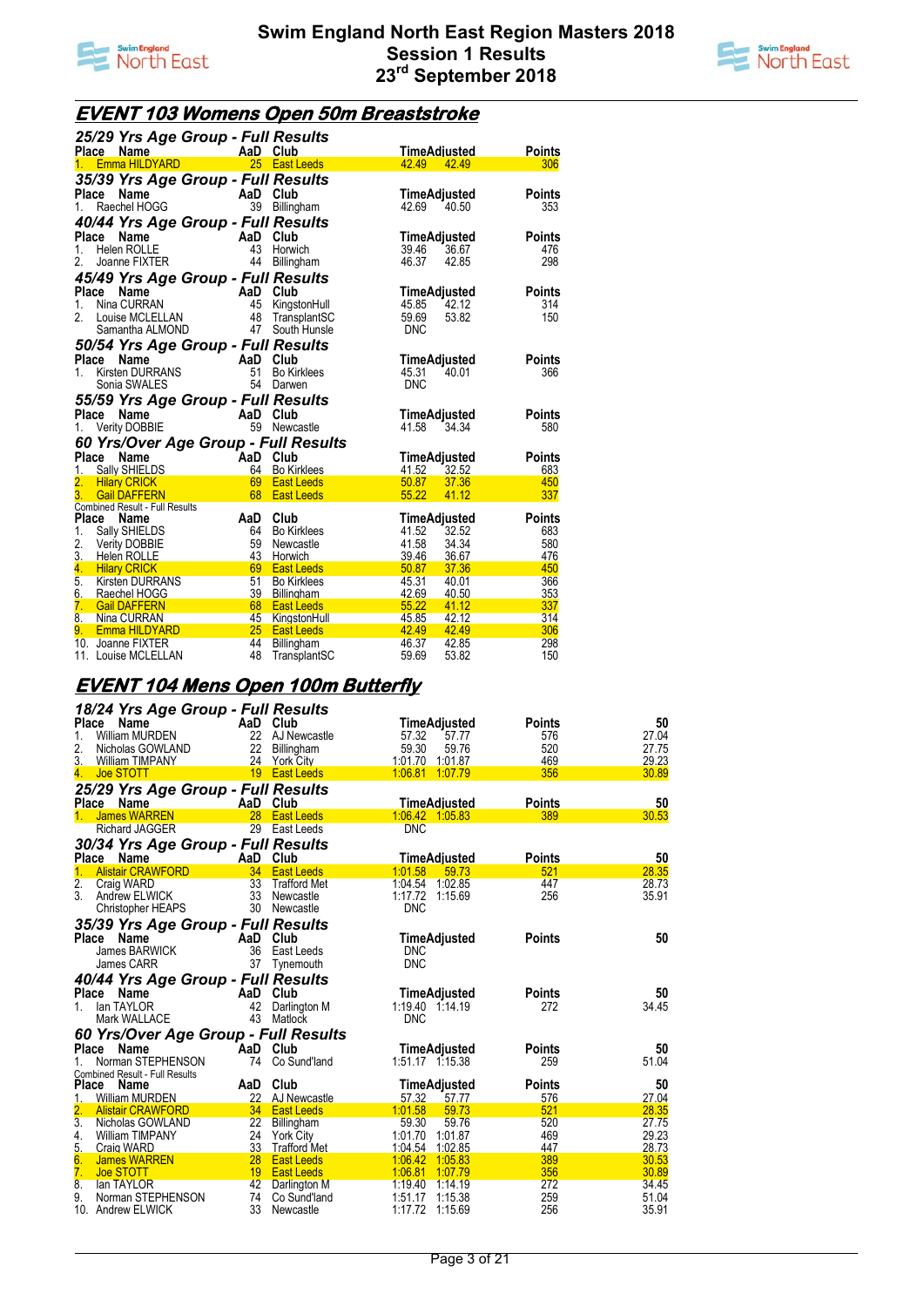



### **EVENT 105 Womens Open 100m Butterfly**

|                                       | 18/24 Yrs Age Group - Full Results |                    |                     |               |       |  |  |  |  |  |
|---------------------------------------|------------------------------------|--------------------|---------------------|---------------|-------|--|--|--|--|--|
| Name<br>Place                         |                                    | AaD Club           | <b>TimeAdjusted</b> | <b>Points</b> | 50    |  |  |  |  |  |
| Jasmine HARRISON<br>1.                | 19                                 | Thirsk WH          | 1:14.23  1:15.31    | 381           | 34.55 |  |  |  |  |  |
| 2. Rebecca GARFORTH                   |                                    | 22 East Leeds      | 1.15.95 1.16.54     | 363           | 35.03 |  |  |  |  |  |
| 3. Emily JONES                        |                                    | 24 East Leeds      | 1.17.61 1.17.82     | 345           | 35.16 |  |  |  |  |  |
| 40/44 Yrs Age Group - Full Results    |                                    |                    |                     |               |       |  |  |  |  |  |
| Place<br>Name                         |                                    | AaD Club           | <b>TimeAdjusted</b> | <b>Points</b> | 50    |  |  |  |  |  |
| Susan TEALE<br>$1_{\ldots}$           | 42                                 | <b>Bo Kirklees</b> | 1:11.54 1:06.85     | 545           | 33.10 |  |  |  |  |  |
| <b>Combined Result - Full Results</b> |                                    |                    |                     |               |       |  |  |  |  |  |
| <b>Place</b><br>Name                  | AaD                                | Club               | TimeAdjusted        | <b>Points</b> | 50    |  |  |  |  |  |
| Susan TEALE<br>1.                     | 42                                 | <b>Bo Kirklees</b> | 1:11.54 1:06.85     | 545           | 33.10 |  |  |  |  |  |
| Jasmine HARRISON<br>2.                | 19                                 | <b>Thirsk WH</b>   | 1.14.23<br>1:15.31  | 381           | 34.55 |  |  |  |  |  |
| 3. Rebecca GARFORTH                   |                                    | 22 East Leeds      | 1.15.95 1.16.54     | 363           | 35.03 |  |  |  |  |  |
| 4. Emily JONES                        | 24                                 | <b>East Leeds</b>  | 1.17.61 1.17.82     | 345           | 35.16 |  |  |  |  |  |

## **EVENT 106 Mens/Womens Open 200m IM**

| MENS 25/29 Yrs Age Group - Full Results                          |                           |                                           |                                        |                      |             |                |                |
|------------------------------------------------------------------|---------------------------|-------------------------------------------|----------------------------------------|----------------------|-------------|----------------|----------------|
| Place Name<br><b>Example 2</b> AaD Club                          |                           |                                           | <b>TimeAdiusted</b>                    | <b>Points</b>        | 50          | 100            | 150            |
| 1. James WARREN                                                  |                           | 28 East Leeds                             | 2.24.30 2.23.02                        | 450                  | 29.96       | 1:08.03        | 1:49.41        |
| <b>Richard JAGGER</b>                                            |                           | 29 East Leeds                             | <b>DNC</b>                             |                      |             |                |                |
| <b>MENS 30/34 Yrs Age Group - Full Results</b>                   |                           |                                           |                                        |                      |             |                |                |
| Place Name                                                       |                           | AaD Club                                  | TimeAdjusted                           | <b>Points</b>        | 50          | 100            | 150            |
| Christopher HEAPS                                                |                           | 30 Newcastle                              | <b>DNC</b>                             |                      |             |                |                |
| <b>MENS 35/39 Yrs Age Group - Full Results</b>                   |                           |                                           |                                        |                      |             |                |                |
| Place Name                                                       |                           | AaD Club                                  | <b>TimeAdjusted</b>                    | <b>Points</b>        | 50          | 100            | 150            |
| James BARWICK                                                    |                           | 36 East Leeds                             | <b>DNC</b>                             |                      |             |                |                |
| <b>MENS 40/44 Yrs Age Group - Full Results</b>                   |                           |                                           |                                        |                      |             |                |                |
| Place Name                                                       | AaD Club                  |                                           | <b>TimeAdjusted</b>                    | <b>Points</b>        | 50          | 100            | 150            |
| 1. Ben SHAW                                                      |                           | 42 East Leeds                             | 2:28.27 2:18.55                        | 495                  | 31.33       | 1:12.37        | 1:55.17        |
| Mark WALLACE                                                     |                           | 43 Matlock                                | <b>DNC</b>                             |                      |             |                |                |
| <b>MENS 50/54 Yrs Age Group - Full Results</b>                   |                           |                                           |                                        |                      |             |                |                |
| Place Name                                                       |                           | AaD Club                                  | <b>TimeAdjusted</b>                    | <b>Points</b>        | 50          | 100            | 150            |
| 1. Tony DAY                                                      |                           | 53 Darlington                             | 2:26.61 2:07.54                        | 635                  | 30.99       | 1:08.04        | 1:52.26        |
| <b>MENS 60 Yrs/Over Age Group - Full Results</b>                 |                           |                                           |                                        |                      |             |                |                |
| Place Name                                                       | AaD Club                  |                                           | <b>TimeAdjusted</b>                    | <b>Points</b>        | 50          | 100            | 150            |
| Tony CATTERALL<br>1.                                             |                           | 72 Colne                                  | $3:34.05$ $2:30.18$                    | 389                  | 50.70       | 1:45.69        | 2:45.26        |
| 2.<br>Norman STEPHENSON                                          |                           | 74 Co Sund'land                           | 3:52.57 2:37.69                        | 336                  | 51.46       | 1:54.32        | 3:01.12        |
| 3.<br>Graeme SHUTT                                               |                           | 69 Co Sund'land                           | 4:00.88 2:56.91                        | 237                  | 52.62       | 1:55.44        | 3:05.51        |
| MENS Combined Result - Full Results                              |                           |                                           |                                        |                      |             |                |                |
| Place Name<br>1.<br>Tony DAY                                     |                           | AaD Club<br>53 Darlington                 | <b>TimeAdjusted</b><br>2:26.61 2:07.54 | <b>Points</b><br>635 | 50<br>30.99 | 100<br>1:08.04 | 150<br>1:52.26 |
| 2.<br><b>Ben SHAW</b>                                            |                           | <b>Example 12</b> East Leeds              | 2:28.27 2:18.55                        | 495                  | 31.33       | 1:12.37        | 1:55.17        |
| 3.<br>James WARREN                                               |                           | 28 East Leeds                             | 2:24.30 2:23.02                        | 450                  | 29.96       | 1:08.03        | 1:49.41        |
| 4.<br><b>Tony CATTERALL</b>                                      |                           | 72 Colne                                  | 3:34.05 2:30.18                        | 389                  | 50.70       | 1.45.69        | 2:45.26        |
| 5.<br>Norman STEPHENSON                                          |                           | 74 Co Sund'land                           | 3:52.57 2:37.69                        | 336                  | 51.46       | 1:54.32        | 3:01.12        |
| 6.<br>Graeme SHUTT                                               |                           | 69 Co Sund'land                           | 4:00.88 2:56.91                        | 237                  | 52.62       | 1:55.44        | 3:05.51        |
|                                                                  |                           |                                           |                                        |                      |             |                |                |
| <b>WOMENS 25/29 Yrs Age Group - Full Results</b>                 |                           |                                           |                                        |                      |             |                |                |
| Place Name                                                       | AaD Club                  |                                           | TimeAdjusted                           | <b>Points</b>        | 50          | 100            | 150            |
| 1. Emma HILDYARD                                                 |                           | 25 East Leeds                             | 3:00.56 3:00.56                        | 307                  | 42.49       | 1.27.31        | 2:19.13        |
| <b>WOMENS 55/59 Yrs Age Group - Full Results</b>                 |                           |                                           |                                        |                      |             |                |                |
| Place Name                                                       | <b>Example 2</b> AaD Club |                                           | <b>TimeAdjusted</b>                    | <b>Points</b>        | 50          | 100            | 150            |
| 1. Dona SIMPSON                                                  |                           | 57 East Leeds                             | $3:10.23$ <sup>*</sup> 2:40.04         | 441                  | $40.53*$    | 1:33.49        | 2:26.21        |
|                                                                  |                           |                                           |                                        |                      |             |                |                |
| <b>WOMENS 60 Yrs/Over Age Group - Full Results</b><br>Place Name |                           | AaD Club                                  | TimeAdjusted                           | <b>Points</b>        | 50          | 100            | 150            |
| Christine GILLARD                                                |                           | 62 Calv Bing                              | <b>DNC</b>                             |                      |             |                |                |
| <b>WOMENS Combined Result - Full Results</b>                     |                           |                                           |                                        |                      |             |                |                |
| Place Name                                                       |                           | AaD Club                                  | <b>TimeAdjusted</b>                    | <b>Points</b>        | 50          | 100            | 150            |
| 1. Dona SIMPSON                                                  |                           | <b>Example 12 Structure 57 East Leeds</b> | 3.10.23 2.40.04                        | 441                  | 40.53       | 1:33.49        | 2:26.21        |

2. Emma HILDYARD 25 East Leeds 3:00.56 3:00.56 307 42.49 1:27.31 2:19.13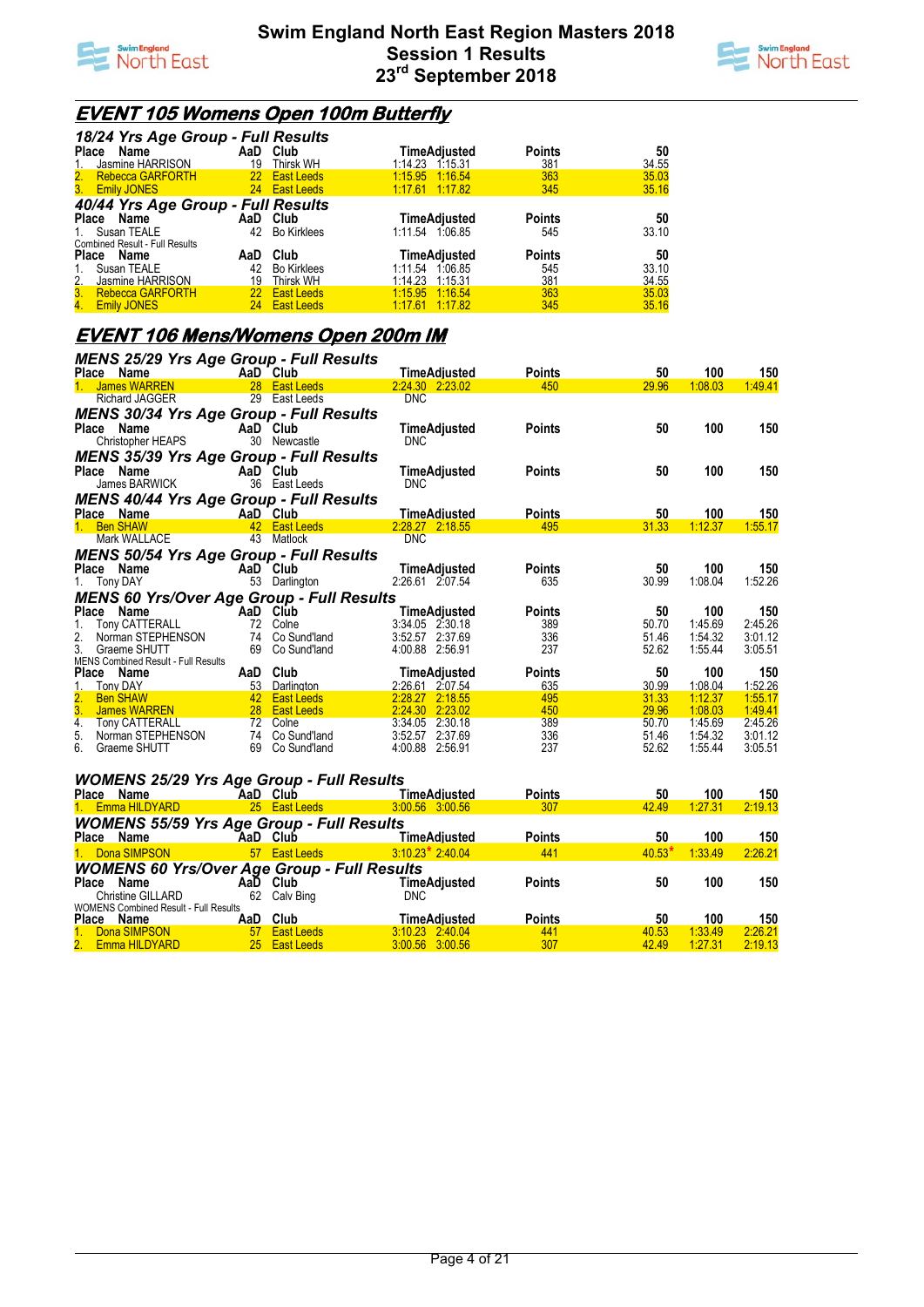



## **EVENT 107 Mens Open 50m Freestyle**

|                  | 18/24 Yrs Age Group - Full Results                        |                       |                                        |                              |                                             |
|------------------|-----------------------------------------------------------|-----------------------|----------------------------------------|------------------------------|---------------------------------------------|
|                  | Place Name<br>ce Name AaD Club<br>Ryan FLANAGAN 24 East L |                       |                                        | <u>TimeAdiusted</u>          | <b>Points</b>                               |
| 1.<br>2.         |                                                           |                       | 24 East Leeds                          | <u>23.97 - </u><br>25.27     | 24.04<br>598                                |
| 3.               | Lucas LOWERY<br>William TIMPANY                           |                       | 20 AJ Newcastle<br>24 York City        | 25.69                        | 25.58<br>496<br>486<br>25.76                |
| 4.               | Jordan MOGFORD                                            |                       | 19 Billingham                          | 26.04                        | 26.42<br>450                                |
|                  | 25/29 Yrs Age Group - Full Results                        |                       |                                        |                              |                                             |
|                  | Place Name                                                |                       |                                        | TimeAdiusted                 | <b>Points</b>                               |
| 1.               | <b>Richard AYRE</b>                                       | AaD Club<br>25 Fast 1 | 25 East Leeds                          | 24.45<br>24.45               | 568                                         |
|                  | 2. Conor CROZIER                                          |                       | 26 Co Sund'land                        | 26.36                        | 26.29<br>457                                |
|                  | <u>3. James WARREN</u>                                    |                       | 28 East Leeds                          | 28.15                        | 27.90<br><b>382</b>                         |
| 4.               | Andrea MEO                                                | 28                    | <b>York City</b>                       | 29.97                        | 317<br>29.70                                |
|                  | Richard JAGGER                                            |                       | 29 East Leeds                          | <b>DNC</b>                   |                                             |
|                  | 30/34 Yrs Age Group - Full Results                        |                       |                                        |                              |                                             |
|                  | Place Name                                                | AaD Club              |                                        | <u>TimeAdiusted_</u>         | <b>Points</b>                               |
| 1.               | Alistair CRAWFORD                                         |                       | 34 East Leeds                          | 24.20<br>23.47               | 643                                         |
| 2.               | Craig WARD                                                | 33                    | Trafford Met                           | 25.82                        | 523<br>25.14                                |
| 4.               | 3. PaulLOVE<br>James FRANKLAND                            |                       | 30 Darlington M<br>30 East Leeds       | <u>28.08</u><br><u>32.13</u> | 27.65<br>393<br><b>31.63</b><br><u> 262</u> |
| 5.               | Andrew ELWICK                                             |                       | 33 Newcastle                           | 34.08                        | 227<br>33.19                                |
|                  | 35/39 Yrs Age Group - Full Results                        |                       |                                        |                              |                                             |
|                  | Place Name                                                | AaD Club              |                                        | TimeAdjusted                 | Points                                      |
| 1.               | <b>Chris KNEE</b>                                         |                       | 39 East Leeds                          | 25.22                        | 23.93<br>606                                |
| 2.               | Mark ROBINSON                                             | 35                    | Co Sund'land                           | 26.66                        | 487<br>25.75                                |
|                  | David STANIFORTH                                          |                       | 38 Hull Masters                        | <b>DNC</b>                   |                                             |
|                  | James BARWICK                                             | 36                    | East Leeds                             | <b>DNC</b>                   |                                             |
|                  | James CARR                                                |                       | 37 Tynemouth                           | <b>DNC</b>                   |                                             |
|                  | 40/44 Yrs Age Group - Full Results                        |                       |                                        |                              |                                             |
|                  | Place<br>Name                                             | AaD Club              |                                        | TimeAdjusted                 | <b>Points</b>                               |
| 1.               | <b>Stewart WORTHY</b>                                     |                       | 40 Bo Kirklees                         | 27.16                        | 25.64<br>493                                |
| 2.<br>3.         | <b>Christopher ROLLE</b>                                  |                       | 44 Horwich                             | 28.23                        | 26.09<br>468                                |
| 4.               | lan TAYLOR<br>Jon BLACKBURN                               | 43                    | 42 Darlington M<br>Stockton            | 29.72<br>29.80               | 27.77<br>388<br>27.69<br>391                |
| 5.               | Christopher WILLIAMS                                      |                       | 43 Billingham                          | 33.13                        | 284<br>30.79                                |
|                  | 45/49 Yrs Age Group - Full Results                        |                       |                                        |                              |                                             |
|                  | Place<br>Name                                             | AaD                   | Club                                   | TimeAdjusted                 | <b>Points</b>                               |
| 1.               | Robert WOOD                                               |                       | 46 Darlington M                        | <u>27.04 - </u>              | 24.69<br>552                                |
| 2.               | <b>Andrew ATKINSON</b>                                    |                       | 46 East Leeds                          | <u>27.82</u>                 | <b>25.41</b><br>506                         |
|                  | Mark LAYCOCK                                              |                       | 46 Billingham                          | <b>DNC</b>                   |                                             |
|                  | lain ROBERTSON                                            |                       | 49 Newcastle                           | <b>DNC</b>                   |                                             |
|                  |                                                           |                       |                                        |                              |                                             |
|                  |                                                           |                       |                                        |                              |                                             |
|                  | 50/54 Yrs Age Group - Full Results<br>Place Name          | AaD Club              |                                        | TimeAdjusted                 | Points                                      |
| 1.               | <b>Garry VICKERS</b>                                      |                       | 50 Horwich                             | 26.84                        | 23.87<br>611                                |
|                  | Garry PALIN                                               |                       | 52 Bo Kirklees                         | <b>DNC</b>                   |                                             |
|                  | 60 Yrs/Over Age Group - Full Results                      |                       |                                        |                              |                                             |
|                  | Place<br>Name                                             | AaD Club              |                                        | TimeAdjusted                 | <b>Points</b>                               |
| 1.               | Robert WOODCOCK                                           | 61                    | Wetherby                               | 29.09                        | 23.55<br>636                                |
| 2.               | David HILLS                                               | 67                    | Co Sund'land                           | 31.27                        | 23.60<br>632                                |
| 3.               | lan WHYTE                                                 |                       | 64 Co Sund'land                        | 34.50                        | 27.02<br>421                                |
| 4.               | <b>Bill REDFERN</b>                                       | 72                    | Co Chester                             | 34.66                        | 24.32<br>578                                |
|                  | 5. Barry ROBINSON<br>6. Michael FULFORD                   | 70<br>72              | Co Sund'Iand<br><b>East Leeds</b>      | 41.06<br>46.10<br>32.34      | 29.72<br>316<br>245                         |
|                  | Combined Result - Full Results                            |                       |                                        |                              |                                             |
| <b>Place</b>     | <b>Name</b>                                               | <u>AaD</u>            | <b>Club</b>                            | <b>TimeAdjusted</b>          | <b>Points</b>                               |
| 1.               | <b>Alistair CRAWFORD</b>                                  | 34                    | <b>East Leeds</b>                      | <u>24.20</u>                 | 23.47<br>643                                |
| $\overline{2}$ . | Robert WOODCOCK                                           | 61                    | Wetherby                               | 29.09                        | 23.55<br>636                                |
| 3.               | David HILLS<br><b>Garry VICKERS</b>                       | 67<br>50              | Co Sund'land<br>Horwich                | 31.27                        | 632<br>23.60                                |
| 4.               | <b>Chris KNEE</b>                                         | 39                    | <b>East Leeds</b>                      | 26.84                        | 23.87<br>611<br>606                         |
| 5.<br>6.         | <b>Ryan FLANAGAN</b>                                      | 24                    | <b>East Leeds</b>                      | 25.22<br>24.04<br>23.97      | 23.93<br>598                                |
| 7.               | <b>Bill REDFERN</b>                                       | 72                    | Co Chester                             | 34.66                        | 24.32<br>578                                |
| 8.               | <b>Richard AYRE</b>                                       | 25                    | East Leeds                             | 24.45<br>24.45               | 568                                         |
| 9.               | Robert WOOD                                               | 46                    | Darlington M                           | 27.04                        | 24.69<br>552                                |
|                  | 10. Craig WARD                                            | 33                    | <b>Trafford Met</b>                    | 25.82                        | 25.14<br>523                                |
|                  | 11. Andrew ATKINSON                                       | 46                    | <b>East Leeds</b>                      | 27.82<br>25.41               | 506                                         |
|                  | 12. Lucas LOWERY<br>13. Stewart WORTHY                    | 20<br>40              | AJ Newcastle<br><b>Bo Kirklees</b>     | 25.27<br>27.16               | 25.58<br>496<br>493                         |
|                  | 14. Mark ROBINSON                                         | 35                    | Co Sund'land                           | 26.66                        | 25.64<br>487<br>25.75                       |
|                  | 15. William TIMPANY                                       | 24                    | <b>York City</b>                       | 25.69                        | 25.76<br>486                                |
|                  | 16. Christopher ROLLE                                     | 44                    | Horwich                                | 28.23                        | 468<br>26.09                                |
|                  | 17. Conor CROZIER                                         | 26                    | Co Sund'land                           | 26.36                        | 26.29<br>457                                |
|                  | 18. Jordan MOGFORD                                        | 19                    | Billingham                             | 26.04                        | 26.42<br>450                                |
|                  | 19. Ian WHYTE                                             | 64                    | Co Sund'land                           | 34.50                        | 421<br>27.02                                |
|                  | 20. Paul LOVE<br>21. Jon BLACKBURN                        | 30<br>43              | Darlington M<br>Stockton               | 28.08<br>29.80               | 27.65<br>393<br>27.69<br>391                |
|                  | 22. Ian TAYLOR                                            | 42                    | Darlington M                           | 29.72                        | 388<br>27.77                                |
|                  | 23. James WARREN                                          | 28                    | <b>East Leeds</b>                      | 28.15<br>27.90               | 382                                         |
|                  | 24. Andrea MEO                                            | 28                    | <b>York City</b>                       | 29.97                        | 29.70<br>317                                |
|                  | 25. Barry ROBINSON                                        | 70                    | Co Sund'land                           | 41.06                        | 29.72<br>316                                |
|                  | 26. Christopher WILLIAMS                                  | 43                    | <b>Billingham</b>                      | 33.13                        | <u>30.79</u><br><u> 284</u>                 |
| 27.              | James FRANKLAND<br><u>28. Michael FULFORD</u>             | 30<br>72              | <b>East Leeds</b><br><b>East Leeds</b> | 32.13<br>46.10               | 31.63<br><u>262</u><br>32.34<br>245         |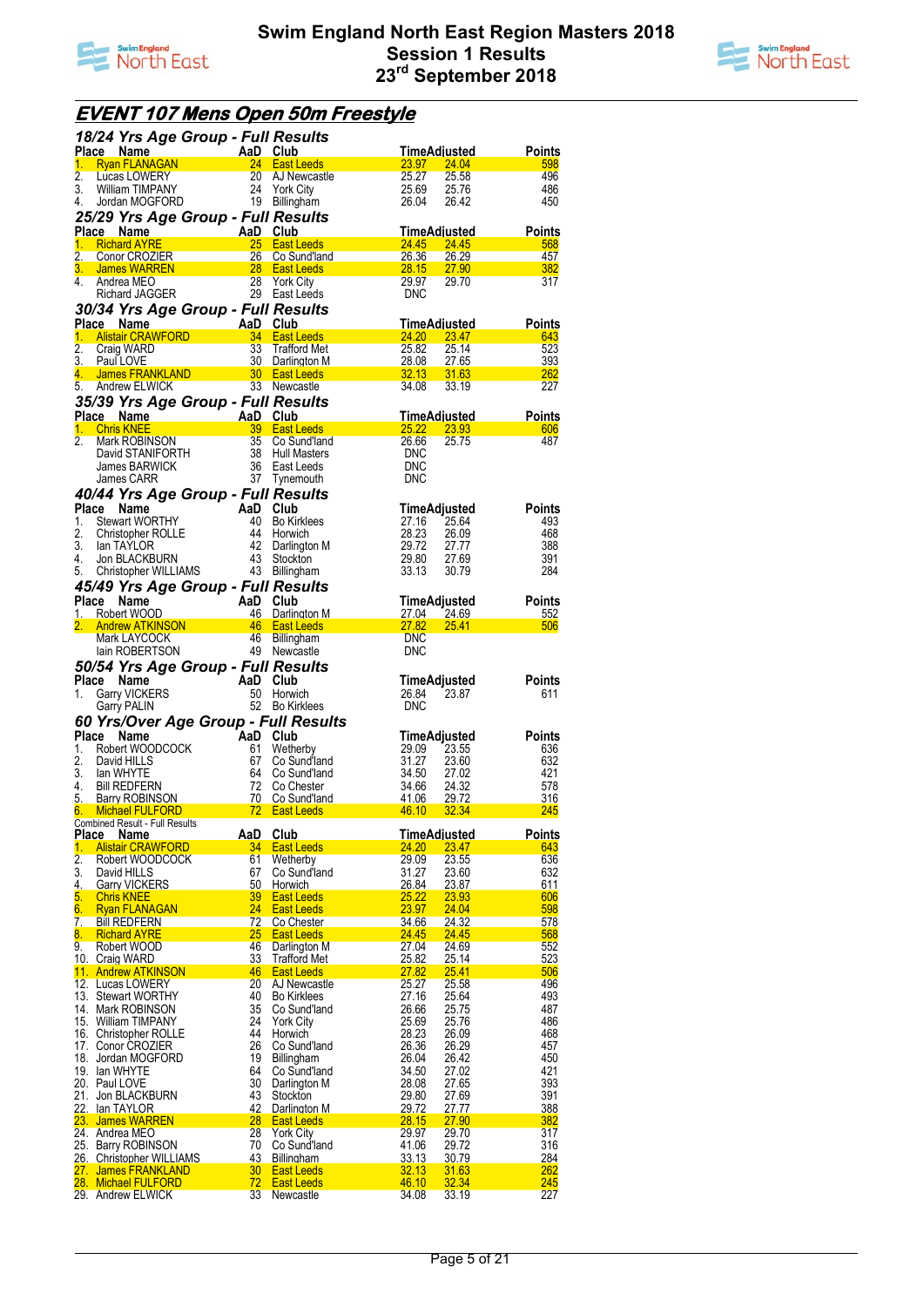



## **EVENT 108 Womens Open 50m Freestyle**

|                  | 18/24 Yrs Age Group - Full Results                                                                      |          |                                                                            |                |                           |                      |
|------------------|---------------------------------------------------------------------------------------------------------|----------|----------------------------------------------------------------------------|----------------|---------------------------|----------------------|
| Place            | ce Name<br>Jasmine HARRISON 19 Thirsk<br>Helen Dull I Inc                                               |          |                                                                            |                | TimeAdjusted              | Points               |
| 1.               |                                                                                                         |          | Thirsk WH                                                                  | <u>29.93 </u>  | <u>30.37</u>              | 448                  |
| 2.               | $\frac{23}{21}$<br><b>Helen PHILLIPS</b>                                                                |          | <b>East Leeds East Leeds</b>                                               | 31.24          | 31.41                     | 405                  |
| 3 <sub>1</sub>   | <b>Bethany HOGG</b>                                                                                     |          | 21 BUCS                                                                    | 32.23          | 32.56                     | 363                  |
| $4^{+}$          | <b>Rebecca GARFORTH</b> 22 East Leeds<br>Sarah SHARROCK 24 Trafford Me                                  |          |                                                                            | 32.91 33.17    |                           | 343                  |
| 5.               |                                                                                                         |          | 24 Trafford Met                                                            | 39.84          | 39.95                     | 196                  |
|                  | 25/29 Yrs Age Group - Full Results                                                                      |          |                                                                            |                |                           |                      |
|                  | Ce Name AlaD Club<br>Emma HILDYARD 25 East Leeds<br>Place Name                                          |          |                                                                            |                | TimeAdiusted              | <b>Points</b>        |
| 1.               |                                                                                                         |          |                                                                            | 31.89 31.89    |                           | 387                  |
| 2.               | Lisa SHEEHAN 29 Billingham<br>Katherine PURCELL 28 East Leeds                                           |          |                                                                            | 32.48          | 32.09                     | 379                  |
| 3. .             |                                                                                                         |          |                                                                            | <b>34.45</b>   | 34.14                     | 315                  |
|                  | 35/39 Yrs Age Group - Full Results                                                                      |          |                                                                            |                |                           |                      |
|                  | Place Name                                                                                              | AaD Club |                                                                            |                | TimeAdjusted              | <b>Points</b>        |
| 1.               | Raechel HOGG                                                                                            |          | 39 Billingham                                                              | 33.64 31.92    |                           | 385                  |
|                  | 40/44 Yrs Age Group - Full Results                                                                      |          |                                                                            |                |                           |                      |
| Place            | $\begin{aligned} \mathbf{c} \bullet \mathbf{c} \cdot \mathbf{c} \cdot \mathbf{c} \end{aligned}$<br>Name | AaD Club |                                                                            |                | TimeAdjusted              | Points               |
| 1.               | Susan TEALE                                                                                             | 42       | <b>Bo Kirklees</b>                                                         | 29.68          | 27.73                     | 588                  |
| 2.               | Helen ROLLE                                                                                             | 43       | Horwich                                                                    | 31.19          | 28.99                     | 515                  |
| 3.               | Joanne FIXTER                                                                                           |          | 44 Billingham                                                              | 35.83          | 33.11                     | 345                  |
|                  | 45/49 Yrs Age Group - Full Results                                                                      |          |                                                                            |                |                           |                      |
|                  | Place Name                                                                                              |          | AaD Club<br>AaD Club<br>45 KingstonHul<br>49 East Leeds<br>10 46 Thirsk WH |                | TimeAdjusted              | Points               |
| 1.               | Nina CURRAN                                                                                             |          | 45 KingstonHull                                                            | 36.04          | <u>33.11</u>              | 345                  |
| 2.               | Dianne FOSTER                                                                                           |          |                                                                            | <b>37.42</b>   | 33.52                     | 333                  |
| $\overline{3}$ . | Susan HARRISON                                                                                          |          |                                                                            | 37.69          | 34.42                     | 307                  |
|                  | Samantha ALMOND                                                                                         |          | 47 South Hunsle                                                            | <b>DNC</b>     |                           |                      |
|                  | 50/54 Yrs Age Group - Full Results                                                                      |          |                                                                            |                |                           |                      |
| Place            | Name                                                                                                    | AaD Club |                                                                            |                | TimeAdjusted              | <b>Points</b>        |
|                  |                                                                                                         |          |                                                                            |                |                           |                      |
| 1.               | Sarah GREAVES                                                                                           |          | 50 Bo Kirklees                                                             | 38.75          | 34.47                     | 306                  |
|                  | Sonia SWALES                                                                                            |          | 54 Darwen                                                                  | <b>DNC</b>     |                           |                      |
|                  |                                                                                                         |          |                                                                            |                |                           |                      |
|                  |                                                                                                         |          |                                                                            |                |                           |                      |
|                  |                                                                                                         |          |                                                                            |                | TimeAdjusted              | <b>Points</b><br>514 |
|                  | 55/59 Yrs Age Group - Full Results<br>Place Name AaD Club<br>1. Dona SIMPSON 57 East Leeds              |          |                                                                            |                | <mark>34.47  29.00</mark> |                      |
|                  | 60 Yrs/Over Age Group - Full Results                                                                    |          |                                                                            |                |                           |                      |
| Place            | Name                                                                                                    |          |                                                                            |                | TimeAdjusted              | <b>Points</b>        |
| 1.               | <b>Sally SHIELDS</b>                                                                                    |          |                                                                            | 36.44          | 28.54                     | 539                  |
| 2.               | Gail DAFFERN<br><b>Combined Result - Full Results</b>                                                   |          | AaD Club<br>64 Bo Kirklees<br>68 East Leeds                                | 48.53          | 36.14                     | 265                  |
| Place            | Name                                                                                                    | AaD Club |                                                                            |                | TimeAdjusted              | <b>Points</b>        |
| 1.               | Susan TEALE                                                                                             |          |                                                                            | 29.68          | 27.73                     | 588                  |
| 2.               | Sally SHIELDS                                                                                           |          |                                                                            | 36.44          | 28.54                     | 539                  |
| 3.               | Helen ROLLE                                                                                             |          |                                                                            | <u>31.19</u>   | 28.99                     | 515                  |
|                  |                                                                                                         |          | 42 Bo Kirklees<br>64 Bo Kirklees<br>43 Horwich                             | 34.47          | 29.00                     | 514                  |
|                  |                                                                                                         |          |                                                                            | 29.93          | 30.37                     | 448                  |
|                  | 4. Dona SIMPSON 57 East Leeds<br>5. Jasmine HARRISON 19 Thirsk WH<br>6. Helen PHILLIPS 23 East Leeds    |          |                                                                            | 31.24          | 31.41                     | 405                  |
| 7.               | Emma HILDYARD                                                                                           |          | <b>East Leeds</b>                                                          | 31.89          | 31.89                     | 387                  |
| 8.               | Raechel HOGG                                                                                            |          | Billingham                                                                 | 33.64          | 31.92                     | 385                  |
| 9.               | $\begin{array}{r} 25 \\ 25 \\ 39 \\ 29 \end{array}$<br>Lisa SHEEHAN                                     | 29       | Billingham                                                                 | 32.48          | 32.09                     | 379                  |
|                  | 10. Bethany HOGG                                                                                        | 21       | <b>BUCS</b>                                                                | 32.23          | 32.56                     | 363                  |
|                  | 11. Nina CURRAN                                                                                         | - 45     | KingstonHull                                                               | 36.04          | 33.11                     | 345                  |
|                  | 12. Joanne FIXTER                                                                                       | 44       | <b>Billingham</b>                                                          | 35.83          | 33.11                     | 345                  |
|                  |                                                                                                         |          | <b>East Leeds</b>                                                          | 32.91          | 33.17                     | 343                  |
|                  | 13. Rebecca GARFORTH 22<br>14. Dianne FOSTER 49<br>14. Dianne FOSTER                                    | $-49$    | <b>East Leeds</b>                                                          | 37.42          | 33.52                     | 333                  |
|                  | 15. Katherine PURCELL                                                                                   |          | <b>East Leeds</b>                                                          | 34.45          | 34.14                     | 315                  |
|                  | 16. Susan HARRISON                                                                                      |          | Thirsk WH<br>Bo Kirklees                                                   | 37.69          | 34.42                     | 307<br>306           |
|                  | $\begin{array}{r} 46 \\ 46 \\ 50 \\ 68 \\ 24 \end{array}$<br>17. Sarah GREAVES<br>18. Gail DAFFERN      |          | <b>East Leeds</b>                                                          | 38.75<br>48.53 | <u>34.47</u><br>36.14     | 265                  |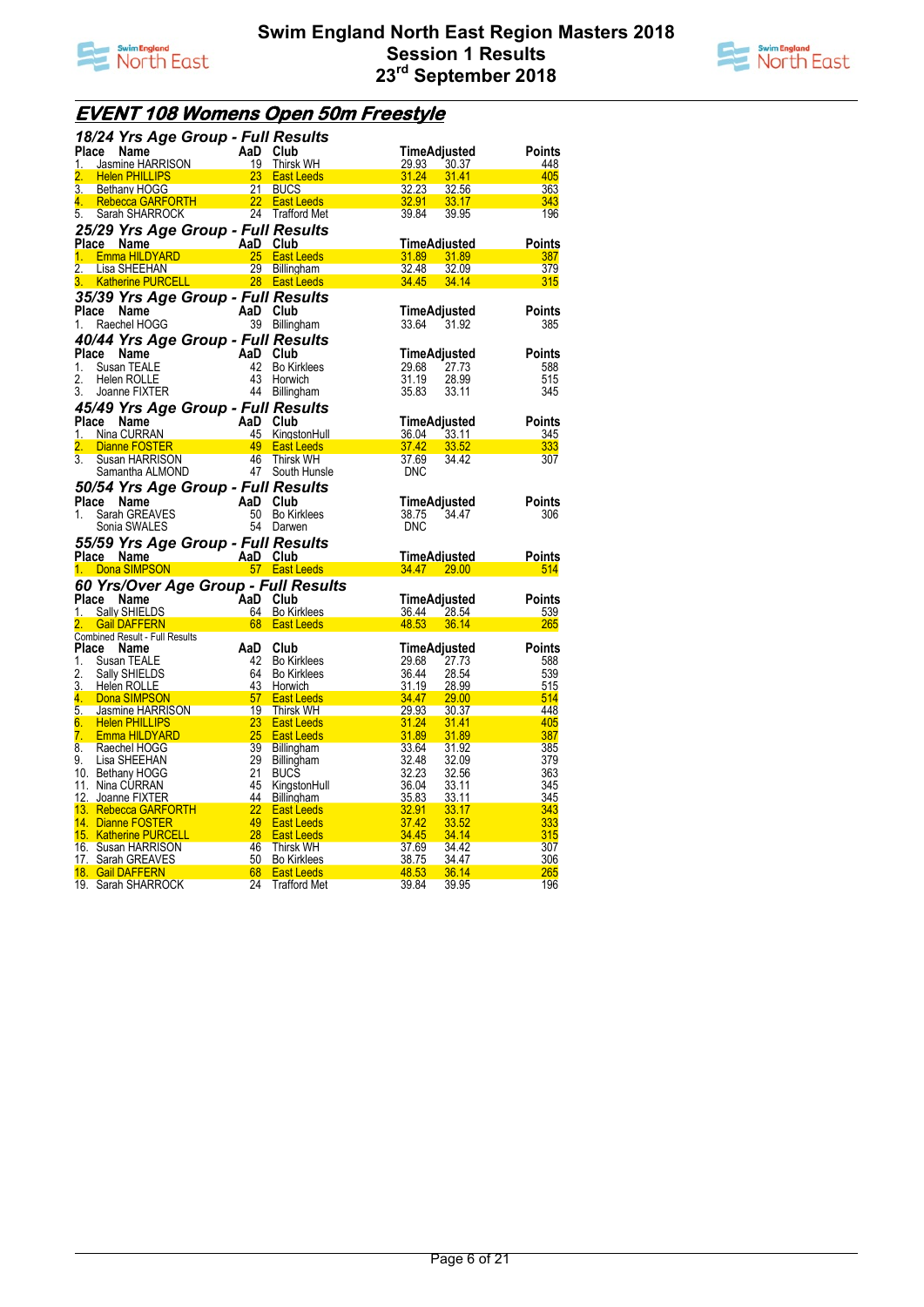



## **EVENT 109 Mens/Womens Open 200m Breaststroke**

| <b>MENS 25/29 Yrs Age Group - Full Results</b>      |          |                                          |                                    |               |                |                |                    |
|-----------------------------------------------------|----------|------------------------------------------|------------------------------------|---------------|----------------|----------------|--------------------|
| Place Name                                          |          | AaD Club                                 | <b>TimeAdjusted</b>                | <b>Points</b> | 50             | 100            | 150                |
| <b>James WARREN</b><br>1.                           | 28       | <b>East Leeds</b>                        | 2.48.73 2.47.23                    | 373           | 36.75          | 1:18.88        | 2:02.97            |
| <b>Richard JAGGER</b>                               | 29       | East Leeds                               | <b>DNC</b>                         |               |                |                |                    |
| <b>MENS 35/39 Yrs Age Group - Full Results</b>      |          |                                          |                                    |               |                |                |                    |
| Place Name                                          |          | AaD Club                                 | TimeAdjusted                       | <b>Points</b> | 50             | 100            | 150                |
| James BARWICK                                       | 36       | East Leeds                               | <b>DNC</b>                         |               |                |                |                    |
| <b>MENS 40/44 Yrs Age Group - Full Results</b>      |          |                                          |                                    |               |                |                |                    |
| Place<br>Name                                       |          | AaD Club                                 | TimeAdjusted                       | <b>Points</b> | 50             | 100            | 150                |
| Stewart WORTHY<br>1.                                | 40       | <b>Bo Kirklees</b>                       | 2:45.15 2:35.93                    | 460           | 37.15          | 1:18.83        | 2:02.32            |
| 2.<br>Leonardo LARI                                 | 43       | <b>York City</b>                         | 2:48.07 2:36.19                    | 458           | 38.33          | 1:20.55        | 2:04.69            |
| 3.<br>Christopher ROLLE                             | 44       | Horwich                                  | 2:53.02 2:39.89                    | 427           | 35.72          | 1:16.50        | 2:08.23            |
| <b>MENS 45/49 Yrs Age Group - Full Results</b>      |          |                                          |                                    |               |                |                |                    |
| Place<br>Name                                       |          | AaD Club                                 | TimeAdjusted                       | <b>Points</b> | 50             | 100            | 150                |
| Philip CROXALL<br>1.                                | 49       | Colne                                    | 3:01.72 2:42.76                    | 405           | 42.55          | 1:29.46        | 2:15.24            |
| Alan WEDDELL                                        | 46       | Ashington                                | <b>DNC</b>                         |               |                |                |                    |
| <b>MENS 60 Yrs/Over Age Group - Full Results</b>    |          |                                          |                                    |               |                |                |                    |
| Place<br>Name                                       |          | AaD Club                                 | TimeAdjusted                       | <b>Points</b> | 50             | 100            | 150                |
| 1.<br>Peter GARLAND                                 | 64       | <b>Hull Masters</b>                      | 3:15.00 2:32.73                    | 490           | 43.17          | 1:32.41        | 2:23.73            |
| 2.<br><b>Brian TAYLOR</b>                           | 68       | Adwick                                   | 3:32.09<br>2:37.95                 | 443           | 48.54          | 1:43.00        | 2:38.47            |
| 3.<br>Peter WATTS                                   | 66       | Tynemouth                                | 3:49.48<br>2:55.44                 | 323           | 50.16          | 1:48.77        | 2:49.80            |
| 4.<br><b>Tony CATTERALL</b>                         | 72       | Colne                                    | 3:53.92 2:44.12                    | 395           | 53.38          | 1:53.45        | 2:53.82            |
| 5.<br>Norman STEPHENSON                             |          | 74 Co Sund'land                          | 4:04.49 2:45.77                    | 383           | 55.06          | 1:59.81        | 3:05.21            |
| 6.<br><b>Bill MOORE</b>                             | 81       | <b>East Leeds</b>                        | 4.20.38 2:31.58                    | 501           | 58.41          | 2:04.63        | 3:13.74            |
| <b>MENS Combined Result - Full Results</b>          |          |                                          |                                    |               |                |                |                    |
| Place Name                                          | AaD      | Club                                     | TimeAdjusted                       | <b>Points</b> | 50             | 100<br>2:04.63 | 150                |
| <b>Bill MOORE</b><br>$1_{-}$<br>2.<br>Peter GARLAND | 81<br>64 | <b>East Leeds</b><br><b>Hull Masters</b> | 4.20.38 2:31.58<br>3:15.00 2:32.73 | 501<br>490    | 58.41<br>43.17 | 1:32.41        | 3:13.74<br>2:23.73 |
| 3.<br><b>Stewart WORTHY</b>                         | 40       | <b>Bo Kirklees</b>                       | 2:45.15 2:35.93                    | 460           | 37.15          | 1:18.83        | 2:02.32            |
| 4.<br>Leonardo LARI                                 | 43       | <b>York City</b>                         | 2:48.07<br>2:36.19                 | 458           | 38.33          | 1:20.55        | 2:04.69            |
| 5.<br><b>Brian TAYLOR</b>                           | 68       | Adwick                                   | 3:32.09<br>2:37.95                 | 443           | 48.54          | 1:43.00        | 2:38.47            |
| 6.<br>Christopher ROLLE                             | 44       | Horwich                                  | 2:53.02<br>2:39.89                 | 427           | 35.72          | 1:16.50        | 2:08.23            |
| 7.<br><b>Philip CROXALL</b>                         | 49       | Colne                                    | 3:01.72 2:42.76                    | 405           | 42.55          | 1:29.46        | 2:15.24            |
| 8.<br>Tony CATTERALL                                | 72       | Colne                                    | 3:53.92<br>2:44.12                 | 395           | 53.38          | 1:53.45        | 2:53.82            |
| 9.<br>Norman STEPHENSON                             | 74       | Co Sund'land                             | 2:45.77<br>4:04.49                 | 383           | 55.06          | 1:59.81        | 3:05.21            |
| 10 <sub>1</sub><br>James WARREN                     | 28       | <b>East Leeds</b>                        | 2:48.73<br>2:47.23                 | 373           | 36.75          | 1:18.88        | 2:02.97            |
| 11. Peter WATTS                                     | 66       | Tynemouth                                | 3:49.48<br>2:55.44                 | 323           | 50.16          | 1:48.77        | 2:49.80            |
|                                                     |          |                                          |                                    |               |                |                |                    |
|                                                     |          |                                          |                                    |               |                |                |                    |

#### *WOMENS 18/24 Yrs Age Group - Full Results*

| Place Name                                         |                 | AaD Club           | TimeAdiusted        | <b>Points</b> | 50      | 100     | 150     |
|----------------------------------------------------|-----------------|--------------------|---------------------|---------------|---------|---------|---------|
| 1. Emily JONES                                     |                 | 24 East Leeds      | 3.03.52 3.04.02     | 391           | 41.22   | 1:28.31 | 2:16.23 |
| <b>WOMENS 35/39 Yrs Age Group - Full Results</b>   |                 |                    |                     |               |         |         |         |
| Place Name                                         | <b>AaD Club</b> |                    | TimeAdjusted        | <b>Points</b> | 50      | 100     | 150     |
| Jackie CARRIBINE                                   |                 | 39 Warrington M    | 3:11.61 3:01.80     | 405           | 42.77   | 1:31.01 | 2:20.66 |
| 2. Beatrix LANGARA                                 |                 | 35 Bo Kirklees     | 3:11.94 3:05.42     | 382           | 42.54   | 1:31.22 | 2:21.12 |
| <b>WOMENS 50/54 Yrs Age Group - Full Results</b>   |                 |                    |                     |               |         |         |         |
| Place Name                                         |                 | AaD Club           | TimeAdjusted        | Points        | 50      | 100     | 150     |
| 1. Kirsten DURRANS                                 |                 | 51 Bo Kirklees     | 3:34.76 3:09.66     | 357           | 48.25   | 1:42.46 | 2:39.24 |
| <b>WOMENS 55/59 Yrs Age Group - Full Results</b>   |                 |                    |                     |               |         |         |         |
| Place Name                                         |                 | AaD Club           | <b>TimeAdjusted</b> | <b>Points</b> | 50      | 100     | 150     |
| 1. Verity DOBBIE                                   |                 | 59 Newcastle       | 3:27.44 2:51.30     | 484           | 48.04   | 1:40.12 | 2:34.18 |
| <b>WOMENS 60 Yrs/Over Age Group - Full Results</b> |                 |                    |                     |               |         |         |         |
| Place Name                                         |                 | AaD Club           | <b>TimeAdiusted</b> | <b>Points</b> | 50      | 100     | 150     |
| 1. Gail DAFFERN                                    |                 | 68 East Leeds      | 4:23.12 3:15.95     | 323           | 1:00.25 | 2:08.49 | 3:17.84 |
| <b>WOMENS Combined Result - Full Results</b>       |                 |                    |                     |               |         |         |         |
| Place Name                                         | AaD             | Club               | <b>TimeAdjusted</b> | <b>Points</b> | 50      | 100     | 150     |
| <b>Verity DOBBIE</b>                               | 59              | Newcastle          | 3:27.44 2:51.30     | 484           | 48.04   | 1:40.12 | 2:34.18 |
| 2. Jackie CARRIBINE                                | 39              | Warrington M       | 3:11.61 3:01.80     | 405           | 42.77   | 1:31.01 | 2:20.66 |
| 3. Emily JONES                                     | <b>24</b>       | <b>East Leeds</b>  | 3:03.52 3:04.02     | 391           | 41.22   | 1:28.31 | 2:16.23 |
| 4.<br>Beatrix LANGARA                              | 35              | <b>Bo Kirklees</b> | 3:11.94 3:05.42     | 382           | 42.54   | 1:31.22 | 2:21.12 |
| 5. Kirsten DURRANS                                 |                 | 51 Bo Kirklees     | 3:34.76 3:09.66     | 357           | 48.25   | 1:42.46 | 2:39.24 |
| 6. Gail DAFFERN                                    |                 | 68 East Leeds      | 4 23 12 3 15 95     | 323           | 1:00.25 | 2:08.49 | 3:17.84 |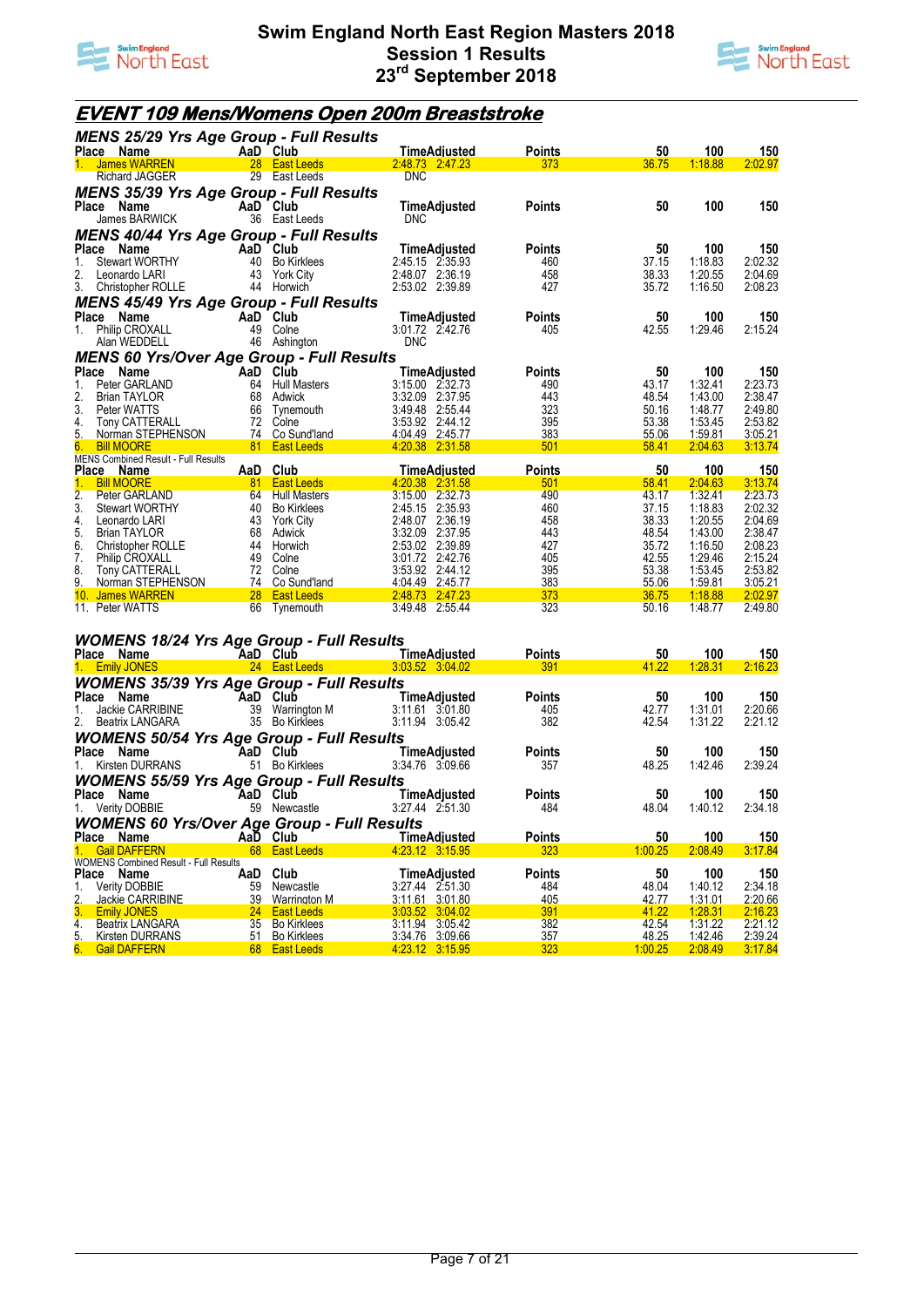



### **EVENT 110 Mens Open 100m Backstroke**

| 50<br>Place Name<br>AaD Club<br>TimeAdjusted<br><b>Points</b><br>20 AJ Newcastle<br>29.88<br>Lucas LOWERY<br>1:01.48 1:02.25<br>485<br>1.<br>22 AJ Newcastle<br>2.<br>William MURDEN<br>484<br>30.21<br>1:01.79 1:02.27<br>25/29 Yrs Age Group - Full Results<br>50<br>AaD Club<br><b>TimeAdiusted</b><br>Place Name<br><b>Points</b><br>28<br>1:15.45 1:14.78<br>279<br>35.98<br>$1_{-}$<br><b>James WARREN</b><br><b>East Leeds</b><br>Richard JAGGER<br>29 East Leeds<br>DNC<br>30/34 Yrs Age Group - Full Results<br>AaD<br>Club<br>50<br><b>Place</b><br>Name<br>TimeAdjusted<br><b>Points</b><br>35.34<br>Paul LOVE<br>30<br>1:12.06 1:10.95<br>327<br>$1_{\cdot}$<br>Darlington M<br>30 Newcastle<br>Christopher HEAPS<br><b>DNC</b><br>35/39 Yrs Age Group - Full Results<br>50<br>Place<br>Name<br>AaD Club<br>TimeAdjusted<br><b>Points</b><br>36 East Leeds<br>James BARWICK<br><b>DNC</b><br>40/44 Yrs Age Group - Full Results<br>Place Name<br><b>TimeAdiusted</b><br><b>Points</b><br>50<br>AaD Club<br>$1:15.31$ <sup>*</sup> 1:10.37<br><b>Ben SHAW</b><br>42 <sup>7</sup><br>335<br>38.24<br><b>East Leeds</b><br>1.<br>295<br>38.11<br>2.<br>Jon BLACKBURN<br>43 Stockton<br>1:19.00 1:13.42<br>45/49 Yrs Age Group - Full Results<br>AaD Club<br>Place<br>Name<br>50<br>TimeAdjusted<br><b>Points</b><br>47 Co Sund'land<br>1:19.81 1:12.43<br>308<br>39.13<br>Jonathan DEAN<br>1.<br>60 Yrs/Over Age Group - Full Results<br>Place<br>Name<br>AaD Club<br>50<br>TimeAdjusted<br><b>Points</b><br>36.94<br>1.<br>Robert WOODCOCK<br>61<br>1:16.02 1:01.53<br>502<br>Wetherby<br>2.<br>1:36.96 1:08.03<br>371<br><b>Bill REDFERN</b><br>72<br>48.04<br>Co Chester<br>1:45.89 1:14.29<br>3.<br>72 Colne<br>285<br><b>Tony CATTERALL</b><br>52.22<br>81 East Leeds<br>1:58.63 1:09.06<br>355<br>57.94<br>4.<br><b>Bill MOORE</b><br>5 <sub>1</sub><br>2:02.13 1:28.40<br>58.10<br><b>Barry ROBINSON</b><br>70 Co Sund'land<br>169<br>69<br>Co Sund'land<br><b>DNC</b><br>Graeme SHUTT<br><b>Combined Result - Full Results</b><br>AaD Club<br>50<br>Place Name<br><b>TimeAdjusted</b><br><b>Points</b><br>36.94<br>Wetherby<br>1:16.02 1:01.53<br>1.<br>Robert WOODCOCK<br>61<br>502<br>2.<br>485<br>29.88<br>Lucas LOWERY<br>20 AJ Newcastle<br>1:01.48 1:02.25<br>3.<br>22 AJ Newcastle<br>1:01.79<br>1:02.27<br>484<br>30.21<br>William MURDEN<br>371<br>72<br>1:36.96<br>1:08.03<br>48.04<br>4.<br><b>Bill REDFERN</b><br>Co Chester<br>5.<br>1:58.63 1:09.06<br>355<br><b>Bill MOORE</b><br>81<br><b>East Leeds</b><br>57.94<br>6.<br>42 East Leeds<br>1:15.31<br>335<br>38.24<br>1:10.37<br><b>Ben SHAW</b><br>1:12.06<br>327<br>35.34<br>7.<br>30 Darlington M<br>Paul LOVE<br>1:10.95<br>8.<br>47<br>1:19.81<br>308<br>39.13<br>Co Sund'land<br>1:12.43<br>Jonathan DEAN<br>1:19.00<br>9.<br>43<br>295<br>38.11<br>Jon BLACKBURN<br>Stockton<br>1:13.42<br>72 Colne<br>1:45.89<br>285<br>52.22<br>10. Tony CATTERALL<br>1:14.29<br>279<br>28<br>35.98<br>11. James WARREN<br><b>East Leeds</b><br>1:15.45<br>1:14.78 | 18/24 Yrs Age Group - Full Results |  |  |
|-----------------------------------------------------------------------------------------------------------------------------------------------------------------------------------------------------------------------------------------------------------------------------------------------------------------------------------------------------------------------------------------------------------------------------------------------------------------------------------------------------------------------------------------------------------------------------------------------------------------------------------------------------------------------------------------------------------------------------------------------------------------------------------------------------------------------------------------------------------------------------------------------------------------------------------------------------------------------------------------------------------------------------------------------------------------------------------------------------------------------------------------------------------------------------------------------------------------------------------------------------------------------------------------------------------------------------------------------------------------------------------------------------------------------------------------------------------------------------------------------------------------------------------------------------------------------------------------------------------------------------------------------------------------------------------------------------------------------------------------------------------------------------------------------------------------------------------------------------------------------------------------------------------------------------------------------------------------------------------------------------------------------------------------------------------------------------------------------------------------------------------------------------------------------------------------------------------------------------------------------------------------------------------------------------------------------------------------------------------------------------------------------------------------------------------------------------------------------------------------------------------------------------------------------------------------------------------------------------------------------------------------------------------------------------------------------------------------------------------------------------------------------------------------------------------------------------------------------------------------------------------------------------------------------------------------------------------------------------------------------------------------------------------------------|------------------------------------|--|--|
|                                                                                                                                                                                                                                                                                                                                                                                                                                                                                                                                                                                                                                                                                                                                                                                                                                                                                                                                                                                                                                                                                                                                                                                                                                                                                                                                                                                                                                                                                                                                                                                                                                                                                                                                                                                                                                                                                                                                                                                                                                                                                                                                                                                                                                                                                                                                                                                                                                                                                                                                                                                                                                                                                                                                                                                                                                                                                                                                                                                                                                               |                                    |  |  |
|                                                                                                                                                                                                                                                                                                                                                                                                                                                                                                                                                                                                                                                                                                                                                                                                                                                                                                                                                                                                                                                                                                                                                                                                                                                                                                                                                                                                                                                                                                                                                                                                                                                                                                                                                                                                                                                                                                                                                                                                                                                                                                                                                                                                                                                                                                                                                                                                                                                                                                                                                                                                                                                                                                                                                                                                                                                                                                                                                                                                                                               |                                    |  |  |
|                                                                                                                                                                                                                                                                                                                                                                                                                                                                                                                                                                                                                                                                                                                                                                                                                                                                                                                                                                                                                                                                                                                                                                                                                                                                                                                                                                                                                                                                                                                                                                                                                                                                                                                                                                                                                                                                                                                                                                                                                                                                                                                                                                                                                                                                                                                                                                                                                                                                                                                                                                                                                                                                                                                                                                                                                                                                                                                                                                                                                                               |                                    |  |  |
|                                                                                                                                                                                                                                                                                                                                                                                                                                                                                                                                                                                                                                                                                                                                                                                                                                                                                                                                                                                                                                                                                                                                                                                                                                                                                                                                                                                                                                                                                                                                                                                                                                                                                                                                                                                                                                                                                                                                                                                                                                                                                                                                                                                                                                                                                                                                                                                                                                                                                                                                                                                                                                                                                                                                                                                                                                                                                                                                                                                                                                               |                                    |  |  |
|                                                                                                                                                                                                                                                                                                                                                                                                                                                                                                                                                                                                                                                                                                                                                                                                                                                                                                                                                                                                                                                                                                                                                                                                                                                                                                                                                                                                                                                                                                                                                                                                                                                                                                                                                                                                                                                                                                                                                                                                                                                                                                                                                                                                                                                                                                                                                                                                                                                                                                                                                                                                                                                                                                                                                                                                                                                                                                                                                                                                                                               |                                    |  |  |
|                                                                                                                                                                                                                                                                                                                                                                                                                                                                                                                                                                                                                                                                                                                                                                                                                                                                                                                                                                                                                                                                                                                                                                                                                                                                                                                                                                                                                                                                                                                                                                                                                                                                                                                                                                                                                                                                                                                                                                                                                                                                                                                                                                                                                                                                                                                                                                                                                                                                                                                                                                                                                                                                                                                                                                                                                                                                                                                                                                                                                                               |                                    |  |  |
|                                                                                                                                                                                                                                                                                                                                                                                                                                                                                                                                                                                                                                                                                                                                                                                                                                                                                                                                                                                                                                                                                                                                                                                                                                                                                                                                                                                                                                                                                                                                                                                                                                                                                                                                                                                                                                                                                                                                                                                                                                                                                                                                                                                                                                                                                                                                                                                                                                                                                                                                                                                                                                                                                                                                                                                                                                                                                                                                                                                                                                               |                                    |  |  |
|                                                                                                                                                                                                                                                                                                                                                                                                                                                                                                                                                                                                                                                                                                                                                                                                                                                                                                                                                                                                                                                                                                                                                                                                                                                                                                                                                                                                                                                                                                                                                                                                                                                                                                                                                                                                                                                                                                                                                                                                                                                                                                                                                                                                                                                                                                                                                                                                                                                                                                                                                                                                                                                                                                                                                                                                                                                                                                                                                                                                                                               |                                    |  |  |
|                                                                                                                                                                                                                                                                                                                                                                                                                                                                                                                                                                                                                                                                                                                                                                                                                                                                                                                                                                                                                                                                                                                                                                                                                                                                                                                                                                                                                                                                                                                                                                                                                                                                                                                                                                                                                                                                                                                                                                                                                                                                                                                                                                                                                                                                                                                                                                                                                                                                                                                                                                                                                                                                                                                                                                                                                                                                                                                                                                                                                                               |                                    |  |  |
|                                                                                                                                                                                                                                                                                                                                                                                                                                                                                                                                                                                                                                                                                                                                                                                                                                                                                                                                                                                                                                                                                                                                                                                                                                                                                                                                                                                                                                                                                                                                                                                                                                                                                                                                                                                                                                                                                                                                                                                                                                                                                                                                                                                                                                                                                                                                                                                                                                                                                                                                                                                                                                                                                                                                                                                                                                                                                                                                                                                                                                               |                                    |  |  |
|                                                                                                                                                                                                                                                                                                                                                                                                                                                                                                                                                                                                                                                                                                                                                                                                                                                                                                                                                                                                                                                                                                                                                                                                                                                                                                                                                                                                                                                                                                                                                                                                                                                                                                                                                                                                                                                                                                                                                                                                                                                                                                                                                                                                                                                                                                                                                                                                                                                                                                                                                                                                                                                                                                                                                                                                                                                                                                                                                                                                                                               |                                    |  |  |
|                                                                                                                                                                                                                                                                                                                                                                                                                                                                                                                                                                                                                                                                                                                                                                                                                                                                                                                                                                                                                                                                                                                                                                                                                                                                                                                                                                                                                                                                                                                                                                                                                                                                                                                                                                                                                                                                                                                                                                                                                                                                                                                                                                                                                                                                                                                                                                                                                                                                                                                                                                                                                                                                                                                                                                                                                                                                                                                                                                                                                                               |                                    |  |  |
|                                                                                                                                                                                                                                                                                                                                                                                                                                                                                                                                                                                                                                                                                                                                                                                                                                                                                                                                                                                                                                                                                                                                                                                                                                                                                                                                                                                                                                                                                                                                                                                                                                                                                                                                                                                                                                                                                                                                                                                                                                                                                                                                                                                                                                                                                                                                                                                                                                                                                                                                                                                                                                                                                                                                                                                                                                                                                                                                                                                                                                               |                                    |  |  |
|                                                                                                                                                                                                                                                                                                                                                                                                                                                                                                                                                                                                                                                                                                                                                                                                                                                                                                                                                                                                                                                                                                                                                                                                                                                                                                                                                                                                                                                                                                                                                                                                                                                                                                                                                                                                                                                                                                                                                                                                                                                                                                                                                                                                                                                                                                                                                                                                                                                                                                                                                                                                                                                                                                                                                                                                                                                                                                                                                                                                                                               |                                    |  |  |
|                                                                                                                                                                                                                                                                                                                                                                                                                                                                                                                                                                                                                                                                                                                                                                                                                                                                                                                                                                                                                                                                                                                                                                                                                                                                                                                                                                                                                                                                                                                                                                                                                                                                                                                                                                                                                                                                                                                                                                                                                                                                                                                                                                                                                                                                                                                                                                                                                                                                                                                                                                                                                                                                                                                                                                                                                                                                                                                                                                                                                                               |                                    |  |  |
|                                                                                                                                                                                                                                                                                                                                                                                                                                                                                                                                                                                                                                                                                                                                                                                                                                                                                                                                                                                                                                                                                                                                                                                                                                                                                                                                                                                                                                                                                                                                                                                                                                                                                                                                                                                                                                                                                                                                                                                                                                                                                                                                                                                                                                                                                                                                                                                                                                                                                                                                                                                                                                                                                                                                                                                                                                                                                                                                                                                                                                               |                                    |  |  |
|                                                                                                                                                                                                                                                                                                                                                                                                                                                                                                                                                                                                                                                                                                                                                                                                                                                                                                                                                                                                                                                                                                                                                                                                                                                                                                                                                                                                                                                                                                                                                                                                                                                                                                                                                                                                                                                                                                                                                                                                                                                                                                                                                                                                                                                                                                                                                                                                                                                                                                                                                                                                                                                                                                                                                                                                                                                                                                                                                                                                                                               |                                    |  |  |
|                                                                                                                                                                                                                                                                                                                                                                                                                                                                                                                                                                                                                                                                                                                                                                                                                                                                                                                                                                                                                                                                                                                                                                                                                                                                                                                                                                                                                                                                                                                                                                                                                                                                                                                                                                                                                                                                                                                                                                                                                                                                                                                                                                                                                                                                                                                                                                                                                                                                                                                                                                                                                                                                                                                                                                                                                                                                                                                                                                                                                                               |                                    |  |  |
|                                                                                                                                                                                                                                                                                                                                                                                                                                                                                                                                                                                                                                                                                                                                                                                                                                                                                                                                                                                                                                                                                                                                                                                                                                                                                                                                                                                                                                                                                                                                                                                                                                                                                                                                                                                                                                                                                                                                                                                                                                                                                                                                                                                                                                                                                                                                                                                                                                                                                                                                                                                                                                                                                                                                                                                                                                                                                                                                                                                                                                               |                                    |  |  |
|                                                                                                                                                                                                                                                                                                                                                                                                                                                                                                                                                                                                                                                                                                                                                                                                                                                                                                                                                                                                                                                                                                                                                                                                                                                                                                                                                                                                                                                                                                                                                                                                                                                                                                                                                                                                                                                                                                                                                                                                                                                                                                                                                                                                                                                                                                                                                                                                                                                                                                                                                                                                                                                                                                                                                                                                                                                                                                                                                                                                                                               |                                    |  |  |
|                                                                                                                                                                                                                                                                                                                                                                                                                                                                                                                                                                                                                                                                                                                                                                                                                                                                                                                                                                                                                                                                                                                                                                                                                                                                                                                                                                                                                                                                                                                                                                                                                                                                                                                                                                                                                                                                                                                                                                                                                                                                                                                                                                                                                                                                                                                                                                                                                                                                                                                                                                                                                                                                                                                                                                                                                                                                                                                                                                                                                                               |                                    |  |  |
|                                                                                                                                                                                                                                                                                                                                                                                                                                                                                                                                                                                                                                                                                                                                                                                                                                                                                                                                                                                                                                                                                                                                                                                                                                                                                                                                                                                                                                                                                                                                                                                                                                                                                                                                                                                                                                                                                                                                                                                                                                                                                                                                                                                                                                                                                                                                                                                                                                                                                                                                                                                                                                                                                                                                                                                                                                                                                                                                                                                                                                               |                                    |  |  |
|                                                                                                                                                                                                                                                                                                                                                                                                                                                                                                                                                                                                                                                                                                                                                                                                                                                                                                                                                                                                                                                                                                                                                                                                                                                                                                                                                                                                                                                                                                                                                                                                                                                                                                                                                                                                                                                                                                                                                                                                                                                                                                                                                                                                                                                                                                                                                                                                                                                                                                                                                                                                                                                                                                                                                                                                                                                                                                                                                                                                                                               |                                    |  |  |
|                                                                                                                                                                                                                                                                                                                                                                                                                                                                                                                                                                                                                                                                                                                                                                                                                                                                                                                                                                                                                                                                                                                                                                                                                                                                                                                                                                                                                                                                                                                                                                                                                                                                                                                                                                                                                                                                                                                                                                                                                                                                                                                                                                                                                                                                                                                                                                                                                                                                                                                                                                                                                                                                                                                                                                                                                                                                                                                                                                                                                                               |                                    |  |  |
|                                                                                                                                                                                                                                                                                                                                                                                                                                                                                                                                                                                                                                                                                                                                                                                                                                                                                                                                                                                                                                                                                                                                                                                                                                                                                                                                                                                                                                                                                                                                                                                                                                                                                                                                                                                                                                                                                                                                                                                                                                                                                                                                                                                                                                                                                                                                                                                                                                                                                                                                                                                                                                                                                                                                                                                                                                                                                                                                                                                                                                               |                                    |  |  |
|                                                                                                                                                                                                                                                                                                                                                                                                                                                                                                                                                                                                                                                                                                                                                                                                                                                                                                                                                                                                                                                                                                                                                                                                                                                                                                                                                                                                                                                                                                                                                                                                                                                                                                                                                                                                                                                                                                                                                                                                                                                                                                                                                                                                                                                                                                                                                                                                                                                                                                                                                                                                                                                                                                                                                                                                                                                                                                                                                                                                                                               |                                    |  |  |
|                                                                                                                                                                                                                                                                                                                                                                                                                                                                                                                                                                                                                                                                                                                                                                                                                                                                                                                                                                                                                                                                                                                                                                                                                                                                                                                                                                                                                                                                                                                                                                                                                                                                                                                                                                                                                                                                                                                                                                                                                                                                                                                                                                                                                                                                                                                                                                                                                                                                                                                                                                                                                                                                                                                                                                                                                                                                                                                                                                                                                                               |                                    |  |  |
|                                                                                                                                                                                                                                                                                                                                                                                                                                                                                                                                                                                                                                                                                                                                                                                                                                                                                                                                                                                                                                                                                                                                                                                                                                                                                                                                                                                                                                                                                                                                                                                                                                                                                                                                                                                                                                                                                                                                                                                                                                                                                                                                                                                                                                                                                                                                                                                                                                                                                                                                                                                                                                                                                                                                                                                                                                                                                                                                                                                                                                               |                                    |  |  |
|                                                                                                                                                                                                                                                                                                                                                                                                                                                                                                                                                                                                                                                                                                                                                                                                                                                                                                                                                                                                                                                                                                                                                                                                                                                                                                                                                                                                                                                                                                                                                                                                                                                                                                                                                                                                                                                                                                                                                                                                                                                                                                                                                                                                                                                                                                                                                                                                                                                                                                                                                                                                                                                                                                                                                                                                                                                                                                                                                                                                                                               |                                    |  |  |
|                                                                                                                                                                                                                                                                                                                                                                                                                                                                                                                                                                                                                                                                                                                                                                                                                                                                                                                                                                                                                                                                                                                                                                                                                                                                                                                                                                                                                                                                                                                                                                                                                                                                                                                                                                                                                                                                                                                                                                                                                                                                                                                                                                                                                                                                                                                                                                                                                                                                                                                                                                                                                                                                                                                                                                                                                                                                                                                                                                                                                                               |                                    |  |  |
|                                                                                                                                                                                                                                                                                                                                                                                                                                                                                                                                                                                                                                                                                                                                                                                                                                                                                                                                                                                                                                                                                                                                                                                                                                                                                                                                                                                                                                                                                                                                                                                                                                                                                                                                                                                                                                                                                                                                                                                                                                                                                                                                                                                                                                                                                                                                                                                                                                                                                                                                                                                                                                                                                                                                                                                                                                                                                                                                                                                                                                               |                                    |  |  |
|                                                                                                                                                                                                                                                                                                                                                                                                                                                                                                                                                                                                                                                                                                                                                                                                                                                                                                                                                                                                                                                                                                                                                                                                                                                                                                                                                                                                                                                                                                                                                                                                                                                                                                                                                                                                                                                                                                                                                                                                                                                                                                                                                                                                                                                                                                                                                                                                                                                                                                                                                                                                                                                                                                                                                                                                                                                                                                                                                                                                                                               |                                    |  |  |
|                                                                                                                                                                                                                                                                                                                                                                                                                                                                                                                                                                                                                                                                                                                                                                                                                                                                                                                                                                                                                                                                                                                                                                                                                                                                                                                                                                                                                                                                                                                                                                                                                                                                                                                                                                                                                                                                                                                                                                                                                                                                                                                                                                                                                                                                                                                                                                                                                                                                                                                                                                                                                                                                                                                                                                                                                                                                                                                                                                                                                                               |                                    |  |  |
|                                                                                                                                                                                                                                                                                                                                                                                                                                                                                                                                                                                                                                                                                                                                                                                                                                                                                                                                                                                                                                                                                                                                                                                                                                                                                                                                                                                                                                                                                                                                                                                                                                                                                                                                                                                                                                                                                                                                                                                                                                                                                                                                                                                                                                                                                                                                                                                                                                                                                                                                                                                                                                                                                                                                                                                                                                                                                                                                                                                                                                               |                                    |  |  |
|                                                                                                                                                                                                                                                                                                                                                                                                                                                                                                                                                                                                                                                                                                                                                                                                                                                                                                                                                                                                                                                                                                                                                                                                                                                                                                                                                                                                                                                                                                                                                                                                                                                                                                                                                                                                                                                                                                                                                                                                                                                                                                                                                                                                                                                                                                                                                                                                                                                                                                                                                                                                                                                                                                                                                                                                                                                                                                                                                                                                                                               |                                    |  |  |
|                                                                                                                                                                                                                                                                                                                                                                                                                                                                                                                                                                                                                                                                                                                                                                                                                                                                                                                                                                                                                                                                                                                                                                                                                                                                                                                                                                                                                                                                                                                                                                                                                                                                                                                                                                                                                                                                                                                                                                                                                                                                                                                                                                                                                                                                                                                                                                                                                                                                                                                                                                                                                                                                                                                                                                                                                                                                                                                                                                                                                                               |                                    |  |  |
|                                                                                                                                                                                                                                                                                                                                                                                                                                                                                                                                                                                                                                                                                                                                                                                                                                                                                                                                                                                                                                                                                                                                                                                                                                                                                                                                                                                                                                                                                                                                                                                                                                                                                                                                                                                                                                                                                                                                                                                                                                                                                                                                                                                                                                                                                                                                                                                                                                                                                                                                                                                                                                                                                                                                                                                                                                                                                                                                                                                                                                               |                                    |  |  |
|                                                                                                                                                                                                                                                                                                                                                                                                                                                                                                                                                                                                                                                                                                                                                                                                                                                                                                                                                                                                                                                                                                                                                                                                                                                                                                                                                                                                                                                                                                                                                                                                                                                                                                                                                                                                                                                                                                                                                                                                                                                                                                                                                                                                                                                                                                                                                                                                                                                                                                                                                                                                                                                                                                                                                                                                                                                                                                                                                                                                                                               |                                    |  |  |
|                                                                                                                                                                                                                                                                                                                                                                                                                                                                                                                                                                                                                                                                                                                                                                                                                                                                                                                                                                                                                                                                                                                                                                                                                                                                                                                                                                                                                                                                                                                                                                                                                                                                                                                                                                                                                                                                                                                                                                                                                                                                                                                                                                                                                                                                                                                                                                                                                                                                                                                                                                                                                                                                                                                                                                                                                                                                                                                                                                                                                                               |                                    |  |  |
| 2:02.13<br>169<br>58.10<br>12. Barry ROBINSON<br>70<br>1:28.40<br>Co Sund'land                                                                                                                                                                                                                                                                                                                                                                                                                                                                                                                                                                                                                                                                                                                                                                                                                                                                                                                                                                                                                                                                                                                                                                                                                                                                                                                                                                                                                                                                                                                                                                                                                                                                                                                                                                                                                                                                                                                                                                                                                                                                                                                                                                                                                                                                                                                                                                                                                                                                                                                                                                                                                                                                                                                                                                                                                                                                                                                                                                |                                    |  |  |

#### **EVENT 111 Womens Open 100m Backstroke**

| AaD Club<br>Place<br>Name<br>TimeAdjusted<br><b>Points</b><br>19<br>Jasmine HARRISON<br>1:13.92 1:15.00<br>395<br>1.<br>Thirsk WH<br>2. Emily JONES<br>3. Bethany HOGG<br>24 East Leeds<br>$1:17.02$ 1:17.23<br>361<br>21 BUCS<br>1:18.06 1:18.86<br>339<br>25/29 Yrs Age Group - Full Results<br>Place Name<br>AaD Club<br>TimeAdjusted<br><b>Points</b><br>Emma HILDYARD<br>25 East Leeds<br>1:18.81  1:18.81<br>340<br>30/34 Yrs Age Group - Full Results<br>Club<br><b>Points</b><br>50<br>Place Name<br>AaD<br><b>TimeAdjusted</b><br>31.78<br>1:04.29  1:02.61<br>Sophie CASSON<br>33 Carnforth<br>678<br>1.<br>45/49 Yrs Age Group - Full Results<br>Place Name<br>AaD Club<br>50<br>TimeAdjusted<br>Points<br>47.61<br>Nina CURRAN<br>1:37.98 1:30.02<br>228<br>45 KingstonHull<br>1.<br>48.29<br>Susan HARRISON<br>46<br><b>Thirsk WH</b><br>1:39.99<br>1:31.31<br>218<br>2.<br>60 Yrs/Over Age Group - Full Results<br>Place Name<br>AaD Club<br><b>TimeAdiusted</b><br><b>Points</b><br>50<br>55.28<br>69 East Leeds<br>312<br><b>Hilary CRICK</b><br>1:50.36 1:21.05<br><b>Combined Result - Full Results</b><br>Place Name<br>Club<br>TimeAdjusted<br>50<br><b>Points</b><br>AaD<br>Sophie CASSON<br>33<br>1:04.29<br>31.78<br>1:02.61<br>678<br>1.<br>Carnforth<br>2.<br>395<br>1:13.92<br>35.80<br>Jasmine HARRISON<br>19<br>1:15.00<br>Thirsk WH<br>3.<br>361<br>24<br>1:17.02<br><b>Emily JONES</b><br><b>East Leeds</b><br>37.96<br>1:17.23<br>4. Emma HILDYARD<br>340<br>38.39<br>25 East Leeds<br>1:18.81<br>1:18.81 | 18/24 Yrs Age Group - Full Results |  |                |
|------------------------------------------------------------------------------------------------------------------------------------------------------------------------------------------------------------------------------------------------------------------------------------------------------------------------------------------------------------------------------------------------------------------------------------------------------------------------------------------------------------------------------------------------------------------------------------------------------------------------------------------------------------------------------------------------------------------------------------------------------------------------------------------------------------------------------------------------------------------------------------------------------------------------------------------------------------------------------------------------------------------------------------------------------------------------------------------------------------------------------------------------------------------------------------------------------------------------------------------------------------------------------------------------------------------------------------------------------------------------------------------------------------------------------------------------------------------------------------------------------------------------------------------|------------------------------------|--|----------------|
|                                                                                                                                                                                                                                                                                                                                                                                                                                                                                                                                                                                                                                                                                                                                                                                                                                                                                                                                                                                                                                                                                                                                                                                                                                                                                                                                                                                                                                                                                                                                          |                                    |  | 50             |
|                                                                                                                                                                                                                                                                                                                                                                                                                                                                                                                                                                                                                                                                                                                                                                                                                                                                                                                                                                                                                                                                                                                                                                                                                                                                                                                                                                                                                                                                                                                                          |                                    |  | 35.80          |
|                                                                                                                                                                                                                                                                                                                                                                                                                                                                                                                                                                                                                                                                                                                                                                                                                                                                                                                                                                                                                                                                                                                                                                                                                                                                                                                                                                                                                                                                                                                                          |                                    |  | 37.96          |
|                                                                                                                                                                                                                                                                                                                                                                                                                                                                                                                                                                                                                                                                                                                                                                                                                                                                                                                                                                                                                                                                                                                                                                                                                                                                                                                                                                                                                                                                                                                                          |                                    |  | 38.40          |
|                                                                                                                                                                                                                                                                                                                                                                                                                                                                                                                                                                                                                                                                                                                                                                                                                                                                                                                                                                                                                                                                                                                                                                                                                                                                                                                                                                                                                                                                                                                                          |                                    |  |                |
|                                                                                                                                                                                                                                                                                                                                                                                                                                                                                                                                                                                                                                                                                                                                                                                                                                                                                                                                                                                                                                                                                                                                                                                                                                                                                                                                                                                                                                                                                                                                          |                                    |  | 50             |
|                                                                                                                                                                                                                                                                                                                                                                                                                                                                                                                                                                                                                                                                                                                                                                                                                                                                                                                                                                                                                                                                                                                                                                                                                                                                                                                                                                                                                                                                                                                                          |                                    |  | 38.39          |
|                                                                                                                                                                                                                                                                                                                                                                                                                                                                                                                                                                                                                                                                                                                                                                                                                                                                                                                                                                                                                                                                                                                                                                                                                                                                                                                                                                                                                                                                                                                                          |                                    |  |                |
|                                                                                                                                                                                                                                                                                                                                                                                                                                                                                                                                                                                                                                                                                                                                                                                                                                                                                                                                                                                                                                                                                                                                                                                                                                                                                                                                                                                                                                                                                                                                          |                                    |  |                |
|                                                                                                                                                                                                                                                                                                                                                                                                                                                                                                                                                                                                                                                                                                                                                                                                                                                                                                                                                                                                                                                                                                                                                                                                                                                                                                                                                                                                                                                                                                                                          |                                    |  |                |
|                                                                                                                                                                                                                                                                                                                                                                                                                                                                                                                                                                                                                                                                                                                                                                                                                                                                                                                                                                                                                                                                                                                                                                                                                                                                                                                                                                                                                                                                                                                                          |                                    |  |                |
|                                                                                                                                                                                                                                                                                                                                                                                                                                                                                                                                                                                                                                                                                                                                                                                                                                                                                                                                                                                                                                                                                                                                                                                                                                                                                                                                                                                                                                                                                                                                          |                                    |  |                |
|                                                                                                                                                                                                                                                                                                                                                                                                                                                                                                                                                                                                                                                                                                                                                                                                                                                                                                                                                                                                                                                                                                                                                                                                                                                                                                                                                                                                                                                                                                                                          |                                    |  |                |
|                                                                                                                                                                                                                                                                                                                                                                                                                                                                                                                                                                                                                                                                                                                                                                                                                                                                                                                                                                                                                                                                                                                                                                                                                                                                                                                                                                                                                                                                                                                                          |                                    |  |                |
|                                                                                                                                                                                                                                                                                                                                                                                                                                                                                                                                                                                                                                                                                                                                                                                                                                                                                                                                                                                                                                                                                                                                                                                                                                                                                                                                                                                                                                                                                                                                          |                                    |  |                |
|                                                                                                                                                                                                                                                                                                                                                                                                                                                                                                                                                                                                                                                                                                                                                                                                                                                                                                                                                                                                                                                                                                                                                                                                                                                                                                                                                                                                                                                                                                                                          |                                    |  |                |
|                                                                                                                                                                                                                                                                                                                                                                                                                                                                                                                                                                                                                                                                                                                                                                                                                                                                                                                                                                                                                                                                                                                                                                                                                                                                                                                                                                                                                                                                                                                                          |                                    |  |                |
|                                                                                                                                                                                                                                                                                                                                                                                                                                                                                                                                                                                                                                                                                                                                                                                                                                                                                                                                                                                                                                                                                                                                                                                                                                                                                                                                                                                                                                                                                                                                          |                                    |  |                |
|                                                                                                                                                                                                                                                                                                                                                                                                                                                                                                                                                                                                                                                                                                                                                                                                                                                                                                                                                                                                                                                                                                                                                                                                                                                                                                                                                                                                                                                                                                                                          |                                    |  |                |
|                                                                                                                                                                                                                                                                                                                                                                                                                                                                                                                                                                                                                                                                                                                                                                                                                                                                                                                                                                                                                                                                                                                                                                                                                                                                                                                                                                                                                                                                                                                                          |                                    |  |                |
|                                                                                                                                                                                                                                                                                                                                                                                                                                                                                                                                                                                                                                                                                                                                                                                                                                                                                                                                                                                                                                                                                                                                                                                                                                                                                                                                                                                                                                                                                                                                          |                                    |  |                |
|                                                                                                                                                                                                                                                                                                                                                                                                                                                                                                                                                                                                                                                                                                                                                                                                                                                                                                                                                                                                                                                                                                                                                                                                                                                                                                                                                                                                                                                                                                                                          |                                    |  |                |
|                                                                                                                                                                                                                                                                                                                                                                                                                                                                                                                                                                                                                                                                                                                                                                                                                                                                                                                                                                                                                                                                                                                                                                                                                                                                                                                                                                                                                                                                                                                                          |                                    |  |                |
|                                                                                                                                                                                                                                                                                                                                                                                                                                                                                                                                                                                                                                                                                                                                                                                                                                                                                                                                                                                                                                                                                                                                                                                                                                                                                                                                                                                                                                                                                                                                          |                                    |  |                |
| 5.<br>21<br>339<br><b>Bethany HOGG</b><br><b>BUCS</b><br>1:18.06<br>1:18.86<br>6.<br>312<br><b>Hilary CRICK</b><br><b>East Leeds</b><br>69<br>1:50.36<br>1:21.05                                                                                                                                                                                                                                                                                                                                                                                                                                                                                                                                                                                                                                                                                                                                                                                                                                                                                                                                                                                                                                                                                                                                                                                                                                                                                                                                                                         |                                    |  | 38.40<br>55.28 |
| 7 <sub>1</sub><br>45<br>228<br>Nina CURRAN<br>1:37.98<br>1:30.02                                                                                                                                                                                                                                                                                                                                                                                                                                                                                                                                                                                                                                                                                                                                                                                                                                                                                                                                                                                                                                                                                                                                                                                                                                                                                                                                                                                                                                                                         |                                    |  | 47.61          |
| KingstonHull<br>8.<br>46<br>218<br>1:39.99<br><b>Thirsk WH</b><br>1:31.31<br>Susan HARRISON                                                                                                                                                                                                                                                                                                                                                                                                                                                                                                                                                                                                                                                                                                                                                                                                                                                                                                                                                                                                                                                                                                                                                                                                                                                                                                                                                                                                                                              |                                    |  | 48.29          |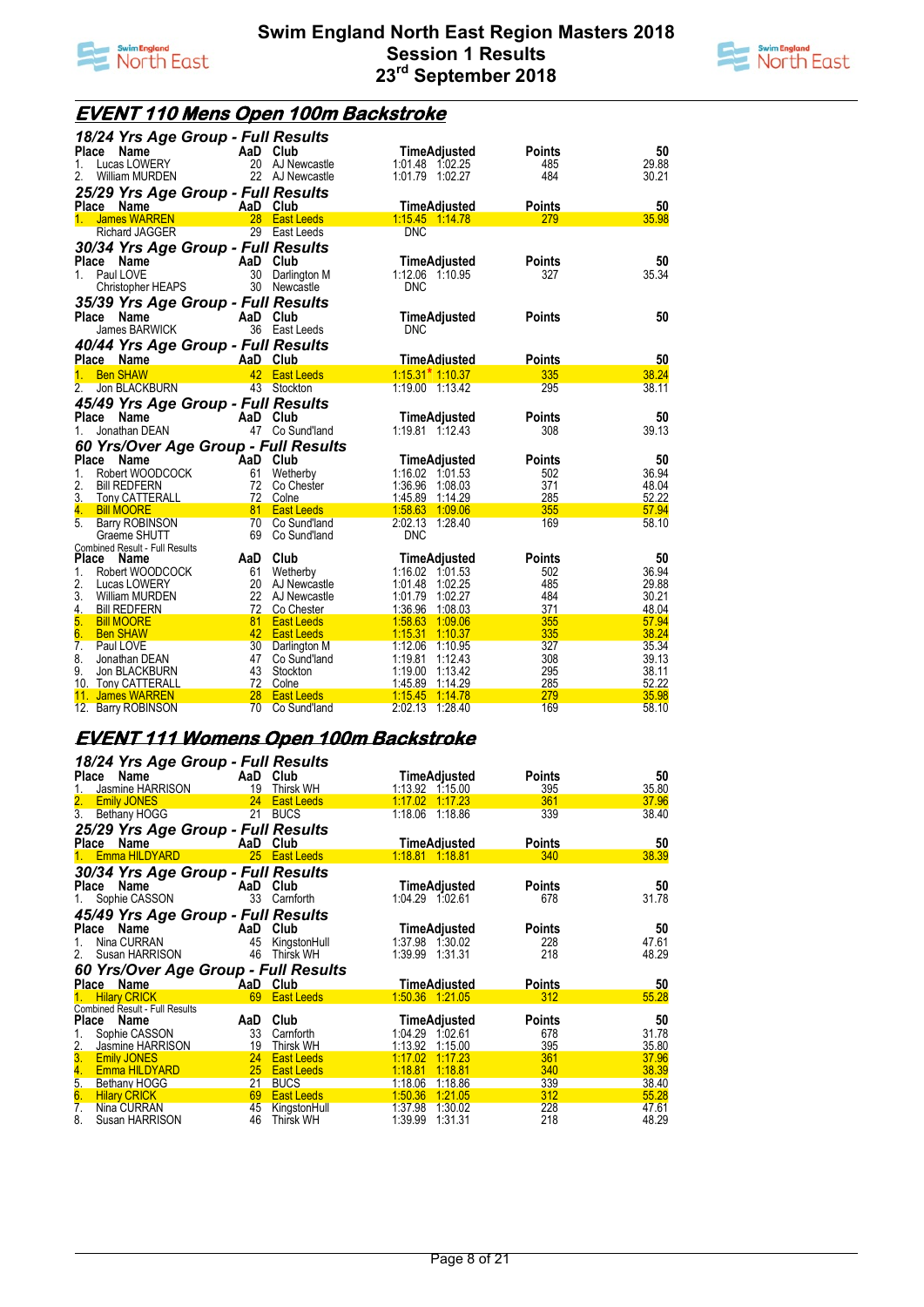



## **EVENT 112 Mens/Womens Open 200m Medley Team**

| 072+ Yrs Age Group - Full Results     |                             |                 |               |       |         |         |
|---------------------------------------|-----------------------------|-----------------|---------------|-------|---------|---------|
| Place Name                            | A.G Club                    | TimeAdiusted    | <b>Points</b> | 50    | 100     | 150     |
| 1. East Leeds SC                      | $072+$<br><b>East Leeds</b> | 2.05.72 2.08.28 |               | 29.02 | 1:00.28 | 1:34.49 |
| 2. East Leeds SC B                    | $072+$<br><b>East Leeds</b> | 2:15.43 2:18.18 |               | 33.50 | 1:18.03 | 1:44.26 |
| 120+ Yrs Age Group - Full Results     |                             |                 |               |       |         |         |
| Place<br>Name                         | A.G Club                    | TimeAdiusted    | <b>Points</b> | 50    | 100     | 150     |
| 1. East Leeds SC                      | 120+ East Leeds             | 2:39.93 2:42.59 |               | 47.06 | 1:23.96 | 2:07.73 |
| 200+ Yrs Age Group - Full Results     |                             |                 |               |       |         |         |
| Place Name                            | A.G Club                    | TimeAdiusted    | <b>Points</b> | 50    | 100     | 150     |
| 1. East Leeds SC                      | $200+$ East Leeds           | 3:03.72 3:06.77 |               | 51.73 | 1:43.27 | 2:14.98 |
| <b>Combined Result - Full Results</b> |                             |                 |               |       |         |         |
| Place Name                            | A.G Club                    | TimeAdiusted    | <b>Points</b> | 50    | 100     | 150     |
| 1. East Leeds SC                      | $072+$<br><b>East Leeds</b> | 2:05.72 2:08.28 |               | 29.02 | 1:00.28 | 1:34.49 |
| 2. East Leeds SC B                    | $072+$<br><b>East Leeds</b> | 2:15.43 2:18.18 |               | 33.50 | 1:18.03 | 1:44.26 |
| 3. East Leeds SC                      | $120+$<br><b>East Leeds</b> | 2:39.93 2:42.59 |               | 47.06 | 1:23.96 | 2:07.73 |
| 4. East Leeds SC                      | $200+$ East Leeds           | 3:03.72 3:06.77 |               | 51.73 | 1:43.27 | 2:14.98 |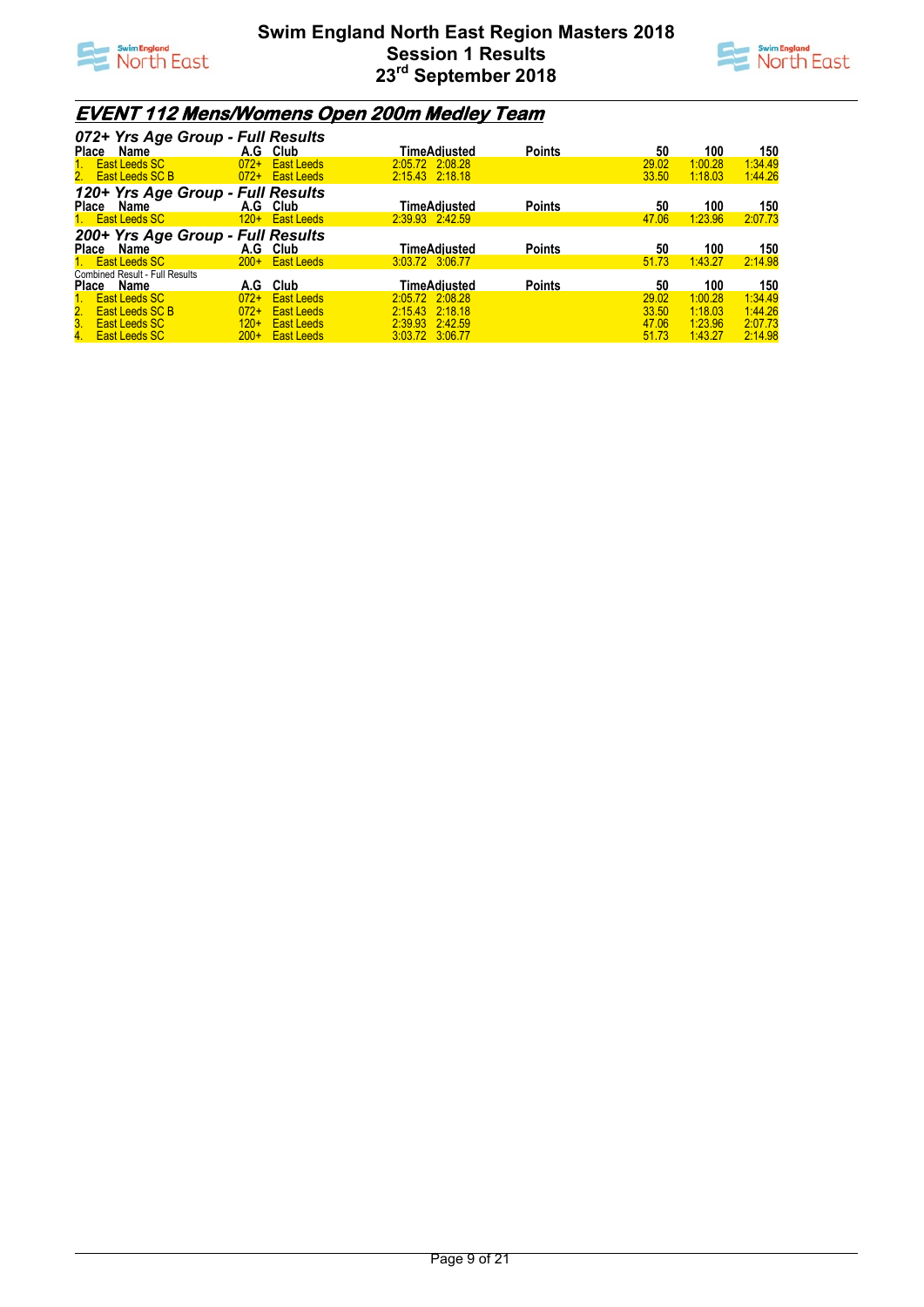



# **EVENT 201 Mens/Womens Open 400m Freestyle**

| <u>MENS 18/24 Yrs Age Group - Full Results</u>                                   |                                                             |                                 |              |                                              |                      |                  |              |              |
|----------------------------------------------------------------------------------|-------------------------------------------------------------|---------------------------------|--------------|----------------------------------------------|----------------------|------------------|--------------|--------------|
|                                                                                  |                                                             |                                 |              | TimeAdjusted<br>4:25.58 4:27.66              | <b>Points</b>        |                  |              |              |
| Place Name AaD Club<br>1. Nicholas GOWLAND 22 Billingl<br>50m 29.90 100m 1:03.05 |                                                             | 22 Billingham<br>150m 1:36.84   |              | 200m 2:11.11 250m 2:44.39                    | 498                  | 300m 3:18.51     | 350m 3:52.14 | 400m 4:25.58 |
| <b>MENS 25/29 Yrs Age Group - Full Results</b>                                   |                                                             |                                 |              |                                              |                      |                  |              |              |
| Place Name                                                                       | <b>Example 2</b> AaD Club                                   |                                 |              | TimeAdjusted                                 | <b>Points</b>        |                  |              |              |
| William JOLLY<br>1.                                                              |                                                             | 27 Newcastle                    |              | 4:22.06 4:20.54                              | 540                  |                  |              |              |
| 2. James WARREN                                                                  | 50m 29.65 100m 1:02.44                                      | 28 East Leeds                   | 150m 1:35.89 | 200m 2:09.80<br>4.47.02 4.44.47              | 250m 2:43.35         | 300m 3:17.31     | 350m 3:50.82 | 400m 4:22.06 |
|                                                                                  | 50m 31.25 100m 1:05.57 150m 1:41.89<br>JAGGER 29 East Leeds |                                 |              | 200m 2:19.07                                 | $250m$ $2:55.82$     | 300m 3:33.28     | 350m 4:10.02 | 400m 4:47.02 |
| Richard JAGGER                                                                   |                                                             |                                 |              | <b>DNC</b>                                   |                      |                  |              |              |
| <b>MENS 30/34 Yrs Age Group - Full Results</b>                                   |                                                             |                                 |              |                                              |                      |                  |              |              |
| Place Name                                                                       |                                                             | 34 East Leeds                   |              | <b>TimeAdiusted</b><br>4 41 48 4 33 03       | <b>Points</b><br>469 |                  |              |              |
| $50m$ 30.90                                                                      | 100m 1:06.65                                                |                                 | 150m 1:42.79 | 200m 2:19.60                                 | 250m 2:55.47         | $300m$ $3:31.24$ | 350m 4:06.24 | 400m 4:41.48 |
| Simon JENSON<br>2.                                                               |                                                             | 31 Hull Masters                 |              | 4:57.03 4:51.42                              | 386                  |                  |              |              |
| 50m 32.78<br>3.<br>Andrew ELWICK                                                 | 100m 1:09.36<br>100m 1:17.76<br>100m 1:17.76<br>30 E        | 33 Newcastle                    | 150m 1:46.98 | 200m 2:25.24<br>5:27.55 5:18.97              | 250m 3:03.83<br>294  | 300m 3:42.78     | 350m 4:21.89 | 400m 4:57.03 |
| <u>50m 37.80</u>                                                                 |                                                             |                                 | 150m 1:59.09 | 200m 2:40.57                                 | 250m 3:22.72         | 300m 4:04.57     | 350m 4:47.14 | 400m 5:27.55 |
| 4. James FRANKLAND                                                               |                                                             | 30 East Leeds                   |              | 5.53.11 5.47.66<br>200m 2:51.78 250m 3:37.70 | <b>227</b>           | 300m 4:23.75     | 350m 5:09.83 | 400m 5:53.11 |
| <b>MENS 35/39 Yrs Age Group - Full Results</b>                                   |                                                             |                                 |              |                                              |                      |                  |              |              |
| Place Name                                                                       | AaD Club                                                    |                                 |              | TimeAdjusted                                 | Points               |                  |              |              |
| Chris KNEE                                                                       |                                                             | 39 East Leeds                   |              | <b>DNC</b>                                   |                      |                  |              |              |
| James BARWICK                                                                    |                                                             | 36 East Leeds                   |              | <b>DNC</b>                                   |                      |                  |              |              |
| <b>MENS 45/49 Yrs Age Group - Full Results</b><br>Place Name                     | AaD Club                                                    |                                 |              | TimeAdjusted                                 | <b>Points</b>        |                  |              |              |
| Sean O'FLAHERTY<br>1.                                                            | <b>AaD C</b><br>46 E<br>100m 1:08.74                        | 46 Bo Kirklees                  |              | 4:58.83 4:32.89                              | 470                  |                  |              |              |
| 50m 32.36                                                                        |                                                             |                                 | 150m 1:46.21 | 200m 2:24.27                                 | 250m 3:02.32         | 300m 3:41.22     | 350m 4:20.46 | 400m 4:58.83 |
| 2. Philip CROXALL<br>50m 35.81                                                   |                                                             | 49 Colne                        | 150m 1:56.04 | 5:12.15 4:39.58<br>200m 2:36.32              | 437<br>250m 3:16.28  | 300m 3:56.20     | 350m 4:34.71 | 400m 5:12.15 |
| 3. Alan WEDDELL                                                                  | 100m 1:15.51<br>/ 46                                        | 46 Ashington                    |              | 6:05.78 5:34.03                              | 256                  |                  |              |              |
| 50m 42.32                                                                        | 100m 1:27.94                                                | 150m 2:13.99                    |              | 200m 3:00.70                                 | 250m 3:47.36         | 300m 4:33.82     | 350m 5:20.96 | 400m 6:05.78 |
| <b>MENS 50/54 Yrs Age Group - Full Results</b><br>Place Name                     |                                                             |                                 |              |                                              | <b>Points</b>        |                  |              |              |
| 1. Tony DAY                                                                      | AaD Club<br>53 Darlin                                       | 53 Darlington                   |              | TimeAdjusted<br>4:30.79 3:55.57              | 731                  |                  |              |              |
|                                                                                  | 50m 31.71 100m 1:05.19                                      | 150m 1:39.18                    |              | 200m 2:13.43                                 | 250m 2:47.77         | 300m 3:22.38     | 350m 3:57.13 | 400m 4:30.79 |
| <b>MENS 60 Yrs/Over Age Group - Full Results</b>                                 |                                                             |                                 |              |                                              |                      |                  |              |              |
| Place Name<br>1. Tony CATTERALL                                                  | AaD Club                                                    | 72 Colne                        |              | TimeAdjusted<br>6:38.06 4:39.28              | <b>Points</b><br>438 |                  |              |              |
| 50m 46.94                                                                        | 100m 1:36.59                                                | 150m 2:26.68                    |              | 200m 3:16.69                                 | 250m 4:06.75         | 300m 4:57.36     | 350m 5:47.73 | 400m 6:38.06 |
| MENS Combined Result - Full Results                                              |                                                             |                                 |              |                                              |                      |                  |              |              |
| Place Name<br>1. Tony DAY                                                        | AaD Club                                                    | 53 Darlington                   |              | TimeAdjusted<br>4:30.79 3:55.57              | Points<br>731        |                  |              |              |
| 50m 31.71                                                                        | 100m 1:05.19                                                |                                 | 150m 1:39.18 | 200m 2:13.43                                 | 250m 2:47.77         | 300m 3:22.38     | 350m 3:57.13 | 400m 4:30.79 |
| 2. William JOLLY<br>50m 29.65                                                    | 100m 1:02.44                                                | 27 Newcastle                    | 150m 1:35.89 | 4:22.06 4:20.54<br>200m 2:09.80              | 540<br>250m 2:43.35  | 300m 3:17.31     | 350m 3:50.82 | 400m 4:22.06 |
| 3.<br>Nicholas GOWLAND                                                           |                                                             | 22 Billingham                   |              | 4:25.58 4:27.66                              | 498                  |                  |              |              |
| 50m 29.90                                                                        | 100m 1:03.05                                                |                                 | 150m 1:36.84 | 200m 2:11.11                                 | 250m 2:44.39<br>470  | 300m 3:18.51     | 350m 3:52.14 | 400m 4:25.58 |
| Sean O'FLAHERTY<br>4.<br>$50m$ 32.36                                             | 100m 1:08.74                                                | 46 Bo Kirklees                  | 150m 1:46.21 | 4:58.83 4:32.89<br>200m 2:24.27              | 250m 3:02.32         | 300m 3:41.22     | 350m 4:20.46 | 400m 4:58.83 |
| <b>Alistair CRAWFORD</b><br>5.                                                   |                                                             | 34 East Leeds                   |              | 4.41.48 4.33.03                              | 469                  |                  |              |              |
| 50m 30.90<br>6. Tony CATTERALL                                                   | 100m 1:06.65                                                | 150m 1:42.79<br>72 Colne        |              | 200m 2:19.60<br>6:38.06 4:39.28              | 250m 2:55.47<br>438  | 300m 3:31.24     | 350m 4:06.24 | 400m 4:41.48 |
| 50m 46.94                                                                        |                                                             | 100m 1:36.59   150m 2:26.68     |              | 200m 3:16.69                                 | 250m 4:06.75         | 300m 4:57.36     | 350m 5:47.73 | 400m 6:38.06 |
| 7.<br><b>Philip CROXALL</b><br>50m 35.81                                         | 100m 1:15.51                                                | 49 Colne                        | 150m 1:56.04 | 5:12.15 4:39.58<br>200m 2:36.32              | 437<br>250m 3:16.28  | 300m 3:56.20     | 350m 4:34.71 | 400m 5:12.15 |
| 8.<br><u>James WARREN</u>                                                        |                                                             | 28 East Leeds                   |              | 4.47.02 4.44.47                              | 415                  |                  |              |              |
| 50m 31.25                                                                        | 100m 1:05.57                                                | 150m 1:41.89                    |              | 200m 2:19.07                                 | 250m 2:55.82         | 300m 3:33.28     | 350m 4:10.02 | 400m 4:47.02 |
| Simon JENSON<br>9.<br>50m 32.78                                                  | 100m 1:09.36                                                | 31 Hull Masters<br>150m 1:46.98 |              | 4:57.03 4:51.42<br>200m 2:25.24              | 386<br>250m 3:03.83  | 300m 3:42.78     | 350m 4:21.89 | 400m 4:57.03 |
| 10. Andrew ELWICK                                                                |                                                             | 33 Newcastle                    |              | 5:27.55 5:18.97                              | 294                  |                  |              |              |
| 50m 37.80<br>11. Alan WEDDELL                                                    | 100m 1:17.76                                                | 150m 1:59.09<br>46 Ashington    |              | 200m 2:40.57<br>6:05.78 5:34.03              | 250m 3:22.72<br>256  | 300m 4:04.57     | 350m 4:47.14 | 400m 5:27.55 |
| 50m 42.32                                                                        | 100m 1:27.94                                                | 150m 2:13.99                    |              | 200m 3:00.70                                 | 250m 3:47.36         | 300m 4:33.82     | 350m 5:20.96 | 400m 6:05.78 |
| 12. James FRANKLAND                                                              |                                                             | 30 East Leeds<br>150m 2:05.89   |              | 5:53.11 5:47.66<br>200m 2:51.78              | 227<br>250m 3:37.70  |                  |              | 400m 5:53.11 |
| 50m 38.86                                                                        | 100m 1:21.31                                                |                                 |              |                                              |                      | 300m 4:23.75     | 350m 5:09.83 |              |

#### *WOMENS 25/29 Yrs Age Group - Full Results*

| Place<br>Name         | AaD Club                                         | TimeAdiusted    | <b>Points</b> |              |              |              |
|-----------------------|--------------------------------------------------|-----------------|---------------|--------------|--------------|--------------|
| 1. Katherine PURCELL  | 28 East Leeds                                    | 6.24.88 6.21.46 | 232           |              |              |              |
| 50m 41.91             | 150m 2:15.58<br>$100m$ 1:28.19                   | 200m 3:04.98    | 250m 3:55.80  | 300m 4:46.99 | 350m 5:38.32 | 400m 6:24.88 |
|                       | <b>WOMENS 30/34 Yrs Age Group - Full Results</b> |                 |               |              |              |              |
| Place Name            | AaD Club                                         | TimeAdiusted    | <b>Points</b> |              |              |              |
| 1. Sophie CASSON      | 33 Camforth                                      | 4:22.53 4:15.66 | 771           |              |              |              |
| 50m 30.20             | 100m 1:02.68<br>150m 1:36.26                     | 200m 2:09.86    | 250m 2:43.37  | 300m 3:16.96 | 350m 3:50.25 | 400m 4:22.53 |
|                       | <b>WOMENS 35/39 Yrs Age Group - Full Results</b> |                 |               |              |              |              |
| <b>Place</b><br>Name  | AaD Club                                         | TimeAdjusted    | <b>Points</b> |              |              |              |
| Jackie CARRIBINE      | 39<br>Warrington M                               | 5:44.36 5:26.73 | 369           |              |              |              |
| 50m 37.19             | 150m 2:02.71<br>100m 1:19.14                     | 200m 2:46.82    | 250m 3:31.08  | 300m 4:15.85 | 350m 5:00.58 | 400m 5:44.36 |
|                       | <b>WOMENS 45/49 Yrs Age Group - Full Results</b> |                 |               |              |              |              |
| Place Name            | AaD Club                                         | TimeAdiusted    | <b>Points</b> |              |              |              |
| 1. Dianne FOSTER      | 49 East Leeds                                    | 5.58.52 5.21.11 | 389           |              |              |              |
| 50 <sub>m</sub> 41.17 | 150m 2:10.69<br>100m 1:25.29                     | 200m 2:56.42    | 250m 3:42.17  | 300m 4:27.84 | 350m 5:13.87 | 400m 5:58.52 |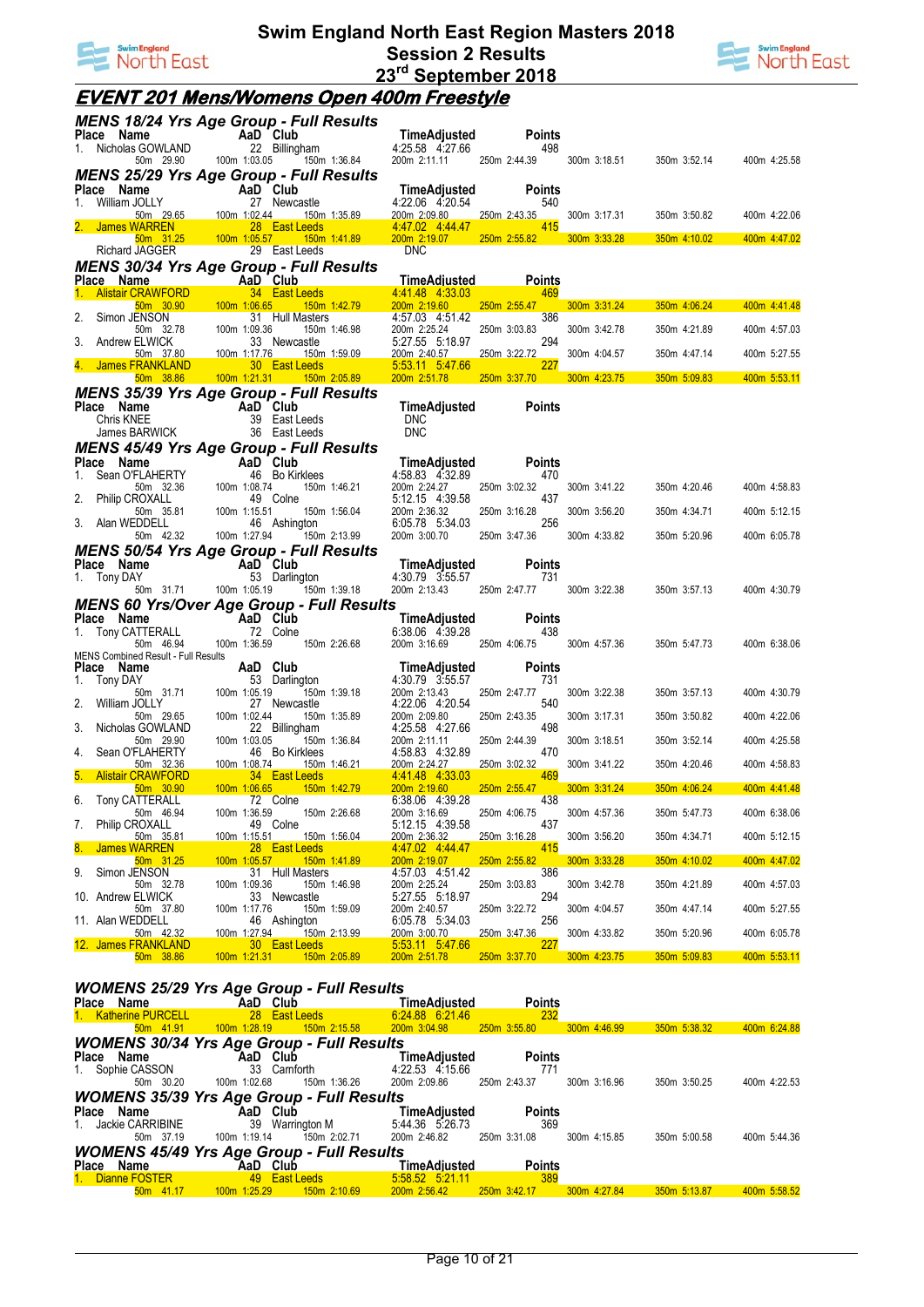



| <b>WOMENS 55/59 Yrs Age Group - Full Results</b>   |                |    |                  |                 |              |               |              |              |              |  |
|----------------------------------------------------|----------------|----|------------------|-----------------|--------------|---------------|--------------|--------------|--------------|--|
| Place Name                                         |                |    | AaD Club         | TimeAdjusted    |              | <b>Points</b> |              |              |              |  |
| 1. Verity DOBBIE                                   |                | 59 | Newcastle        | 5:44.17 4:44.21 |              | 561           |              |              |              |  |
| 50m 38.95                                          | 100m 1:20.91   |    | 150m 2:03.70     | 200m 2:47.39    | 250m 3:31.81 |               | 300m 4:16.37 | 350m 5:01.06 | 400m 5:44.17 |  |
| 2. Dona SIMPSON                                    |                |    | 57 East Leeds    | 5.49.13 4.53.72 |              | 509           |              |              |              |  |
| 50 <sub>m</sub> 39.12                              | $100m$ 1:21.56 |    | 150m 2:05.08     | 200m 2:49.69    | 250m 3:34.83 |               | 300m 4:20.34 | 350m 5:05.97 | 400m 5:49.13 |  |
| <b>WOMENS 60 Yrs/Over Age Group - Full Results</b> |                |    |                  |                 |              |               |              |              |              |  |
| Name<br>Place                                      |                |    | AaD Club         | TimeAdjusted    |              | <b>Points</b> |              |              |              |  |
| Joan EDWARDS                                       |                | 60 | Gates & Whick    | 5:13.77 4:16.58 |              | 763           |              |              |              |  |
| 50m 36.36                                          | 100m 1:15.92   |    | 150m 1:56.29     | 200m 2:36.69    | 250m 3:16.17 |               | 300m 3:56.24 | 350m 4:35.61 | 400m 5:13.77 |  |
| <b>Christine GILLARD</b>                           |                | 62 | Calv Bing        | <b>DNC</b>      |              |               |              |              |              |  |
| <b>Gail DAFFERN</b>                                |                |    | 68 East Leeds    | <b>DNC</b>      |              |               |              |              |              |  |
| <b>WOMENS Combined Result - Full Results</b>       |                |    |                  |                 |              |               |              |              |              |  |
| Place Name                                         |                |    | AaD Club         | TimeAdjusted    |              | <b>Points</b> |              |              |              |  |
| Sophie CASSON                                      |                | 33 | Carnforth        | 4:22.53 4:15.66 |              | 771           |              |              |              |  |
| 50m 30.20                                          | 100m 1:02.68   |    | 150m 1:36.26     | 200m 2:09.86    | 250m 2:43.37 |               | 300m 3:16.96 | 350m 3:50.25 | 400m 4:22.53 |  |
| 2. Joan EDWARDS                                    |                |    | 60 Gates & Whick | 5:13.77 4:16.58 |              | 763           |              |              |              |  |
| 50m 36.36                                          | 100m 1:15.92   |    | 150m 1:56.29     | 200m 2:36.69    | 250m 3:16.17 |               | 300m 3:56.24 | 350m 4:35.61 | 400m 5:13.77 |  |
| 3. Verity DOBBIE                                   |                | 59 | Newcastle        | 5:44.17 4:44.21 |              | 561           |              |              |              |  |
| 50m 38.95                                          | 100m 1:20.91   |    | 150m 2:03.70     | 200m 2:47.39    | 250m 3:31.81 |               | 300m 4:16.37 | 350m 5:01.06 | 400m 5:44.17 |  |
| 4. Dona SIMPSON                                    |                |    | 57 East Leeds    | 5:49.13 4:53.72 |              | 509           |              |              |              |  |
| $50m$ 39.12                                        | $100m$ 1:21.56 |    | 150m 2:05.08     | 200m 2:49.69    | 250m 3:34.83 |               | 300m 4:20.34 | 350m 5:05.97 | 400m 5:49.13 |  |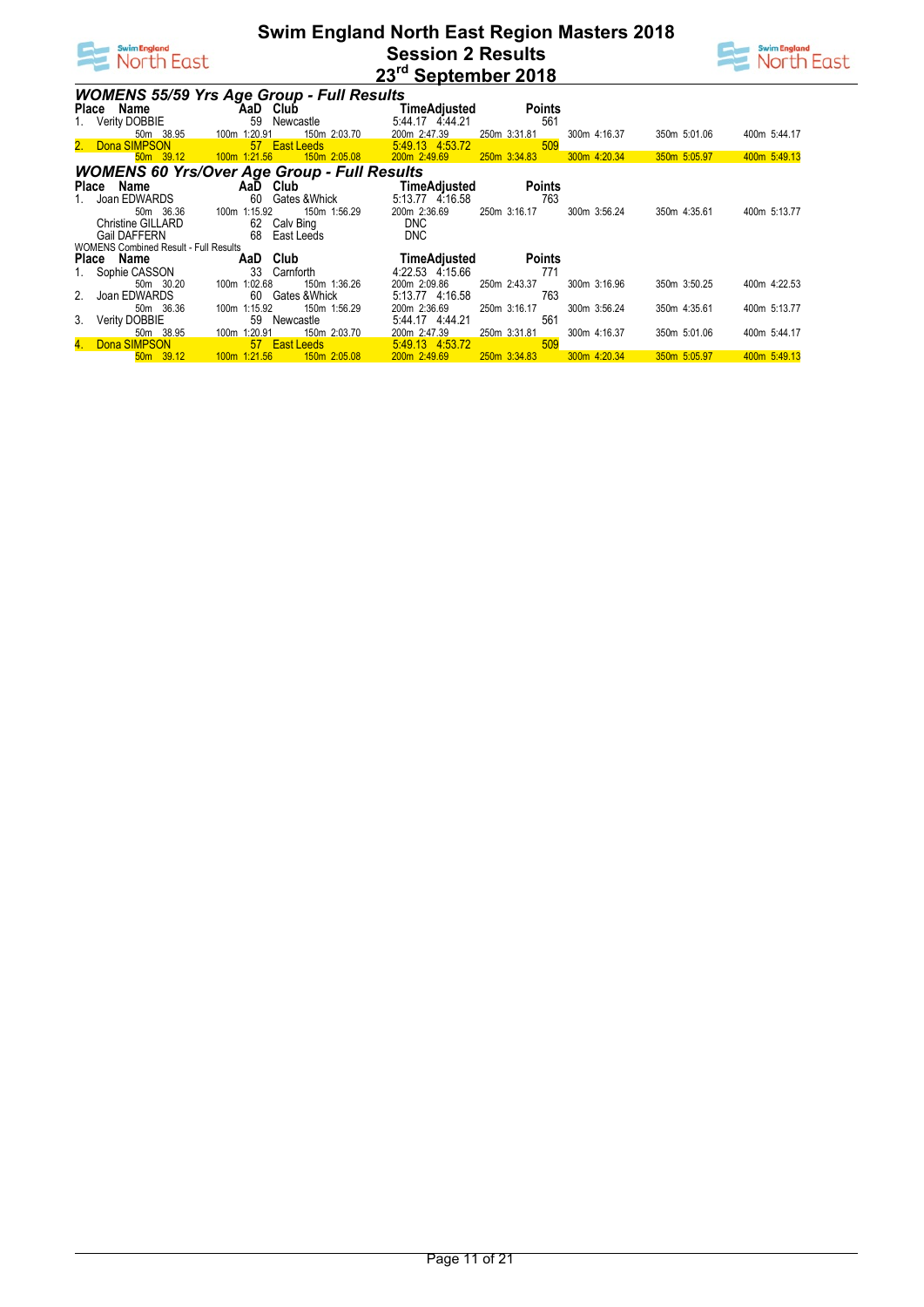



## **EVENT 202 Mens Open 100m Breaststroke**

| Jordan MOGFORD<br>1:12.21 1:13.26<br>19 Billingham<br>437<br>1.<br>Joe STOTT<br>19 East Leeds<br><b>DNC</b><br>25/29 Yrs Age Group - Full Results<br>AaD Club<br><b>TimeAdjusted</b><br>Place Name<br><b>Points</b><br>1. James WARREN<br>28 East Leeds<br>1.15.47 1.14.80<br>410<br>29 East Leeds<br><b>DNC</b><br><b>Richard JAGGER</b><br>30/34 Yrs Age Group - Full Results | 33.82<br>50<br>34.65<br>50<br>50<br>50 |
|---------------------------------------------------------------------------------------------------------------------------------------------------------------------------------------------------------------------------------------------------------------------------------------------------------------------------------------------------------------------------------|----------------------------------------|
|                                                                                                                                                                                                                                                                                                                                                                                 |                                        |
|                                                                                                                                                                                                                                                                                                                                                                                 |                                        |
|                                                                                                                                                                                                                                                                                                                                                                                 |                                        |
|                                                                                                                                                                                                                                                                                                                                                                                 |                                        |
|                                                                                                                                                                                                                                                                                                                                                                                 |                                        |
| <b>Points</b><br><b>Place</b><br>Name<br>AaD Club<br><b>TimeAdjusted</b><br>30 Newcastle<br>Christopher HEAPS<br><b>DNC</b>                                                                                                                                                                                                                                                     |                                        |
| 35/39 Yrs Age Group - Full Results                                                                                                                                                                                                                                                                                                                                              |                                        |
| Place<br>AaD Club<br><b>Points</b><br>Name<br>TimeAdjusted<br>James BARWICK<br>36 East Leeds<br><b>DNC</b>                                                                                                                                                                                                                                                                      |                                        |
| 40/44 Yrs Age Group - Full Results                                                                                                                                                                                                                                                                                                                                              |                                        |
| Place<br>Name<br>AaD Club<br>TimeAdjusted<br><b>Points</b>                                                                                                                                                                                                                                                                                                                      |                                        |
| 1.<br><b>Stewart WORTHY</b><br>40 Bo Kirklees<br>$1:15.57$ 1:11.35<br>473                                                                                                                                                                                                                                                                                                       | 35.12                                  |
| 493<br>2.<br>43 York City<br>1:15.71 1:10.36<br>Leonardo LARI                                                                                                                                                                                                                                                                                                                   | 35.87                                  |
| 3.<br>42 East Leeds<br>$1:17.33$ $1:12.26$<br>455<br><b>Ben SHAW</b>                                                                                                                                                                                                                                                                                                            | 36.98                                  |
| 43 Stockton<br>321<br>1:27.31 1:21.14<br>4.<br>Jon BLACKBURN                                                                                                                                                                                                                                                                                                                    | 41.30                                  |
| 1:30.11 1:23.74<br>292<br>5.<br>Christopher WILLIAMS<br>43 Billingham                                                                                                                                                                                                                                                                                                           | 40.45                                  |
| 45/49 Yrs Age Group - Full Results                                                                                                                                                                                                                                                                                                                                              |                                        |
| <b>Place</b><br>AaD Club<br><b>Points</b><br>Name<br>TimeAdjusted<br>Andrew ATKINSON<br>46 East Leeds<br><b>DNC</b>                                                                                                                                                                                                                                                             | 50                                     |
|                                                                                                                                                                                                                                                                                                                                                                                 |                                        |
| 60 Yrs/Over Age Group - Full Results                                                                                                                                                                                                                                                                                                                                            |                                        |
| Place<br>Name<br>AaD Club<br>TimeAdjusted<br><b>Points</b><br>1:27.38 1:08.44<br>Peter GARLAND<br>64 Hull Masters<br>536                                                                                                                                                                                                                                                        | 50<br>40.40                            |
| 1.<br>2.<br>68 Adwick<br>1:30.22 1:07.19<br>566<br><b>Brian TAYLOR</b>                                                                                                                                                                                                                                                                                                          | 42.62                                  |
| 3.<br>Tony CATTERALL<br>72 Colne<br>1:50.58 1:17.58<br>368                                                                                                                                                                                                                                                                                                                      | 51.58                                  |
| 74 Co Sund'land<br>1:51.41 1:15.54<br>398<br>4.<br>Norman STEPHENSON                                                                                                                                                                                                                                                                                                            | 53.28                                  |
| 81 East Leeds<br>2:00.16 1:09.95<br>502<br>5.<br><b>Bill MOORE</b>                                                                                                                                                                                                                                                                                                              | 55.01                                  |
| <b>Combined Result - Full Results</b>                                                                                                                                                                                                                                                                                                                                           |                                        |
| AaD Club<br><b>TimeAdjusted</b><br><b>Points</b><br><b>Place</b><br>Name                                                                                                                                                                                                                                                                                                        | 50                                     |
| 1:30.22 1:07.19<br>1.<br><b>Brian TAYLOR</b><br>68 Adwick<br>566<br>2.<br>1:27.38 1:08.44<br>536<br>Peter GARLAND<br>64 Hull Masters                                                                                                                                                                                                                                            | 42.62<br>40.40                         |
| 3.<br>502<br>81 East Leeds<br>2:00.16 1:09.95<br><b>Bill MOORE</b>                                                                                                                                                                                                                                                                                                              | 55.01                                  |
| 4.<br>43 York City<br>1:15.71 1:10.36<br>493<br>Leonardo LARI                                                                                                                                                                                                                                                                                                                   | 35.87                                  |
| 5.<br>40 Bo Kirklees<br>473<br>1:15.57 1:11.35<br><b>Stewart WORTHY</b>                                                                                                                                                                                                                                                                                                         | 35.12                                  |
| 6.<br>42 East Leeds<br>455<br>1:17.33 1:12.26<br><b>Ben SHAW</b>                                                                                                                                                                                                                                                                                                                | 36.98                                  |
| $\overline{7}$ .<br>19 Billingham<br>1:12.21 1:13.26<br>437<br>Jordan MOGFORD                                                                                                                                                                                                                                                                                                   | 33.82                                  |
| 8.<br>28 East Leeds<br>410<br>$1:15.47$ 1:14.80<br>James WARREN                                                                                                                                                                                                                                                                                                                 | 34.65                                  |
| 9.<br>1:51.41 1:15.54<br>398<br>Norman STEPHENSON<br>74 Co Sund'land                                                                                                                                                                                                                                                                                                            | 53.28                                  |
| 72 Colne<br>368<br>10. Tony CATTERALL<br>1:50.58<br>1:17.58                                                                                                                                                                                                                                                                                                                     | 51.58                                  |
| 321<br>43<br>11. Jon BLACKBURN<br>1:27.31<br>Stockton<br>1:21.14<br>292<br>43<br>1:30.11<br>1:23.74<br>12. Christopher WILLIAMS<br>Billingham                                                                                                                                                                                                                                   | 41.30<br>40.45                         |

## **EVENT 203 Womens Open 100m Breaststroke**

| 18/24 Yrs Age Group - Full Results                  |                           |                                |                                    |                      |                  |  |  |  |  |  |
|-----------------------------------------------------|---------------------------|--------------------------------|------------------------------------|----------------------|------------------|--|--|--|--|--|
| Place Name                                          |                           | AaD Club                       | <b>TimeAdiusted</b>                | <b>Points</b>        | 50               |  |  |  |  |  |
| 1. Helen PHILLIPS                                   |                           | 23 East Leeds                  | 1:32.71 1:33.20                    | 299                  | 43.49            |  |  |  |  |  |
| 45/49 Yrs Age Group - Full Results                  |                           |                                |                                    |                      |                  |  |  |  |  |  |
| Name<br>Place                                       | <b>Example 2</b> AaD Club |                                | <b>TimeAdjusted</b>                | <b>Points</b>        | 50               |  |  |  |  |  |
| Nina CURRAN<br>1.                                   |                           | 45 KingstonHull                | 1:42.65 1:34.31                    | 289                  | 47.26            |  |  |  |  |  |
| 2. Louise MCLELLAN                                  |                           | 48 TransplantSC                | 2:18.95 2:05.29                    | 123                  | 1:02.14          |  |  |  |  |  |
| 50/54 Yrs Age Group - Full Results                  |                           |                                |                                    |                      |                  |  |  |  |  |  |
| Place Name<br>Kirsten DURRANS                       |                           | AaD Club<br>51 Bo Kirklees     | <b>TimeAdjusted</b><br><b>DNC</b>  | <b>Points</b>        | 50               |  |  |  |  |  |
| 60 Yrs/Over Age Group - Full Results                |                           |                                |                                    |                      |                  |  |  |  |  |  |
|                                                     |                           |                                |                                    |                      |                  |  |  |  |  |  |
| Place Name<br>Sally SHIELDS<br>1.                   | 64                        | AaD Club<br><b>Bo Kirklees</b> | TimeAdjusted<br>1:32.38 1:12.35    | <b>Points</b><br>640 | 50<br>44.24      |  |  |  |  |  |
| <b>Gail DAFFERN</b><br>2.                           |                           | 68 East Leeds                  | 2:05.73 1:33.64                    | 295                  | 1:00.10          |  |  |  |  |  |
| <b>Combined Result - Full Results</b><br>Place Name | AaD                       | Club                           | TimeAdjusted                       | <b>Points</b>        | 50               |  |  |  |  |  |
| Sally SHIELDS<br>1.                                 | 64                        | <b>Bo Kirklees</b>             | 1:32.38 1:12.35                    | 640                  | 44.24            |  |  |  |  |  |
| 2. Helen PHILLIPS                                   | 23 <sup>°</sup>           | <b>East Leeds</b>              | 1:32.71<br>1:33.20                 | 299                  | 43.49            |  |  |  |  |  |
| 3. Gail DAFFERN                                     | 68                        | <b>East Leeds</b>              | 2:05.73<br>1 33 64                 | 295                  | 1:00.10          |  |  |  |  |  |
| 4.<br>Nina CURRAN<br>Louise MCLELLAN<br>5.          | 45<br>48                  | KingstonHull<br>TransplantSC   | 1.42.65 1.34.31<br>2:18.95 2:05.29 | 289<br>123           | 47.26<br>1:02.14 |  |  |  |  |  |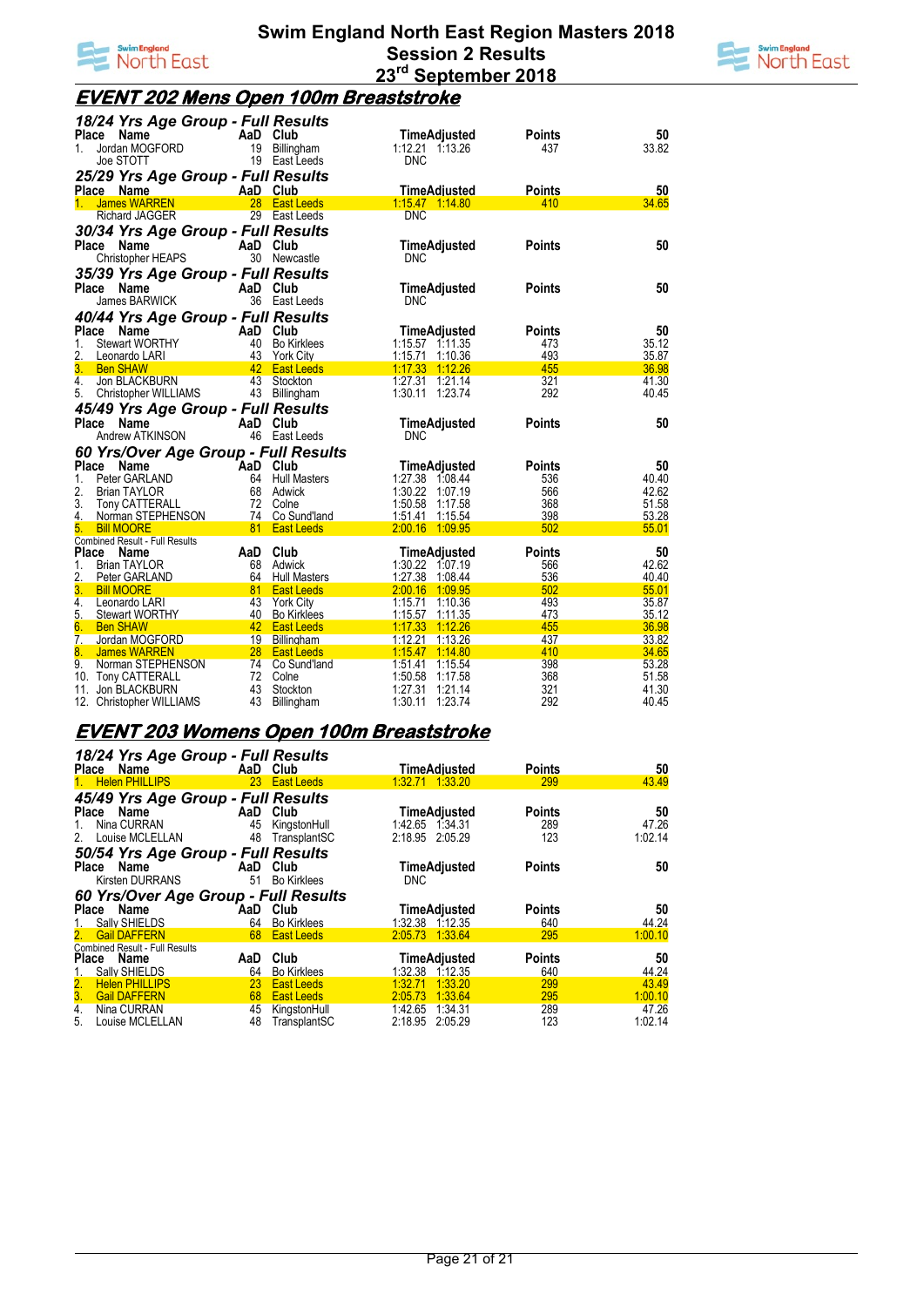



#### **EVENT 204 Mens/Womens Open 200m Backstroke**

| <b>MENS 18/24 Yrs Age Group - Full Results</b><br>Place Name      |          | AaD Club                                                 |                                        | <b>Points</b>        | 50             | 100                | 150                |
|-------------------------------------------------------------------|----------|----------------------------------------------------------|----------------------------------------|----------------------|----------------|--------------------|--------------------|
| <b>ce Name</b><br>Joe STOTT                                       |          | 19 East Leeds                                            | TimeAdjusted<br><b>DNC</b>             |                      |                |                    |                    |
| <b>MENS 25/29 Yrs Age Group - Full Results</b>                    |          |                                                          |                                        |                      |                |                    |                    |
| Place Name<br>1. James WARREN 28 East Leeds                       |          |                                                          | TimeAdjusted                           | <b>Points</b>        | 50             | 100                | 150                |
|                                                                   |          |                                                          | 2:37.98 2:36.57                        | 307                  | 36.63          | 1:17.05            | 1:57.99            |
| <b>Richard JAGGER</b>                                             |          | 29 East Leeds                                            | <b>DNC</b>                             |                      |                |                    |                    |
| <b>MENS 35/39 Yrs Age Group - Full Results</b>                    |          |                                                          |                                        |                      |                |                    |                    |
| Place<br>Name                                                     |          | AaD Club                                                 | TimeAdjusted                           | <b>Points</b>        | 50             | 100                | 150                |
| James BARWICK                                                     |          | 36 East Leeds                                            | <b>DNC</b>                             |                      |                |                    |                    |
| <b>MENS 45/49 Yrs Age Group - Full Results</b>                    |          |                                                          |                                        |                      |                |                    |                    |
| Place Name                                                        |          | AaD Club                                                 | TimeAdjusted                           | <b>Points</b>        | 50             | 100                | 150                |
| 1.<br>Jonathan DEAN<br>2. Alan WEDDELL                            |          | 47 Co Sund'land<br>46 Ashington                          | 2:50.93 2:35.12<br>3:34.96 3:16.30     | 315<br>155           | 40.49<br>52.60 | 1:23.68<br>1:47.81 | 2:07.44<br>2:43.00 |
|                                                                   |          |                                                          |                                        |                      |                |                    |                    |
| <b>MENS 60 Yrs/Over Age Group - Full Results</b><br>Name<br>Place |          |                                                          |                                        |                      | 50             | 100                |                    |
| <b>Bill REDFERN</b><br>1.                                         | AaD Club | 72 Co Chester                                            | <b>TimeAdjusted</b><br>3:30.12 2:27.42 | <b>Points</b><br>367 | 49.48          | 1:42.90            | 150<br>2:37.24     |
| MENS Combined Result - Full Results                               |          |                                                          |                                        |                      |                |                    |                    |
| Place Name                                                        |          | AaD Club                                                 | TimeAdjusted                           | <b>Points</b>        | 50             | 100                | 150                |
| <b>Bill REDFERN</b><br>1.                                         |          | 72 Co Chester                                            | 3:30.12 2:27.42                        | 367                  | 49.48          | 1:42.90            | 2:37.24            |
| 2.<br>Jonathan DEAN                                               |          | Enterposition 147 Co Sund'Iand<br>1999 - Casa Cast Leeds | 2:50.93 2:35.12                        | 315                  | 40.49          | 1:23.68            | 2:07.44            |
| 3. James WARREN                                                   |          |                                                          | 2.37.98 2.36.57                        | 307                  | 36.63          | 1:17.05            | 1:57.99            |
| 4. Alan WEDDELL                                                   |          | 46 Ashington                                             | 3:34.96 3:16.30                        | 155                  | 52.60          | 1:47.81            | 2:43.00            |
|                                                                   |          |                                                          |                                        |                      |                |                    |                    |
| <b>WOMENS 18/24 Yrs Age Group - Full Results</b>                  |          |                                                          |                                        |                      |                |                    |                    |
| Place Name                                                        |          | AaD Club                                                 | TimeAdjusted                           | <b>Points</b>        | 50             | 100                | 150                |
| Jasmine HARRISON<br>1.                                            |          | 19 Thirsk WH                                             | 2:35.36 2:37.63                        | 432                  | 36.52          | 1:16.72            | 1:56.80            |
| <b>Emily JONES</b>                                                |          | 24 East Leeds                                            | $2.40.09*2.40.53$                      | 409                  | 38.05          | 1:18.80            | 2:00.38            |
| <b>WOMENS 25/29 Yrs Age Group - Full Results</b>                  |          |                                                          |                                        |                      |                |                    |                    |
| Place Name                                                        | AaD Club |                                                          | TimeAdjusted                           | <b>Points</b>        | 50             | 100                | 150                |
| 1. Emma HILDYARD                                                  |          | 25 East Leeds                                            | $2:52.79$ $2:52.79$                    | 328                  | 39.14          | 1:22.50            | 2:07.51            |
| <b>WOMENS 50/54 Yrs Age Group - Full Results</b>                  |          |                                                          |                                        |                      |                |                    |                    |
| Place Name                                                        | AaD Club |                                                          | TimeAdjusted                           | <b>Points</b>        | 50             | 100                | 150                |
| 1. Kirsten DURRANS                                                |          | 51 Bo Kirklees                                           | 3:26.42 3:02.30                        | 279                  | 49.09          | 1:41.36            | 2:34.59            |
| <b>WOMENS 60 Yrs/Over Age Group - Full Results</b>                |          |                                                          |                                        |                      |                |                    |                    |
| Place Name                                                        |          | AaD Club<br>AaD Club<br>69 East Leads 3/45.07 2:45.20    |                                        | <b>Points</b>        | 50             | 100                | 150                |
| 1. Hilary CRICK                                                   |          | 69 East Leeds                                            | 3:45.07 2:45.30                        | 375                  | 56.80          | 1:53.70            | 2:50.16            |
| <b>WOMENS Combined Result - Full Results</b>                      |          |                                                          |                                        |                      |                |                    |                    |
| Place Name                                                        |          | AaD Club                                                 | TimeAdjusted                           | <b>Points</b>        | 50             | 100                | 150                |
| Jasmine HARRISON                                                  |          | RISON 19 Thirsk WH<br>24 East Leeds<br>RD 25 East Leeds  | 2:35.36 2:37.63<br>2:40.09 2:40.53     | 432<br>409           | 36.52          | 1:16.72<br>1:18.80 | 1:56.80<br>2:00.38 |
| <b>Emily JONES</b>                                                |          |                                                          | 3:45.07 2:45.30                        | 375                  | 38.05<br>56.80 | 1:53.70            | 2:50.16            |
| 3. Hilary CRICK<br>4. Emma HILDYARD                               |          |                                                          | 2:52.79 2:52.79                        | 328                  | 39.14          | 1:22.50            | 2:07.51            |
| 5.<br><b>Kirsten DURRANS</b>                                      |          | 51 Bo Kirklees                                           | 3:26.42 3:02.30                        | 279                  | 49.09          | 1:41.36            | 2:34.59            |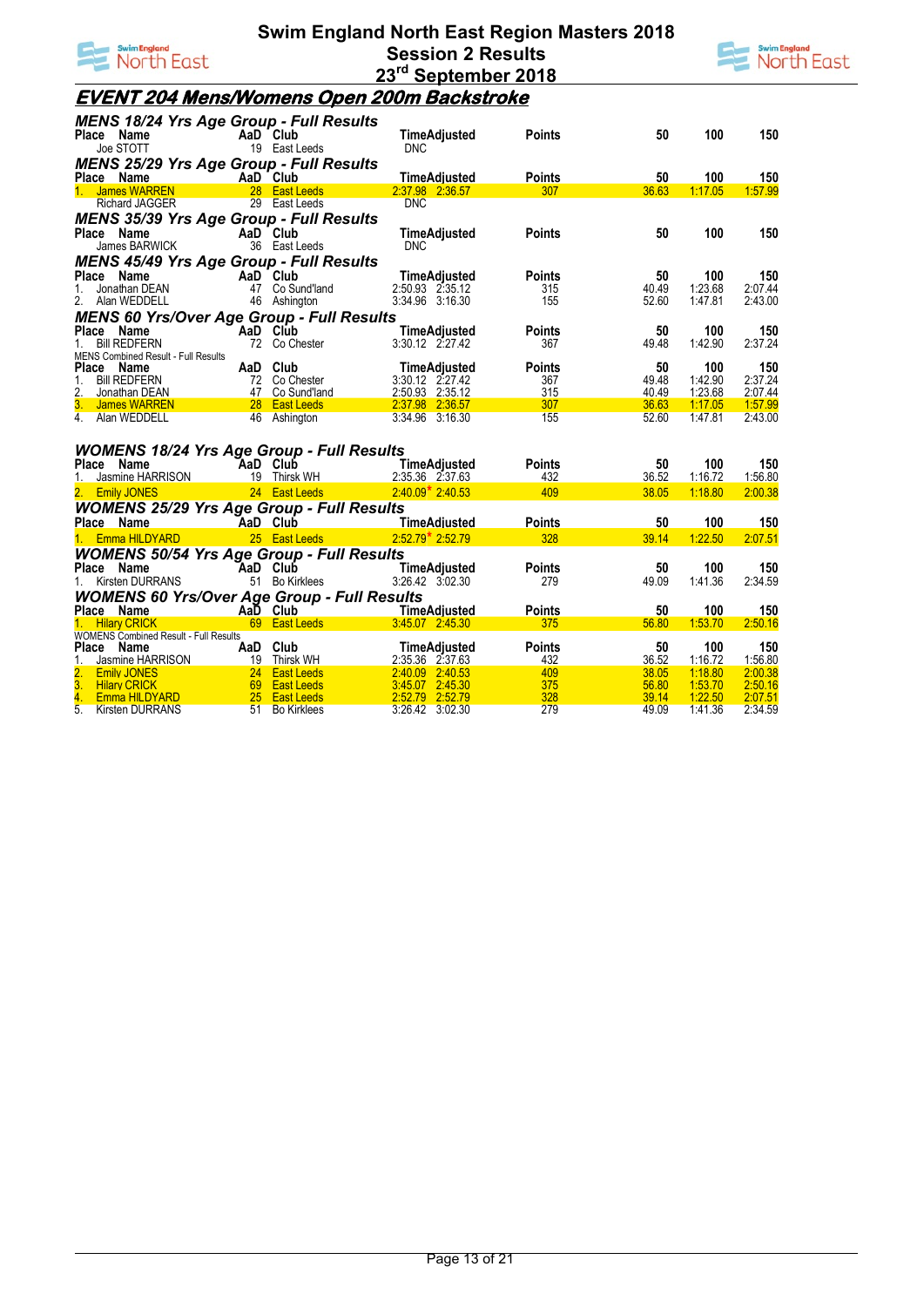



## **EVENT 205 Mens Open 50m Butterfly**

|                  | 18/24 Yrs Age Group - Full Results           |                       |                                           |                       |                       |               |
|------------------|----------------------------------------------|-----------------------|-------------------------------------------|-----------------------|-----------------------|---------------|
|                  | Place Name                                   | AaD Club              |                                           |                       | TimeAdjusted          | Points        |
| 1.               | <b>Ryan FLANAGAN</b>                         |                       | 24 East Leeds                             | 25.85                 | 25.92                 | 594           |
| 2.               | William MURDEN                               | 22                    | AJ Newcastle                              | 26.32                 | 26.53                 | 554           |
| 3.               | Lucas LOWERY                                 | 20                    | AJ Newcastle                              | 27.09                 | 27.43                 | 501           |
| 4.               | Nicholas GOWLAND                             | 22                    | Billingham                                | 28.14<br><b>DNC</b>   | 28.36                 | 454           |
|                  | Joe STOTT                                    |                       | 19 East Leeds                             |                       |                       |               |
|                  | 25/29 Yrs Age Group - Full Results           |                       |                                           |                       |                       |               |
|                  | <b>Place</b><br>Name                         | AaD Club              |                                           |                       | TimeAdjusted          | <b>Points</b> |
| 1.               | <b>Richard AYRE</b><br>2. Conor CROZIER      | <b>25</b><br>26       | <b>East Leeds</b><br>Co Sund'Iand         | <b>27.65</b><br>28.60 | <b>27.65</b><br>28.52 | 490<br>446    |
|                  | 3. James WARREN                              | $\sim$ 28             | <b>East Leeds</b>                         | 30.57 30.30           |                       | 372           |
| 4.               | Andrea MEO                                   | 28                    | <b>York City</b>                          | 34.23                 | 33.93                 | 265           |
|                  | Richard JAGGER                               |                       | 29 East Leeds                             | <b>DNC</b>            |                       |               |
|                  | 30/34 Yrs Age Group - Full Results           |                       |                                           |                       |                       |               |
|                  |                                              | AaD Club              |                                           |                       | <u>TimeAdjusted</u>   | Points        |
|                  | Place Name A<br><u> 1. Alistair CRAWFORD</u> |                       | 34 East Leeds                             | 26.07                 | <b>25.29</b>          | 640           |
| $\overline{2}$ . | Andrew ELWICK                                | 33 <sup>2</sup>       | Newcastle                                 | 34.86                 | 33.95                 | 264           |
|                  | Christopher HEAPS                            |                       | 30 Newcastle                              | <b>DNC</b>            |                       |               |
|                  | 35/39 Yrs Age Group - Full Results           |                       |                                           |                       |                       |               |
|                  | Place Name                                   | AaD Club<br>39 East L |                                           |                       | <u>TimeAdiusted</u>   | <b>Points</b> |
| 1.               | <b>Chris KNEE</b>                            |                       | 39 East Leeds                             | 28.09                 | 26.65                 | 547           |
| 2.               | Mark ROBINSON                                | 35                    | Co Sund'land                              | 29.49                 | 28.49                 | 448           |
|                  | David STANIFORTH                             | 38                    | <b>Hull Masters</b>                       | <b>DNC</b>            |                       |               |
|                  | James BARWICK                                | 36                    | East Leeds                                | <b>DNC</b>            |                       |               |
|                  | James CARR                                   | 37                    | Tynemouth                                 | <b>DNC</b>            |                       |               |
|                  | 40/44 Yrs Age Group - Full Results           |                       |                                           |                       |                       |               |
| Place            | Name                                         | AaD Club              |                                           |                       | TimeAdjusted          | Points        |
| 1.               | <b>Stewart WORTHY</b>                        |                       | 40 Bo Kirklees                            | 30.71                 | 28.99                 | 425           |
| 2.               | lan TAYLOR                                   |                       | 42 Darlington M                           | 33.22                 | 31.04                 | 346           |
|                  | 45/49 Yrs Age Group - Full Results           |                       |                                           |                       |                       |               |
| Place            | Name                                         | AaD Club              |                                           |                       | TimeAdjusted          | Points        |
| 1.<br>2.         | Robert WOOD<br>Sean O'FLAHERTY               | 46<br>46              | Darlington M                              | 29.15<br>32.15        | 26.62<br>29.36        | 549<br>409    |
| 3.               | Matthew RUDD                                 | 45                    | <b>Bo Kirklees</b><br>Hull Masters        | 34.22                 | 31.44                 | 333           |
|                  | Andrew ATKINSON                              | 46                    | East Leeds                                | <b>DNC</b>            |                       |               |
|                  | 60 Yrs/Over Age Group - Full Results         |                       |                                           |                       |                       |               |
|                  | Place<br>Name                                | AaD                   | Club                                      |                       | TimeAdjusted          | Points        |
| 1.               | Peter GARLAND                                | 64                    | Hull Masters                              | 37.45                 | 29.33                 | 410           |
| 2.               | Graeme SHUTT                                 |                       | 69 Co Sund'land                           | 47.60                 | 34.96                 | 242           |
| 3.               | Norman STEPHENSON                            | 74                    | Co Sund'Iand                              | 49.18                 | 33.35                 | 279           |
|                  | Combined Result - Full Results               |                       |                                           |                       |                       |               |
| Place            | <b>Name</b>                                  | AaD                   | Club                                      |                       | TimeAdjusted          | <b>Points</b> |
| 1.               | <b>Alistair CRAWFORD</b>                     | 34                    | <b>East Leeds</b>                         | <b>26.07</b>          | <u>25.29</u>          | 640           |
| 2.<br>3.         | <b>Ryan FLANAGAN</b><br>William MURDEN       | 24<br>22              | <b>East Leeds</b><br>AJ Newcastle         | 25.85<br>26.32        | 25.92<br>26.53        | 594<br>554    |
| 4.               | Robert WOOD                                  | 46                    | Darlington M                              | <u>29.15</u>          | 26.62                 | 549           |
| 5.               | <b>Chris KNEE</b>                            | 39 <sup>°</sup>       | <b>East Leeds</b>                         | <b>28.09</b>          | <b>26.65</b>          | 547           |
|                  | 6. Lucas LOWERY                              | 20                    | AJ Newcastle                              | <u>27.09</u>          | 27.43                 | 501           |
| 7.               | <b>Richard AYRE</b>                          | 25                    | <b>East Leeds</b>                         | 27.65                 | <b>27.65</b>          | 490           |
| 8.               | Nicholas GOWLAND                             | 22                    | Billingham                                | 28.14                 | 28.36                 | 454           |
| 9.               | Mark ROBINSON                                | 35                    | Co Sund'land                              | 29.49                 | 28.49                 | 448           |
|                  | 10. Conor CROZIER                            | 26                    | Co Sund'land                              | 28.60                 | 28.52                 | 446           |
|                  | 11. Stewart WORTHY<br>12. Peter GARLAND      | 40<br>64              | <b>Bo Kirklees</b><br><b>Hull Masters</b> | 30.71<br>37.45        | 28.99<br>29.33        | 425<br>410    |
|                  | 13. Sean O'FLAHERTY                          | 46                    | <b>Bo Kirklees</b>                        | 32.15                 | 29.36                 | 409           |
|                  | 14. James WARREN                             | 28                    | <b>East Leeds</b>                         | 30.57                 | 30.30                 | 372           |
|                  | 15. Ian TAYLOR                               | 42                    | Darlington M                              | 33.22                 | 31.04                 | 346           |
|                  | 16. Matthew RUDD                             | 45                    | Hull Masters                              | 34.22                 | 31.44                 | 333           |
|                  | 17. Norman STEPHENSON                        | 74                    | Co Sund'land                              | 49.18                 | 33.35                 | 279           |
|                  | 18. Andrea MEO                               | 28                    | <b>York City</b>                          | 34.23                 | 33.93                 | 265           |
|                  | 19. Andrew ELWICK                            | 33                    | Newcastle                                 | 34.86                 | 33.95                 | 264           |
|                  | 20. Graeme SHUTT                             | 69                    | Co Sund'land                              | 47.60                 | 34.96                 | 242           |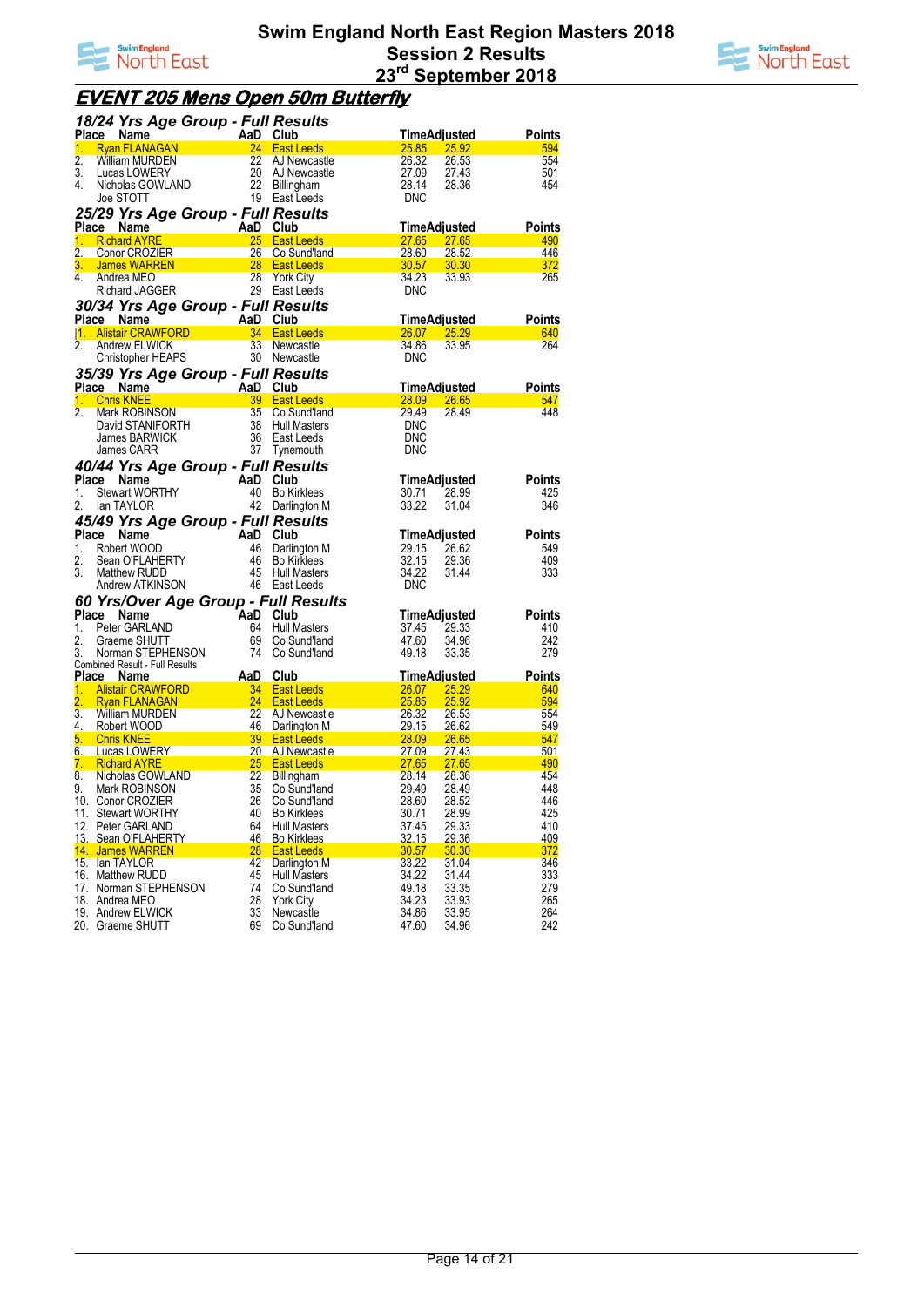



# **EVENT 206 Womens Open 50m Butterfly**

| 18/24 Yrs Age Group - Full Results                                        |                                   |                                       |                                  |               |
|---------------------------------------------------------------------------|-----------------------------------|---------------------------------------|----------------------------------|---------------|
| Place<br>Ce Name<br>Jasmine HARRISON<br>Emily JONES<br>24 East Leeds      |                                   |                                       | TimeAdjusted                     | <b>Points</b> |
| 1.                                                                        |                                   |                                       | 32.41<br>32.88                   | 407           |
| 2.                                                                        |                                   |                                       | 33.38<br>33.47                   | 386           |
| 3.<br>Rebecca GARFORTH 22                                                 |                                   | <b>East Leeds</b>                     | 34.17<br>34.44                   | 354           |
| 4.<br>Bethany HOGG                                                        | 21                                | <b>BUCS</b>                           | 34.33<br>34.68                   | 347           |
| 23<br>5.<br><b>Helen PHILLIPS</b>                                         |                                   | <b>East Leeds</b>                     | 34.60 34.78                      | 344           |
| 6.<br>Sarah SHARROCK                                                      |                                   | 24 Trafford Met                       | 46.68<br>46.81                   | 141           |
| 35/39 Yrs Age Group - Full Results                                        |                                   |                                       |                                  |               |
| Place<br>Name                                                             |                                   | AaD Club                              | TimeAdjusted                     | <b>Points</b> |
| 1.<br>Raechel HOGG                                                        |                                   | 39 Billingham                         | 34.66<br>36.53                   | 348           |
| Jackie CARRIBINE<br>2.                                                    |                                   | 39 Warrington M                       | 36.81<br>34.93                   | 340           |
| 40/44 Yrs Age Group - Full Results                                        |                                   |                                       |                                  |               |
| Place<br>Name                                                             | AaD Club                          |                                       | TimeAdjusted                     | <b>Points</b> |
| $1_{-}$<br>Susan TEALE                                                    |                                   | Bo Kirklees                           | 31.87<br>29.78                   | 548           |
| 2.<br>Joanne FIXTER                                                       | 44                                | Billingham                            | 40.52<br>37.45                   | 275           |
| 45/49 Yrs Age Group - Full Results                                        |                                   |                                       |                                  |               |
| Place<br>Name                                                             |                                   | AaD Club                              | TimeAdjusted                     | <b>Points</b> |
| 1. Nina CURRAN                                                            |                                   | AaD Club<br>A5 KingstonHull           | 40.94 37.61                      | 272           |
| Dianne FOSTER 49 East Leeds<br>2.                                         |                                   |                                       | 44.03<br>39.44                   | 236           |
|                                                                           |                                   |                                       |                                  |               |
| 50/54 Yrs Age Group - Full Results<br>Place<br>Name                       |                                   | AaD Club                              |                                  |               |
| Sonia SWALES                                                              |                                   | 54 Darwen                             | TimeAdjusted<br><b>DNC</b>       | <b>Points</b> |
|                                                                           |                                   |                                       |                                  |               |
| 55/59 Yrs Age Group - Full Results                                        |                                   |                                       |                                  |               |
| $A \underset{F7}{\text{AD}} \underset{F24}{\text{Club}}$<br>Name<br>Place |                                   |                                       | <b>TimeAdjusted</b>              | <b>Points</b> |
| Dona SIMPSON                                                              |                                   | 57 East Leeds                         | <b>DNC</b>                       |               |
| 60 Yrs/Over Age Group - Full Results                                      |                                   |                                       |                                  |               |
| Place<br>Name                                                             | AaD Club                          |                                       | TimeAdjusted                     | <b>Points</b> |
| Sally SHIELDS<br>1.                                                       |                                   | 64 Bo Kirklees                        | 40.61<br>31.81                   | 450           |
| Combined Result - Full Results                                            |                                   |                                       |                                  |               |
| Place<br>Name                                                             | AaD                               | Club                                  | TimeAdjusted                     | <b>Points</b> |
| 1.<br>Susan TEALE                                                         | 42                                | Bo Kirklees                           | 31.87<br>29.78                   | 548           |
| 2.<br>Sally SHIELDS<br>3. Jasmine HARRISON                                | 64<br>19                          | Bo Kirklees                           | 40.61<br>31.81                   | 450           |
| 4. Emily JONES                                                            | 24                                | <b>Thirsk WH</b><br><b>East Leeds</b> | 32.41<br>32.88<br>33.38<br>33.47 | 407<br>386    |
| 5.<br><b>Rebecca GARFORTH</b>                                             |                                   | <b>East Leeds</b>                     | 34.17<br>34.44                   | 354           |
| 6.<br>Raechel HOGG                                                        | $\overline{\phantom{a}}$ 22<br>39 | Billingham                            | 36.53<br>34.66                   | 348           |
| 7. Bethany HOGG                                                           | 21                                | <b>BUCS</b>                           | 34.33<br>34.68                   | 347           |
| 8.<br><b>Helen PHILLIPS</b>                                               | 23                                | <b>East Leeds</b>                     | 34.60<br>34.78                   | 344           |
| 9.<br>Jackie CARRIBINE                                                    | 39                                | Warrington M                          | 36.81<br>34.93                   | 340           |
| 10. Joanne FIXTER                                                         | 44                                | Billingham                            | 40.52<br>37.45                   | 275           |
| 11. Nina CURRAN                                                           | 45                                | KingstonHull                          | 40.94<br>37.61                   | 272           |
| 12. Dianne FOSTER                                                         | 49                                | <b>East Leeds</b>                     | 44.03<br>39.44                   | 236           |
| 13. Sarah SHARROCK                                                        | 24                                | <b>Trafford Met</b>                   | 46.68<br>46.81                   | 141           |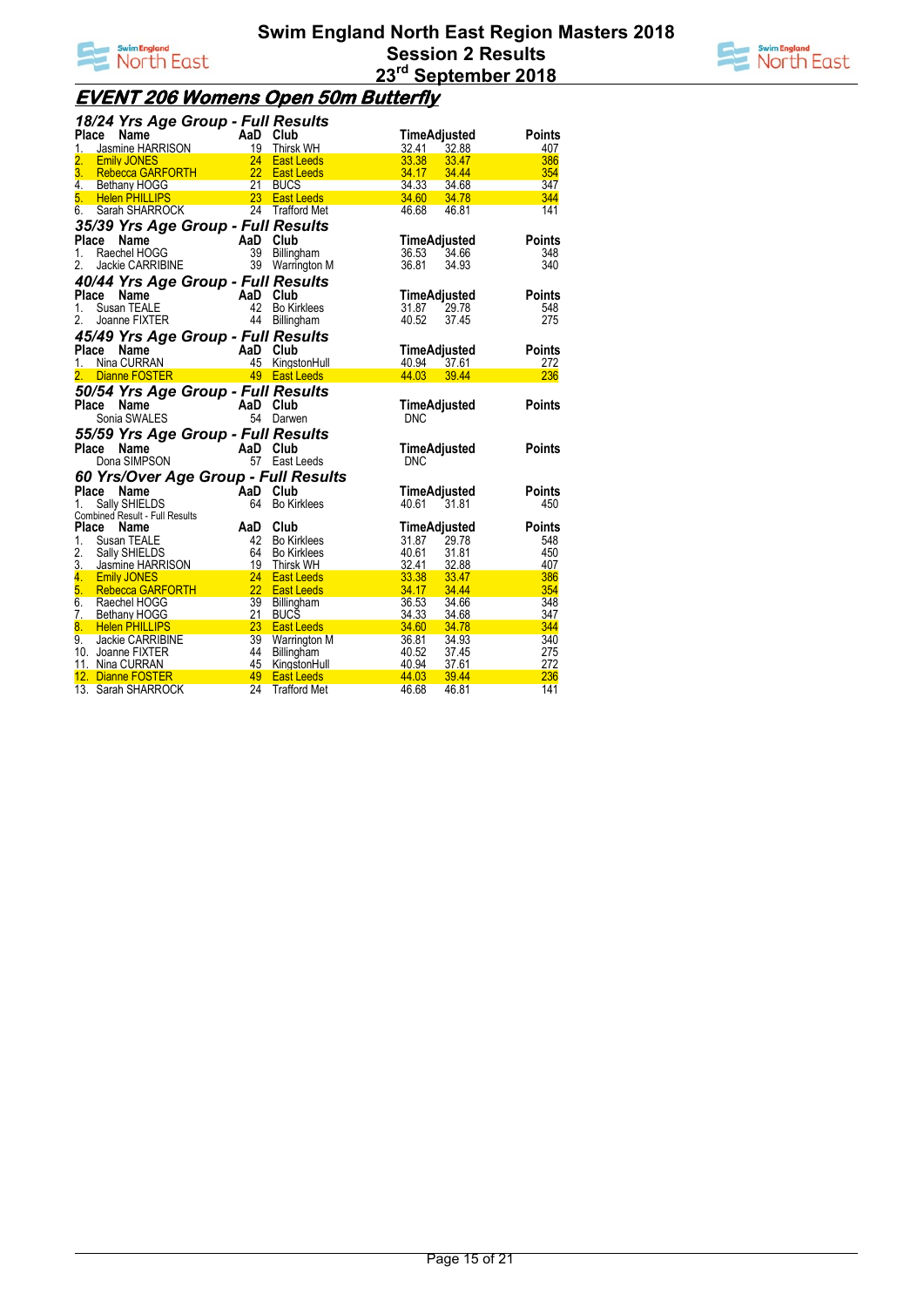



## **EVENT 207 Mens Open 100m IM**

|                  | 25/29 Yrs Age Group - Full Results    |          |                     |                     |               |       |
|------------------|---------------------------------------|----------|---------------------|---------------------|---------------|-------|
|                  | Place Name                            |          | AaD Club            | <b>TimeAdjusted</b> | <b>Points</b> | 50    |
| $\mathbf{1}$     | <b>James WARREN</b>                   | 28       | <b>East Leeds</b>   | 1:06.58 1:05.99     | 442           | 31.03 |
|                  | Richard JAGGER                        |          | 29 East Leeds       | <b>DNC</b>          |               |       |
|                  | 30/34 Yrs Age Group - Full Results    |          |                     |                     |               |       |
|                  | Place Name                            |          | AaD Club            | <b>TimeAdjusted</b> | <b>Points</b> | 50    |
| 1.               | Andrew ELWICK                         |          | 33 Newcastle        | 1:27.03 1:24.75     | 209           | 42.41 |
|                  | <b>Christopher HEAPS</b>              |          | 30 Newcastle        | <b>DNC</b>          |               |       |
|                  |                                       |          |                     |                     |               |       |
|                  | 35/39 Yrs Age Group - Full Results    |          |                     |                     |               |       |
|                  | Place Name                            |          | AaD Club            | TimeAdjusted        | <b>Points</b> | 50    |
|                  | <b>James BARWICK</b>                  |          | 36 East Leeds       | <b>DNC</b>          |               |       |
|                  | 40/44 Yrs Age Group - Full Results    |          |                     |                     |               |       |
|                  | Place Name                            |          | AaD Club            | <b>TimeAdjusted</b> | <b>Points</b> | 50    |
| 1.               | <b>Ben SHAW</b>                       |          | 42 East Leeds       | 1:07.09 1:02.69     | 516           | 32.31 |
| 2.               | <b>Stewart WORTHY</b>                 | 40       | <b>Bo Kirklees</b>  | 1:08.86 1:05.01     | 463           | 32.96 |
| 3.               | Leonardo LARI                         | 43       | York City           | 1:13.48 1:08.29     | 399           | 36.03 |
| 4.               | Christopher WILLIAMS                  |          | 43 Billingham       | 1:25.12 1:19.11     | 257           | 39.97 |
|                  | 45/49 Yrs Age Group - Full Results    |          |                     |                     |               |       |
|                  | Place Name                            |          | AaD Club            | TimeAdjusted        | Points        | 50    |
| 1.               | Philip CROXALL                        | 49       | Colne               | 1:15.02 1:07.19     | 419           | 36.59 |
| 2.               | Alan WEDDELL                          |          | 46 Ashington        | 1:27.21 1:19.64     | 251           | 44.05 |
|                  | lain ROBERTSON                        |          | 49 Newcastle        | <b>DNC</b>          |               |       |
|                  | 60 Yrs/Over Age Group - Full Results  |          |                     |                     |               |       |
| <b>Place</b>     | Name                                  | AaD Club |                     | TimeAdjusted        | <b>Points</b> | 50    |
| 1.               | <b>Brian TAYLOR</b>                   |          | 68 Adwick           | 1:26.47 1:04.40     | 476           | 42.87 |
| 2.               | Tony CATTERALL                        |          | 72 Colne            | 1:43.45 1:12.58     | 332           | 49.30 |
| 3.               | Norman STEPHENSON                     |          | 74 Co Sund'land     | 1:44.45 1:10.82     | 358           | 51.11 |
| 4.               | Graeme SHUTT                          |          | 69 Co Sund'land     | 1:48.29 1:19.53     | 252           | 50.20 |
|                  | <b>Bill REDFERN</b>                   |          | 72 Co Chester       | <b>DNC</b>          |               |       |
|                  | Peter GARLAND                         | 64       | <b>Hull Masters</b> | <b>DNC</b>          |               |       |
|                  | <b>Combined Result - Full Results</b> |          |                     |                     |               |       |
|                  | Place Name                            |          | AaD Club            | <b>TimeAdjusted</b> | <b>Points</b> | 50    |
| 1.               | <b>Ben SHAW</b>                       |          | 42 East Leeds       | 1.07.09 1.02.69     | 516           | 32.31 |
| $\overline{2}$ . | <b>Brian TAYLOR</b>                   |          | 68 Adwick           | 1:26.47 1:04.40     | 476           | 42.87 |
| 3.               | <b>Stewart WORTHY</b>                 |          | 40 Bo Kirklees      | 1:08.86 1:05.01     | 463           | 32.96 |
| 4.               | James WARREN                          |          | 28 East Leeds       | 1:06.58 1:05.99     | 442           | 31.03 |
| 5.               | <b>Philip CROXALL</b>                 |          | 49 Colne            | 1:15.02 1:07.19     | 419           | 36.59 |
| 6.               | Leonardo LARI                         |          | 43 York City        | 1:13.48 1:08.29     | 399           | 36.03 |
| 7.               | Norman STEPHENSON                     |          | 74 Co Sund'land     | 1:44.45 1:10.82     | 358           | 51.11 |
| 8.               | Tony CATTERALL                        |          | 72 Colne            | 1:43.45 1:12.58     | 332           | 49.30 |
| 9.               | Christopher WILLIAMS                  | 43       | Billingham          | 1:25.12 1:19.11     | 257           | 39.97 |
|                  | 10. Graeme SHUTT                      | 69       | Co Sund'land        | 1:48.29<br>1:19.53  | 252           | 50.20 |
|                  | 11. Alan WEDDELL                      | 46       | Ashington           | 1:27.21<br>1:19.64  | 251           | 44.05 |
|                  | 12. Andrew ELWICK                     | 33       | Newcastle           | 1:27.03 1:24.75     | 209           | 42.41 |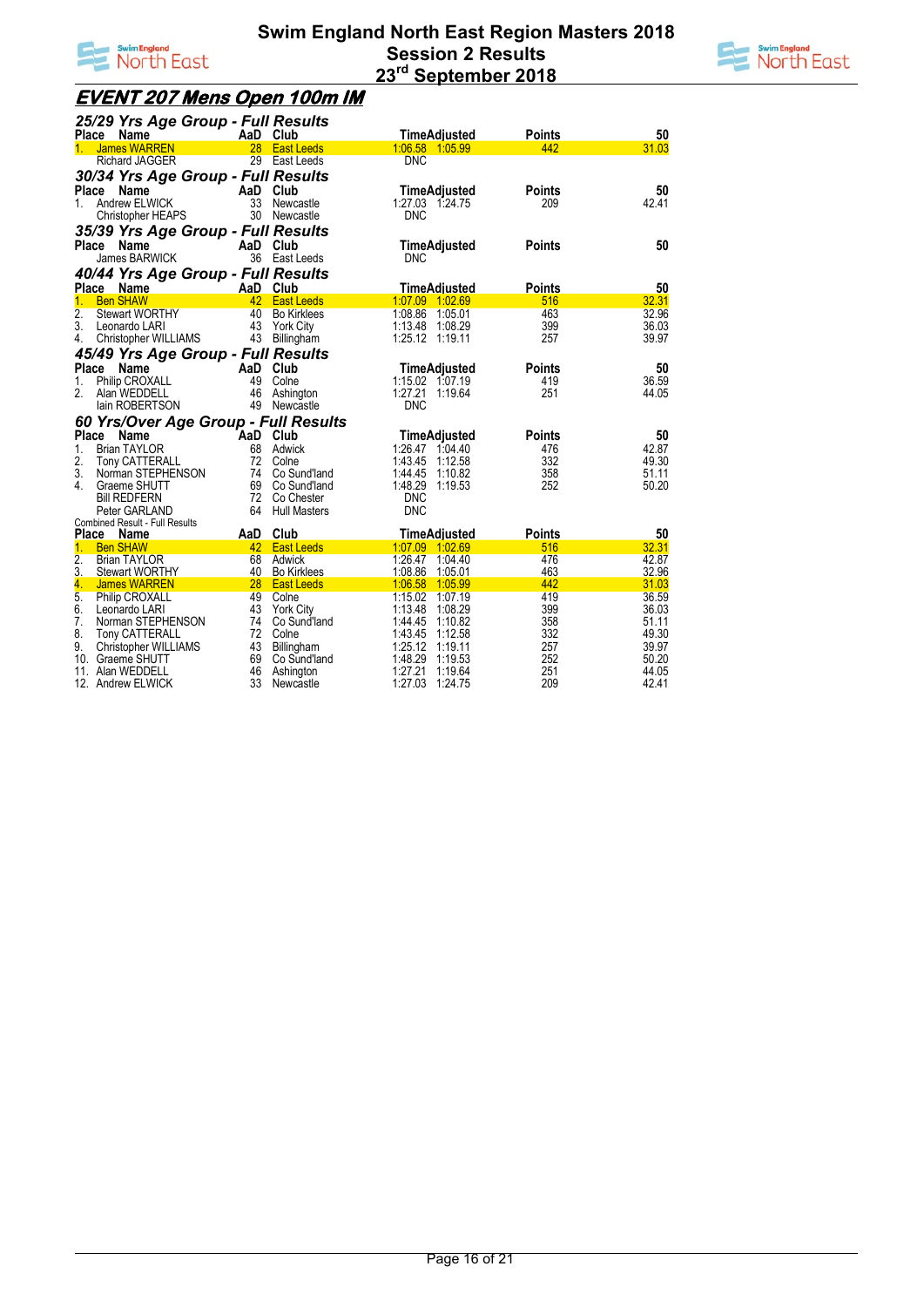



## **EVENT 208 Womens Open 100m IM**

| 18/24 Yrs Age Group - Full Results            |                 |                     |                                 |                      |             |
|-----------------------------------------------|-----------------|---------------------|---------------------------------|----------------------|-------------|
| Place<br>Name<br>Bethany HOGG<br>1.           |                 | AaD Club<br>21 BUCS | TimeAdjusted<br>1:19.46 1:20.27 | <b>Points</b><br>351 | 50<br>36.26 |
| 25/29 Yrs Age Group - Full Results            |                 |                     |                                 |                      |             |
| Place Name                                    | AaD Club        |                     | TimeAdjusted                    | <b>Points</b>        | 50          |
| Emma HILDYARD<br>1.                           |                 | 25 East Leeds       | 1.19.84 1.19.84                 | 357                  | 36.95       |
| $\overline{2}$ .<br>Lisa SHEEHAN              |                 | 29 Billingham       | 1:24.06 1:23.04                 | 317                  | 38.34       |
| 35/39 Yrs Age Group - Full Results            |                 |                     |                                 |                      |             |
| Place<br>Name                                 | AaD Club        |                     | TimeAdjusted                    | <b>Points</b>        | 50          |
| Jackie CARRIBINE<br>1.                        | 39              | <b>Warrington M</b> | 1:20.64 1:16.51                 | 406                  | 36.88       |
| 2.<br>Raechel HOGG                            | 39              | Billingham          | 1:24.83 1:20.49                 | 349                  | 40.71       |
| 40/44 Yrs Age Group - Full Results            |                 |                     |                                 |                      |             |
| Place<br><b>Name</b>                          | AaD Club        |                     | <b>TimeAdjusted</b>             | <b>Points</b>        | 50          |
| Joanne FIXTER<br>1.                           | 44              | Billingham          | 1:36.26 1:28.96                 | 258                  | 45.91       |
| 45/49 Yrs Age Group - Full Results            |                 |                     |                                 |                      |             |
| Place<br>Name                                 | AaD             | Club                | TimeAdjusted                    | <b>Points</b>        | 50          |
| Nina CURRAN<br>1.                             | 45              | KingstonHull        | 1:35.09 1:27.36                 | 272                  | 46.21       |
| 2.<br>Susan HARRISON                          | 46              | Thirsk WH           | 1:38.00 1:29.49                 | 253                  | 46.39       |
| 50/54 Yrs Age Group - Full Results            |                 |                     |                                 |                      |             |
| Place<br>Name                                 | AaD             | Club                | <b>TimeAdjusted</b>             | <b>Points</b>        | 50          |
| Sarah GREAVES<br>1.                           | 50              | <b>Bo Kirklees</b>  | 1:46.55 1:34.77                 | 213                  | 50.55       |
| Sonia SWALES                                  |                 | 54 Darwen           | <b>DNC</b>                      |                      |             |
|                                               |                 |                     |                                 |                      |             |
| 55/59 Yrs Age Group - Full Results            |                 |                     |                                 |                      |             |
| Place Name<br><b>Dona SIMPSON</b><br>1.       | AaD Club        | 57 East Leeds       | TimeAdiusted<br>1.27.75 1.13.82 | <b>Points</b><br>452 | 50<br>41.01 |
| 2. Verity DOBBIE                              |                 | 59 Newcastle        | 1:28.14 1:12.78                 | 472                  | 43.17       |
|                                               |                 |                     |                                 |                      |             |
| 60 Yrs/Over Age Group - Full Results<br>Place | AaD Club        |                     |                                 | <b>Points</b>        | 50          |
| Name<br><b>Hilary CRICK</b><br>$\mathbf{1}$   |                 | 69 East Leeds       | TimeAdjusted<br>1.49.36 1.20.32 | 351                  | 53.44       |
| <b>Christine GILLARD</b>                      | 62              | Calv Bing           | <b>DNC</b>                      |                      |             |
| <b>Combined Result - Full Results</b>         |                 |                     |                                 |                      |             |
| Place Name                                    | AaD             | Club                | TimeAdjusted                    | <b>Points</b>        | 50          |
| 1.<br><b>Verity DOBBIE</b>                    | 59              | Newcastle           | 1:28.14 1:12.78                 | 472                  | 43.17       |
| Dona SIMPSON                                  |                 | 57 East Leeds       | 1:27.75 1:13.82                 | 452                  | 41.01       |
| $\overline{3}$ .<br>Jackie CARRIBINE          | 39 <sup>2</sup> | <b>Warrington M</b> | 1:20.64<br>1:16.51              | 406                  | 36.88       |
| 4.<br><b>Emma HILDYARD</b>                    |                 | 25 East Leeds       | 1:19.84<br>1:19.84              | 357                  | 36.95       |
| 5.<br><b>Bethany HOGG</b>                     | 21              | <b>BUCS</b>         | 1:19.46<br>1:20.27              | 351                  | 36.26       |
| 6.<br><b>Hilary CRICK</b>                     | 69              | <b>East Leeds</b>   | 1:49.36<br>1:20.32              | 351                  | 53.44       |
| $\overline{7}$ .<br>Raechel HOGG              | 39              | Billingham          | 1:24.83<br>1:20.49              | 349                  | 40.71       |
| 8.<br>Lisa SHEEHAN                            | 29              | Billingham          | 1:24.06<br>1:23.04              | 317                  | 38.34       |
| 9.<br>Nina CURRAN                             | 45              | KingstonHull        | 1:35.09<br>1:27.36              | 272                  | 46.21       |
| 10. Joanne FIXTER                             | 44              | Billingham          | 1:36.26<br>1:28.96              | 258                  | 45.91       |
| 11.<br>Susan HARRISON                         | 46              | <b>Thirsk WH</b>    | 1:38.00<br>1.29.49              | 253<br>213           | 46.39       |
| 12. Sarah GREAVES                             | 50              | <b>Bo Kirklees</b>  | 1:46.55<br>1:34.77              |                      | 50.55       |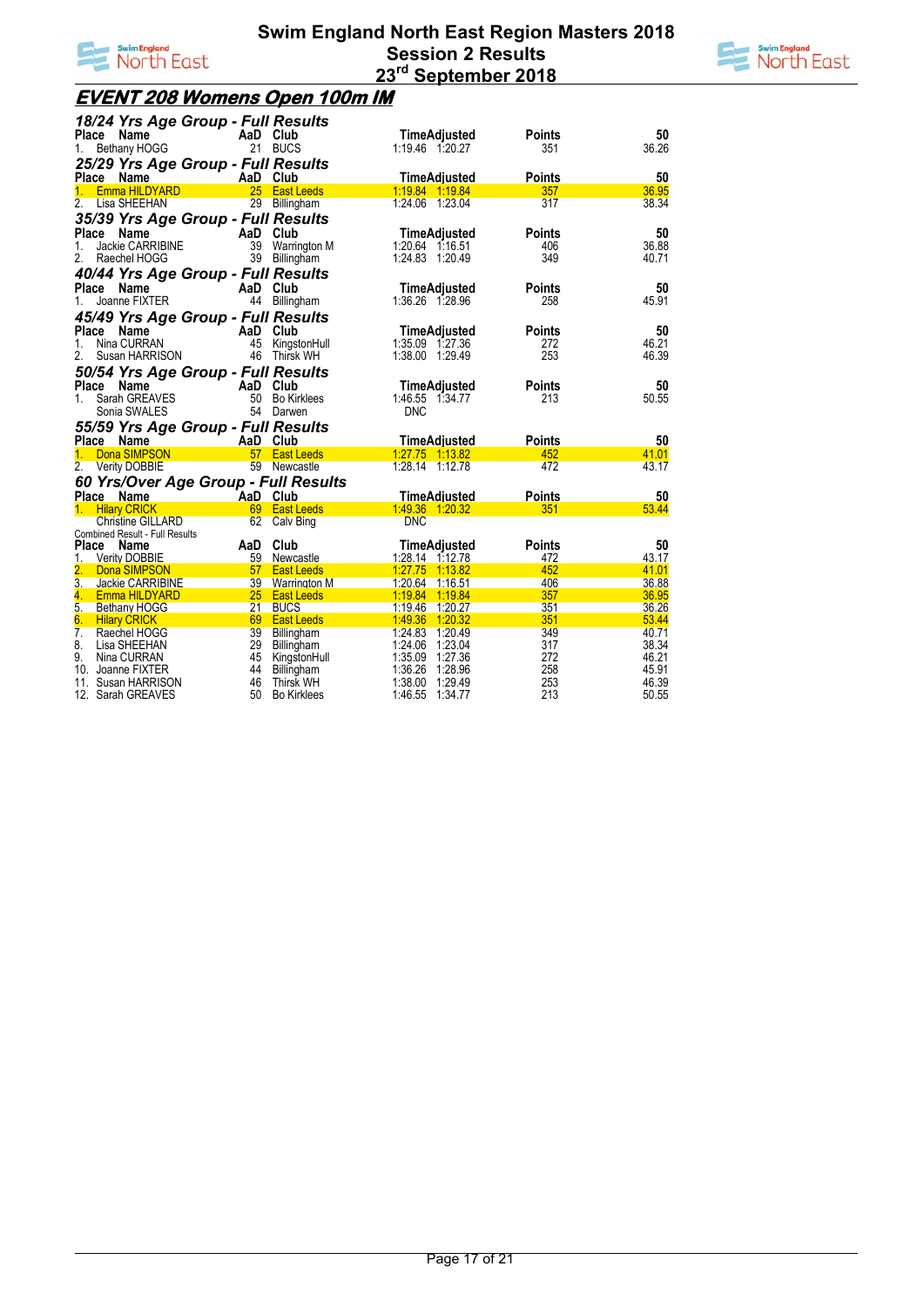



## **EVENT 209 Mens Open 100m Freestyle**

|                  | 18/24 Yrs Age Group - Full Results               |                       |                                      |                                             |               |                |
|------------------|--------------------------------------------------|-----------------------|--------------------------------------|---------------------------------------------|---------------|----------------|
|                  | Place Name                                       |                       | AaD Club                             | TimeAdiusted                                | Points        | 50             |
| 1.               | <b>Ryan FLANAGAN</b>                             |                       | 24 East Leeds                        | 53.08<br>53.22                              | 602           | 25.68          |
| 2.               | Jordan MOGFORD                                   |                       | 19 Billingham                        | 58.12<br>58.97                              | 442           | 27.78          |
|                  | 25/29 Yrs Age Group - Full Results               |                       |                                      |                                             |               |                |
|                  | Place Name                                       |                       | AaD Club                             | TimeAdjusted                                | Points        | 50             |
|                  | <b>James WARREN</b>                              |                       | 28 East Leeds                        | <u>1.00.64 1.00.10</u>                      | 418           | 28.49          |
|                  | Andrea MEO                                       | 28                    | <b>York City</b>                     | <b>DNC</b>                                  |               |                |
|                  | Richard JAGGER                                   |                       | 29 East Leeds                        | <b>DNC</b>                                  |               |                |
|                  | 30/34 Yrs Age Group - Full Results               |                       |                                      |                                             |               |                |
|                  | Place Name                                       |                       | AaD Club                             | TimeAdiusted                                | <b>Points</b> | 50             |
|                  | <b>Alistair CRAWFORD</b>                         |                       | 34 East Leeds                        | 53.32<br>51.72                              | 656           | 25.81          |
| $\overline{2}$ . | Simon JENSON                                     | 31                    | <b>Hull Masters</b>                  | 1:01.64<br>1:00.48                          | 410           | 29.62          |
| 3.<br>4.         | <b>James FRANKLAND</b>                           |                       | 30 East Leeds<br>33 Newcastle        |                                             | 250           | <u>35.78</u>   |
|                  | Andrew ELWICK                                    |                       |                                      |                                             | 255           | 35.71          |
|                  | 35/39 Yrs Age Group - Full Results               |                       |                                      |                                             |               |                |
| <b>Place</b>     | Name                                             |                       | AaD Club                             | TimeAdjusted                                | Points        | 50             |
|                  | James BARWICK                                    | 36<br>39              | East Leeds                           | <b>DNC</b>                                  |               |                |
|                  | Chris KNEE<br>James CARR                         | 37                    | East Leeds<br>Tynemouth              | <b>DNC</b><br><b>DNC</b>                    |               |                |
|                  |                                                  |                       |                                      |                                             |               |                |
|                  | 40/44 Yrs Age Group - Full Results               |                       |                                      |                                             |               |                |
| 1.               | Place Name<br><b>Stewart WORTHY</b>              |                       | AaD Club<br>40 Bo Kirklees           | TimeAdjusted<br>1:01.61                     | Points<br>461 | 50<br>30.06    |
| 2.               | Jon BLACKBURN                                    |                       | 43 Stockton                          | 58.17<br>1:10.51 1:05.53                    | 322           | 33.27          |
|                  |                                                  |                       |                                      |                                             |               |                |
|                  | 45/49 Yrs Age Group - Full Results               |                       |                                      |                                             |               |                |
| Place            | Name<br>Robert WOOD                              |                       | AaD Club                             | TimeAdjusted                                | Points        | 50             |
| 1.<br>2.         | Alan WEDDELL                                     | 46<br>46              | Darlington M                         | 57.97<br>52.94<br>1:16.16 1:09.55           | 611<br>269    | 28.15<br>36.68 |
|                  |                                                  | 46                    | Ashington<br>Billingham              |                                             |               |                |
|                  |                                                  |                       |                                      |                                             |               |                |
|                  | Mark LAYCOCK                                     |                       |                                      | <b>DNC</b>                                  |               |                |
|                  | lain ROBERTSON                                   | 49                    | Newcastle                            | <b>DNC</b>                                  |               |                |
|                  | 60 Yrs/Over Age Group - Full Results             |                       |                                      |                                             |               |                |
| Place            | Name                                             |                       | AaD Club                             | TimeAdjusted                                | Points        | 50             |
| 1.               | Robert WOODCOCK                                  | 61                    | Wetherby                             | 1:05.17<br>52.75                            | 618           | 31.20          |
| 2.<br>3.         | David HILLS<br>lan WHYTE                         | 67                    | Co Sund'land<br>64 Co Sund'land      | 1:11.40<br>53.89<br>1:18.47<br>1.01.46      | 579<br>390    | 34.44<br>37.86 |
| 4.               | <b>Tony CATTERALL</b>                            | 72                    | Colne                                | 1:30.47<br>1:03.47                          | 354           | 42.78          |
| 5.               | <b>Barry ROBINSON</b>                            | 70                    | Co Sund'land                         | 1:41.60<br>1:13.54                          | 228           | 47.86          |
| 6.               | <b>Michael FULFORD</b>                           | 72 <sub>2</sub>       | <b>East Leeds</b>                    | 1:51.08 1:17.94                             | 191           | 51.57          |
|                  | <b>Combined Result - Full Results</b>            |                       |                                      |                                             |               |                |
| Place            | <b>Name</b>                                      |                       | AaD Club                             | TimeAdjusted                                | <b>Points</b> | 50             |
| 1.               | <b>Alistair CRAWFORD</b>                         | 34                    | <b>East Leeds</b>                    | 53.32<br>51.72                              | 656           | 25.81          |
| $\overline{2}$ . | Robert WOODCOCK                                  | 61                    | Wetherby                             | 1:05.17<br>52.75                            | 618           | 31.20          |
| 3.               | Robert WOOD                                      | 46                    | Darlington M                         | 57.97<br>52.94                              | 611           | 28.15          |
| 4.<br>5.         | <b>Ryan FLANAGAN</b><br>David HILLS              | 24<br>67              | <b>East Leeds</b><br>Co Sund'land    | 53.08<br>53.22<br>1:11.40<br>53.89          | 602<br>579    | 25.68<br>34.44 |
| 6.               | <b>Stewart WORTHY</b>                            | 40                    | <b>Bo Kirklees</b>                   | 1:01.61<br>58.17                            | 461           | 30.06          |
| 7.               | Jordan MOGFORD                                   | 19                    | Billingham                           | 58.12<br>58.97                              | 442           | 27.78          |
| 8.               | <b>James WARREN</b>                              | 28                    | <b>East Leeds</b>                    | 1:00.64 1:00.10                             | 418           | <u>28.49</u>   |
| 9.               | Simon JENSON                                     | 31                    | <b>Hull Masters</b>                  | 1:01.64<br>1:00.48                          | 410           | 29.62          |
|                  | 10. Ian WHYTE                                    | 64                    | Co Sund'land                         | 1:18.47<br>1:01.46                          | 390           | 37.86          |
|                  | 11. Tony CATTERALL                               | 72                    | Colne                                | 1:30.47<br>1:03.47                          | 354           | 42.78          |
|                  | 12. Jon BLACKBURN                                | 43                    | Stockton                             | 1:10.51<br>1:05.53                          | 322           | 33.27          |
|                  | 13. Alan WEDDELL                                 | 46                    | Ashington                            | 1:16.16<br>1:09.55                          | 269           | 36.68          |
|                  | 14. Andrew ELWICK                                | 33<br>30 <sup>2</sup> | Newcastle                            | <u>1:12.71</u><br><u>1:10.81</u><br>1:11.25 | 255           | 35.71          |
|                  | <u>15. James FRANKLAND</u><br>16. Barry ROBINSON |                       | <b>East Leeds</b><br>70 Co Sund'land | 1:12.37<br>1:41.60 1:13.54                  | 250<br>228    | 35.78<br>47.86 |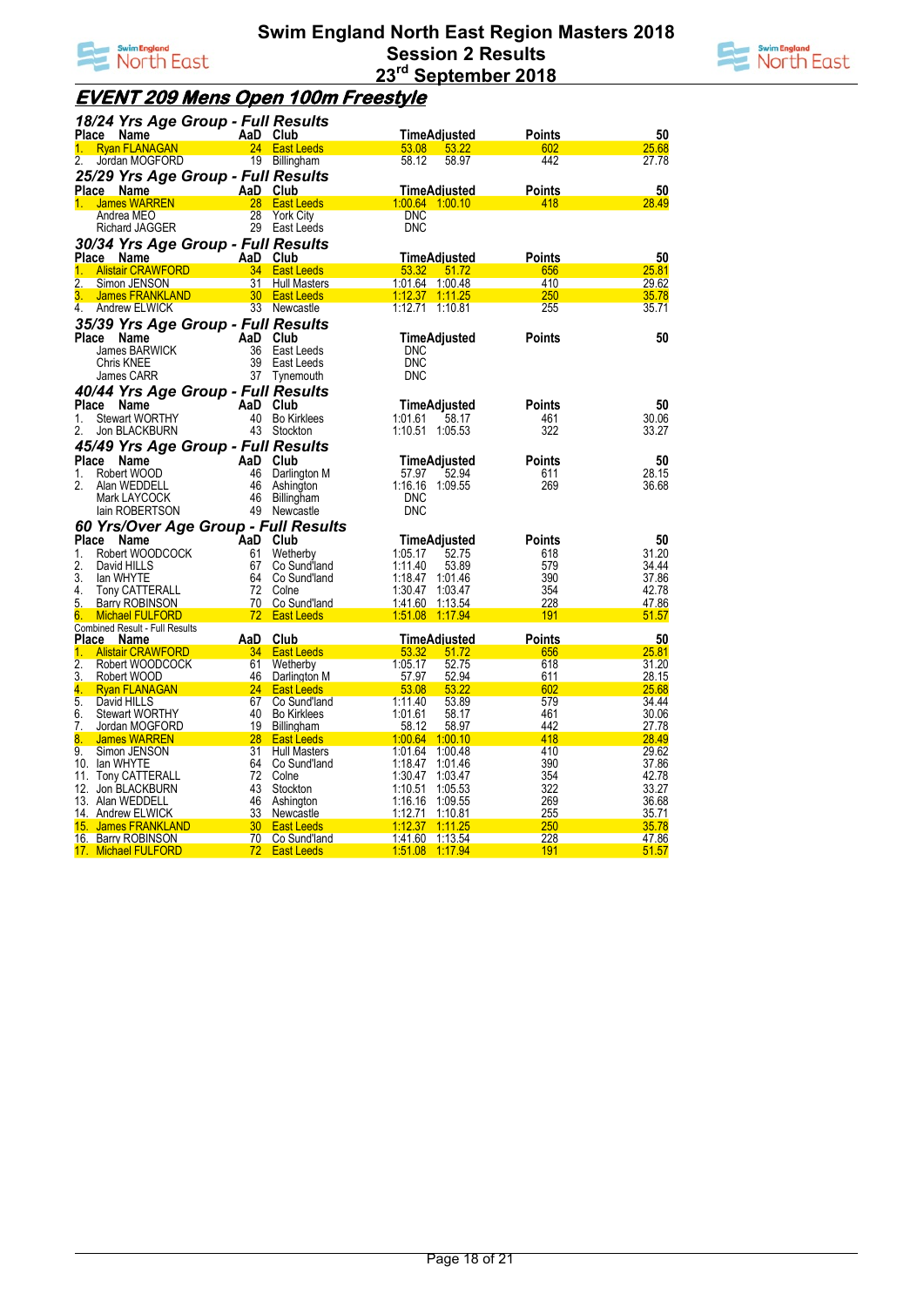



## **EVENT 210 Womens Open 100m Freestyle**

| 18/24 Yrs Age Group - Full Results                    |                 |                                |                                    |               |                |
|-------------------------------------------------------|-----------------|--------------------------------|------------------------------------|---------------|----------------|
| Place Name                                            |                 | AaD Club                       | <b>TimeAdiusted</b>                | <b>Points</b> | 50             |
| 1. Emily JONES                                        |                 | 24 East Leeds                  | 1.06.84 1.07.02                    | 438           | 32.08          |
| 25/29 Yrs Age Group - Full Results                    |                 |                                |                                    |               |                |
| <b>Name</b><br>Place                                  |                 | AaD Club                       | TimeAdjusted                       | <b>Points</b> | 50             |
| Lisa SHEEHAN<br>1.                                    |                 | 29 Billingham                  | 1:10.44 1:09.59                    | 391           | 33.56          |
| Emma HILDYARD                                         | 25 <sub>2</sub> | <b>East Leeds</b>              | 1.12.64 1.12.64                    | 344           | 35.24          |
| 3.<br><b>Katherine PURCELL</b>                        |                 | 28 East Leeds                  | 1.17.66 1.16.97                    | 289           | 37.59          |
| 30/34 Yrs Age Group - Full Results                    |                 |                                |                                    |               |                |
| Name<br>Place                                         |                 | AaD Club                       | <b>TimeAdjusted</b>                | <b>Points</b> | 50             |
| Sophie CASSON<br>1.                                   |                 | 33 Carnforth                   | 59.37 57.82                        | 682           | 28.68          |
| 40/44 Yrs Age Group - Full Results                    |                 |                                |                                    |               |                |
| Name _<br>Place                                       |                 | AaD Club                       | TimeAdjusted                       | <b>Points</b> | 50             |
| Susan TEALE<br>1.                                     |                 | 42 Bo Kirklees                 | 1:04.89 1:00.63                    | 592           | 31.36          |
| 45/49 Yrs Age Group - Full Results                    |                 |                                |                                    |               |                |
| Place Name                                            |                 | AaD Club                       | TimeAdjusted                       | <b>Points</b> | 50             |
| Dianne FOSTER                                         |                 | 49 East Leeds                  | <b>DNC</b>                         |               |                |
| Samantha ALMOND                                       |                 | 47 South Hunsle                | <b>DNC</b>                         |               |                |
| 50/54 Yrs Age Group - Full Results                    |                 |                                |                                    |               |                |
| Place<br>Name                                         |                 | AaD Club                       | TimeAdjusted                       | <b>Points</b> | 50             |
| Sonia SWALES                                          |                 | 54 Darwen                      | <b>DNC</b>                         |               |                |
| 55/59 Yrs Age Group - Full Results                    |                 |                                |                                    |               |                |
| Name<br>Place                                         |                 | AaD Club                       | TimeAdjusted                       | <b>Points</b> | 50             |
| Verity DOBBIE<br>1.                                   |                 | 59 Newcastle                   | 1:14.88 1:01.83                    | 558           | 36.35          |
|                                                       |                 |                                |                                    |               |                |
| 60 Yrs/Over Age Group - Full Results<br>Place<br>Name |                 | AaD Club                       |                                    | <b>Points</b> | 50             |
| Joan EDWARDS<br>1.                                    |                 | 60 Gates & Whick               | TimeAdjusted<br>1:11.56<br>58.52   | 658           | 34.98          |
| 2.<br>Sally SHIELDS                                   |                 | 64 Bo Kirklees                 | 1:21.19 1:03.59                    | 513           | 38.77          |
| 3.<br><b>Gail DAFFERN</b>                             |                 | 68 East Leeds                  | 1:50.30 1:22.14                    | 238           | 52.14          |
| <b>Combined Result - Full Results</b>                 |                 |                                |                                    |               |                |
| <b>Place</b><br>Name                                  |                 | AaD Club                       | <b>TimeAdjusted</b>                | <b>Points</b> | 50             |
| 1.<br>Sophie CASSON                                   |                 | 33 Carnforth                   | 59.37<br>57.82                     | 682           | 28.68          |
| 2.<br>Joan EDWARDS                                    |                 | 60 Gates & Whick               | 1:11.56<br>58.52                   | 658           | 34.98          |
| 3. Susan TEALE                                        |                 | 42 Bo Kirklees                 | 1:04.89 1:00.63                    | 592           | 31.36          |
| 4.<br>Verity DOBBIE<br>5.<br>Sally SHIELDS            |                 | 59 Newcastle<br>64 Bo Kirklees | 1:14.88 1:01.83<br>1:21.19 1:03.59 | 558<br>513    | 36.35<br>38.77 |
| 6.<br><b>Emily JONES</b>                              |                 | 24 East Leeds                  | 1.06.84 1.07.02                    | 438           | 32.08          |
| $\overline{7}$ .<br>Lisa SHEEHAN                      |                 | 29 Billingham                  | 1:10.44 1:09.59                    | 391           | 33.56          |
| 8.<br><b>Emma HILDYARD</b>                            |                 | 25 East Leeds                  | 1:12.64<br>1:12.64                 | 344           | 35.24          |
| 9.<br><b>Katherine PURCELL</b>                        |                 | 28 East Leeds                  | 1:17.66<br>1.16.97                 | 289           | 37.59          |
| 10. Gail DAFFERN                                      | 68              | <b>East Leeds</b>              | 1:50.30 1:22.14                    | 238           | 52.14          |

#### **EVENT 211 Mens/Womens Open 200m Butterfly**

| <b>MENS 18/24 Yrs Age Group - Full Results</b>     |           |                   |                 |               |       |         |         |
|----------------------------------------------------|-----------|-------------------|-----------------|---------------|-------|---------|---------|
| Place<br>Name                                      |           | AaD Club          | TimeAdjusted    | <b>Points</b> | 50    | 100     | 150     |
| <b>William MURDEN</b>                              | 22        | AJ Newcastle      | 2:08.48 2:09.48 | 589           | 30.02 | 1:03.76 | 1:36.78 |
| 2.<br>Nicholas GOWLAND                             | 22        | Billingham        | 2:18.19 2:19.27 | 473           | 29.72 | 1:04.36 | 1:41.03 |
| <b>MENS 25/29 Yrs Age Group - Full Results</b>     |           |                   |                 |               |       |         |         |
| Place Name                                         |           | AaD Club          | TimeAdjusted    | <b>Points</b> | 50    | 100     | 150     |
| William JOLLY                                      |           | 27 Newcastle      | 2:31.33 2:30.45 | 375           | 33.11 | 1:11.89 | 1:51.65 |
| 2.<br>James WARREN                                 | <b>28</b> | <b>East Leeds</b> | 2:39.64 2:38.22 | 323           | 32.49 | 1:12.64 | 1:55.74 |
| <b>Richard JAGGER</b>                              | 29        | East Leeds        | <b>DNC</b>      |               |       |         |         |
| <b>MENS 45/49 Yrs Age Group - Full Results</b>     |           |                   |                 |               |       |         |         |
| Place Name                                         |           | AaD Club          | TimeAdjusted    | <b>Points</b> | 50    | 100     | 150     |
| Robert WOOD                                        | 46        | Darlington M      | <b>DNC</b>      |               |       |         |         |
| <b>MENS Combined Result - Full Results</b>         |           |                   |                 |               |       |         |         |
| <b>Place</b><br>Name                               | AaD       | Club              | TimeAdjusted    | <b>Points</b> | 50    | 100     | 150     |
| <b>William MURDEN</b>                              | 22        | AJ Newcastle      | 2:08.48 2:09.48 | 589           | 30.02 | 1:03.76 | 1:36.78 |
| 2.<br>Nicholas GOWLAND                             | 22        | Billingham        | 2:18.19 2:19.27 | 473           | 29.72 | 1:04.36 | 1:41.03 |
| 3. William JOLLY                                   |           | 27 Newcastle      | 2:31.33 2:30.45 | 375           | 33.11 | 1:11.89 | 1:51.65 |
| 4. James WARREN                                    |           | 28 East Leeds     | 2:39.64 2:38.22 | 323           | 32.49 | 1:12.64 | 1:55.74 |
|                                                    |           |                   |                 |               |       |         |         |
| <b>WOMENS 18/24 Yrs Age Group - Full Results</b>   |           |                   |                 |               |       |         |         |
| Place Name                                         |           | ิAaD Club         | TimeAdjusted    | <b>Points</b> | 50    | 100     | 150     |
| Jasmine HARRISON                                   | 19        | Thirsk WH         | 2:41.89 2:44.25 | 386           | 35.29 | 1:17.79 | 2:00.82 |
| 2. Rebecca GARFORTH                                |           | 22 East Leeds     | 2:52.86 2:54.21 | 323           | 34.90 | 1:17.03 | 2:03.93 |
| <b>WOMENS 25/29 Yrs Age Group - Full Results</b>   |           |                   |                 |               |       |         |         |
| Place Name                                         | AaD       | Club              | TimeAdjusted    | <b>Points</b> | 50    | 100     | 150     |
| Katherine PURCELL                                  | 28        | East Leeds        | <b>DNC</b>      |               |       |         |         |
| <b>WOMENS 40/44 Yrs Age Group - Full Results</b>   |           |                   |                 |               |       |         |         |
| Place Name                                         |           | AaD Club          | TimeAdiusted    | <b>Points</b> | 50    | 100     | 150     |
| Christine JOHNSON                                  | 44        | Carnforth         | 2:44.05 2:31.60 | 491           | 34.93 | 1:15.43 | 1:59.57 |
|                                                    |           |                   |                 |               |       |         |         |
| <b>WOMENS 60 Yrs/Over Age Group - Full Results</b> |           |                   | TimeAdiusted    |               | 50    | 100     | 150     |
| Place<br><b>Name</b>                               |           | AaD Club          |                 | <b>Points</b> |       |         |         |

**Place Name AaD Club TimeAdjusted Points 50 100 150** Christine GILLARD 62 Calv Bing DNC WOMENS Combined Result - Full Results **Place Name AaD Club TimeAdjusted Points 50 100 150** 1. Christine Johnson, 2. Christine Johnson, 2. Additional Club **1.** Christine Johnson and Club 1. Christine Johnson and Club 2:44.05 2:31.60 491 34.93 1:15.43 1:59.57<br>2. Jasmine HARRISON 19 Thirsk WH 2:41.89 2:44.25 3.86 3 2. Jasmine HARRISON 19 Thirsk WH 2:41.89 2:44.25 386 35.29 1:17.79 2:00.82 3. Rebecca GARFORTH 22 East Leeds 2:52.86 2:54.21 323 34.90 1:17.03 2:03.93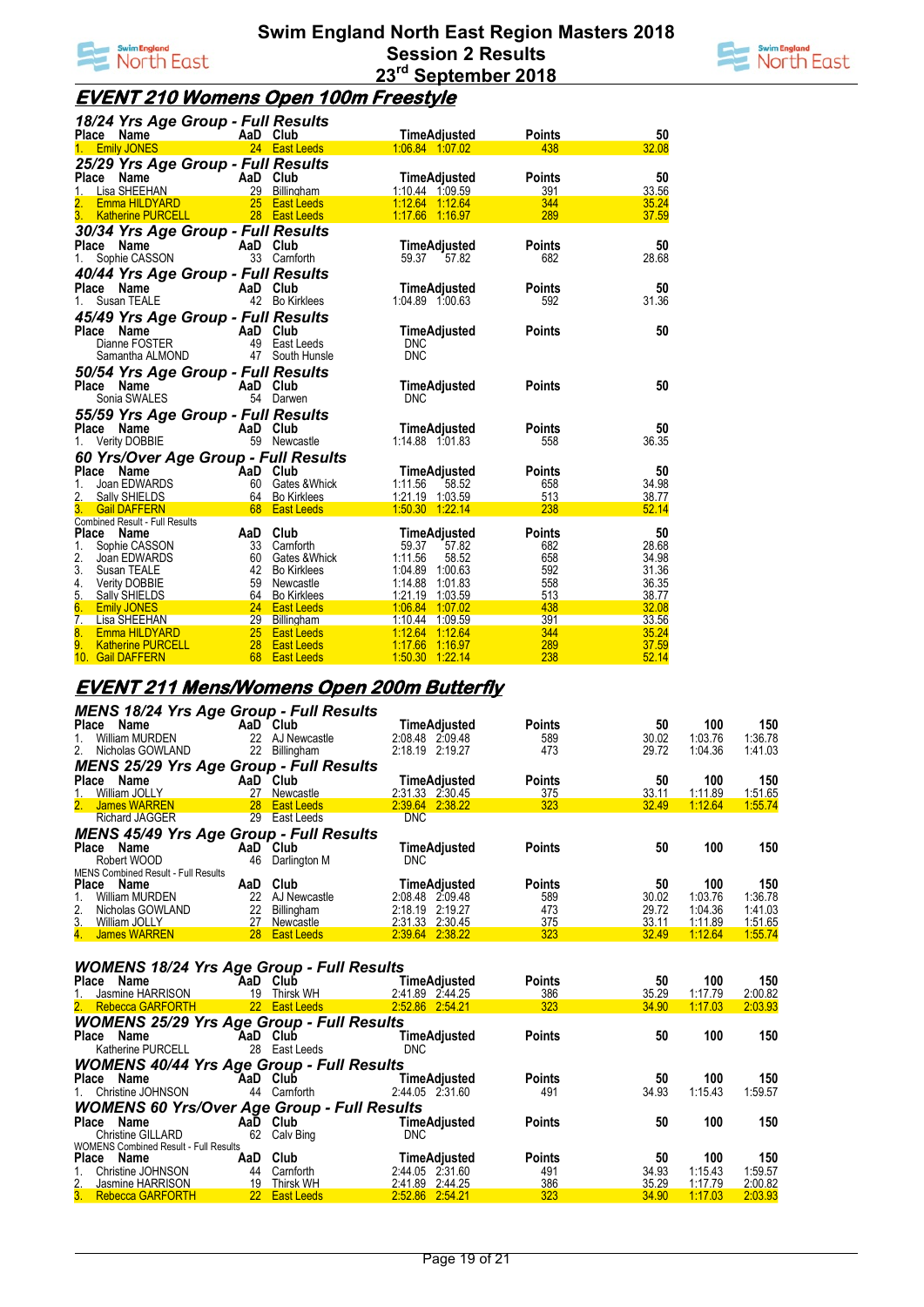



# **EVENT 212 Mens Open 50m Backstroke**

|                  | 18/24 Yrs Age Group - Full Results   |          |                     |                     |       |               |
|------------------|--------------------------------------|----------|---------------------|---------------------|-------|---------------|
| Place            | Name                                 | AaD Club |                     | TimeAdjusted        |       | <b>Points</b> |
| 1.               | Lucas LOWERY                         |          | 20 AJ Newcastle     | 27.98               | 28.33 | 482           |
| 2.               | Jordan MOGFORD                       |          | 19 Billingham       | 30.50               | 30.95 | 370           |
|                  |                                      |          |                     |                     |       |               |
|                  | 25/29 Yrs Age Group - Full Results   |          |                     |                     |       |               |
| Place            | <b>Name</b>                          | AaD Club |                     | <b>TimeAdiusted</b> |       | Points        |
| 1 <sub>1</sub>   | <b>Richard AYRE</b>                  | 25       | <b>East Leeds</b>   | <b>29.87</b>        | 29.87 | 411           |
| $\overline{2}$ . | Conor CROZIER                        | 26       | Co Sund'land        | 30.47               | 30.38 | 391           |
| 3.               | James WARREN                         | 28       | <b>East Leeds</b>   | 34.52               | 34.21 | 274           |
|                  | Richard JAGGER                       |          | 29 East Leeds       | <b>DNC</b>          |       |               |
|                  | 30/34 Yrs Age Group - Full Results   |          |                     |                     |       |               |
|                  | Place Name                           | AaD      | Club                | TimeAdjusted        |       | Points        |
| 1.               | <b>Alistair CRAWFORD</b>             | 34       | <b>East Leeds</b>   | 29.75               | 28.86 | 456           |
|                  | Simon JENSON                         | 31       | <b>Hull Masters</b> | <b>DNC</b>          |       |               |
|                  | <b>Christopher HEAPS</b>             | 30       | Newcastle           | <b>DNC</b>          |       |               |
|                  | 35/39 Yrs Age Group - Full Results   |          |                     |                     |       |               |
| <b>Place</b>     | Name                                 | AaD      | Club                | TimeAdjusted        |       | Points        |
| 1.               | Mark ROBINSON                        | 35       | Co Sund'land        | 32.28               | 31.18 | 361           |
|                  | David STANIFORTH                     | 38       | <b>Hull Masters</b> | <b>DNC</b>          |       |               |
|                  | James BARWICK                        | 36       | East Leeds          | <b>DNC</b>          |       |               |
|                  |                                      |          |                     |                     |       |               |
|                  | 40/44 Yrs Age Group - Full Results   |          |                     |                     |       |               |
| Place            | Name                                 | AaD Club |                     | TimeAdjusted        |       | Points        |
| 1.               | Jon BLACKBURN                        | 43       | Stockton            | 35.01               | 32.54 | 318           |
|                  | 45/49 Yrs Age Group - Full Results   |          |                     |                     |       |               |
| Place            | Name                                 | AaD      | Club                | <b>TimeAdjusted</b> |       | Points        |
| 1.               | Sean O'FLAHERTY                      | 46       | <b>Bo Kirklees</b>  | 32.33               | 29.52 | 426           |
| 2.               | Jonathan DEAN                        |          | 47 Co Sund'land     | 35.71               | 32.41 | 322           |
|                  | 60 Yrs/Over Age Group - Full Results |          |                     |                     |       |               |
| Place            | Name                                 | AaD      | Club                | TimeAdjusted        |       | Points        |
| 1.               | <b>Bill REDFERN</b>                  | 72       | Co Chester          | 42.77               | 30.01 | 405           |
| 2.               | <b>Tony CATTERALL</b>                | 72       | Colne               | 46.65               | 32.73 | 312           |
| 3.               | Graeme SHUTT                         | 69       | Co Sund'land        | 51.41               | 37.76 | 203           |
| 4.               | <b>Barry ROBINSON</b>                | 70       | Co Sund'land        | 53.72               | 38.88 | 186           |
|                  | Combined Result - Full Results       |          |                     |                     |       |               |
| <b>Place</b>     | Name                                 | AaD      | Club                | TimeAdjusted        |       | Points        |
| 1.               | Lucas LOWERY                         | 20       | AJ Newcastle        | 27.98               | 28.33 | 482           |
| 2.               | <b>Alistair CRAWFORD</b>             | 34       | <b>East Leeds</b>   | 29.75               | 28.86 | 456           |
| $\overline{3}$ . | Sean O'FLAHERTY                      | 46       | <b>Bo Kirklees</b>  | 32.33               | 29.52 | 426           |
| 4.               | <b>Richard AYRE</b>                  | 25       | <b>East Leeds</b>   | 29.87               | 29.87 | 411           |
| 5.               | <b>Bill REDFERN</b>                  | 72       | Co Chester          | 42.77               | 30.01 | 405           |
| 6.               | Conor CROZIER                        | 26       | Co Sund'land        | 30.47               | 30.38 | 391           |
| 7.               | Jordan MOGFORD                       | 19       | Billingham          | 30.50               | 30.95 | 370           |
| 8.               | Mark ROBINSON                        | 35       | Co Sund'land        | 32.28               | 31.18 | 361           |
| 9.               | Jonathan DEAN                        | 47       | Co Sund'land        | 35.71               | 32.41 | 322           |
|                  | 10. Jon BLACKBURN                    | 43       | Stockton            | 35.01               | 32.54 | 318           |
|                  | <u>11. Tony CATTERALL</u>            | 72       | Colne               | 46.65               | 32.73 | 312           |
|                  | <u>12. James WARREN</u>              | 28       | <b>East Leeds</b>   | 34.52               | 34.21 | 274           |
|                  |                                      |          |                     |                     |       |               |
|                  | 13. Graeme SHUTT                     | 69       | Co Sund'land        | 51.41               | 37.76 | 203           |

### **EVENT 213 Womens Open 50m Backstroke**

|         | 18/24 Yrs Age Group - Full Results                               |                   |                                   |                                  |               |
|---------|------------------------------------------------------------------|-------------------|-----------------------------------|----------------------------------|---------------|
|         | <b>Name</b><br><b>Place</b><br><b>e Name</b><br>Jasmine HARRISON | AaD               | Club                              | TimeAdjusted                     | <b>Points</b> |
| $1_{-}$ |                                                                  | 19                | Thirsk WH                         | 34.35<br>33.86                   | 417           |
|         | 2. Emily JONES<br>3. Bethany HOGG                                | $\overline{24}$   | <b>East Leeds</b>                 | 34.80<br>34.89                   | 398           |
|         |                                                                  | 21                | <b>BUCS</b>                       | 36.05<br>36.42                   | 350           |
| 4.      | Sarah ŚHARROCK                                                   |                   | 24 Trafford Met                   | 50.35<br>50.49                   | 131           |
|         | 25/29 Yrs Age Group - Full Results                               |                   |                                   |                                  |               |
|         |                                                                  |                   |                                   | TimeAdjusted                     | <b>Points</b> |
|         | riace Name<br>1. Emma HILDYARD 1. 25 Fast                        |                   | 25 East Leeds                     | 34.70<br>34.70                   | 404           |
|         | 35/39 Yrs Age Group - Full Results                               |                   |                                   |                                  |               |
|         | Place                                                            |                   |                                   | TimeAdjusted                     | <b>Points</b> |
| 1.      | <b>ce Name</b><br>Jackie CARRIBINE 199 Warring                   |                   | Warrington M                      | 38.83<br>36.84                   | 338           |
|         | 45/49 Yrs Age Group - Full Results                               |                   |                                   |                                  |               |
|         | Place<br><b>Name</b><br>AaD Club                                 |                   |                                   | TimeAdiusted                     | <b>Points</b> |
| 1.      | Dianne FOSTER                                                    | $\overline{a}$ 49 | <b>East Leeds</b>                 | 47.20<br>42.28                   | 223           |
| 2.      | Susan HARRISON                                                   | - 46              | Thirsk WH                         | 47.39<br>43.28                   | 208           |
|         | Samantha ALMOND                                                  | 47                | South Hunsle                      | <b>DNC</b>                       |               |
|         |                                                                  |                   |                                   |                                  |               |
|         | 50/54 Yrs Age Group - Full Results                               |                   |                                   |                                  |               |
|         | <b>Example 2</b> AaD<br><b>Place</b><br>Name                     |                   | Club                              | TimeAdjusted                     | <b>Points</b> |
|         | Sarah GREAVES                                                    | 50                | <b>Bo Kirklees</b>                | <b>DNC</b>                       |               |
|         | 60 Yrs/Over Age Group - Full Results                             |                   |                                   |                                  |               |
|         | Name<br>Place                                                    | 'AaD              | Club                              | <b>TimeAdjusted</b>              | <b>Points</b> |
|         | <b>Gail DAFFERN</b>                                              | 68                | <b>East Leeds</b>                 | 1:09.28<br>51.60                 | 123           |
|         | <b>Combined Result - Full Results</b>                            |                   |                                   |                                  |               |
|         | Place<br>Name                                                    | AaD               | Club                              | TimeAdjusted                     | <b>Points</b> |
| $1_{-}$ | Jasmine HARRISON                                                 | 19                | Thirsk WH                         | 33.86<br>34.35                   | 417           |
| 2.      | <b>Emma HILDYARD</b>                                             | 25                | <b>East Leeds</b>                 | 34.70<br>34.70                   | 404           |
|         | 3. Emily JONES                                                   | <b>24</b>         | <b>East Leeds</b>                 | 34.80 34.89                      | 398           |
|         | 4. Bethany HOGG<br>5. Jackie CARRIBI                             | 21                | <b>BUCS</b>                       | 36.05 36.42                      | 350           |
| 6.      | Jackie CARRIBINE<br><b>Dianne FOSTER</b>                         | 39<br>49          | Warrington M<br><b>East Leeds</b> | 38.83<br>36.84<br>42.28<br>47.20 | 338<br>223    |
| 7.      | Susan HARRISON                                                   | 46                | Thirsk WH                         | 47.39 43.28                      | 208           |
| 8.      | Sarah SHARROCK                                                   | 24                | <b>Trafford Met</b>               | 50.35<br>50.49                   | 131           |
|         |                                                                  |                   |                                   |                                  |               |